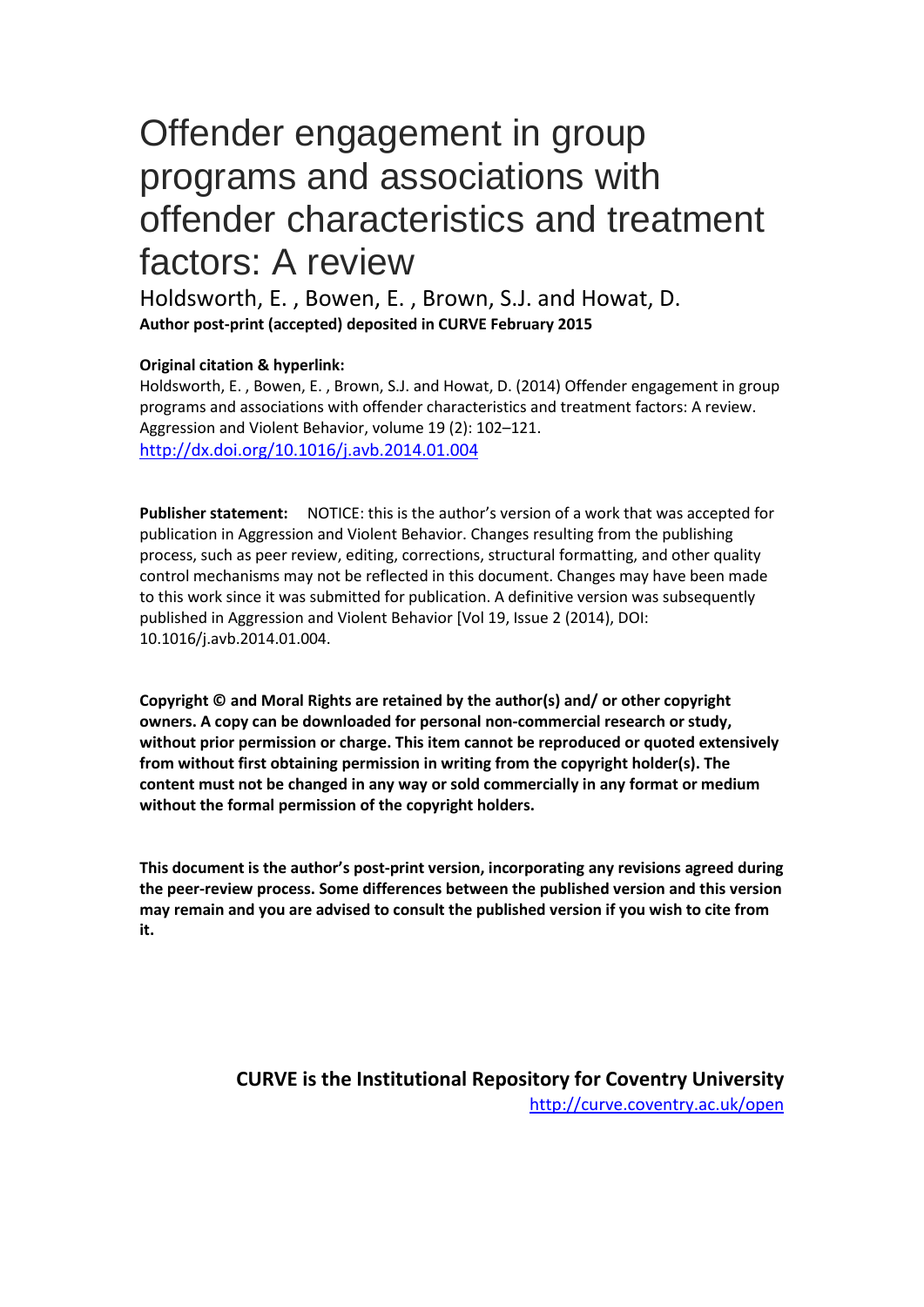# Offender engagement in group programs and associations with offender characteristics and treatment factors: A review

Running head: Offender engagement in group programs review

<span id="page-1-2"></span><span id="page-1-0"></span>Emm[a](#page-1-1) Holdsworth<sup>a</sup> Erica Bowen<sup>a</sup> Sarah Brow[n](#page-1-0) Douglas Howa[t](#page-1-0)<sup>a</sup>

Correspondence regarding this article should be addressed to Emma Holdsworth, Department of Psychology and Behavioural Sciences, Coventry University, Priory Street, Coventry, England, CV1 5FB: Email: emma.holdsworth@coventry.ac.uk

<span id="page-1-1"></span><sup>a</sup> Coventry University Priory Street, **Coventry** CV1 5FB Tel. +44 (0)24 7688 7688 Fax +44 (0)24 7688 8300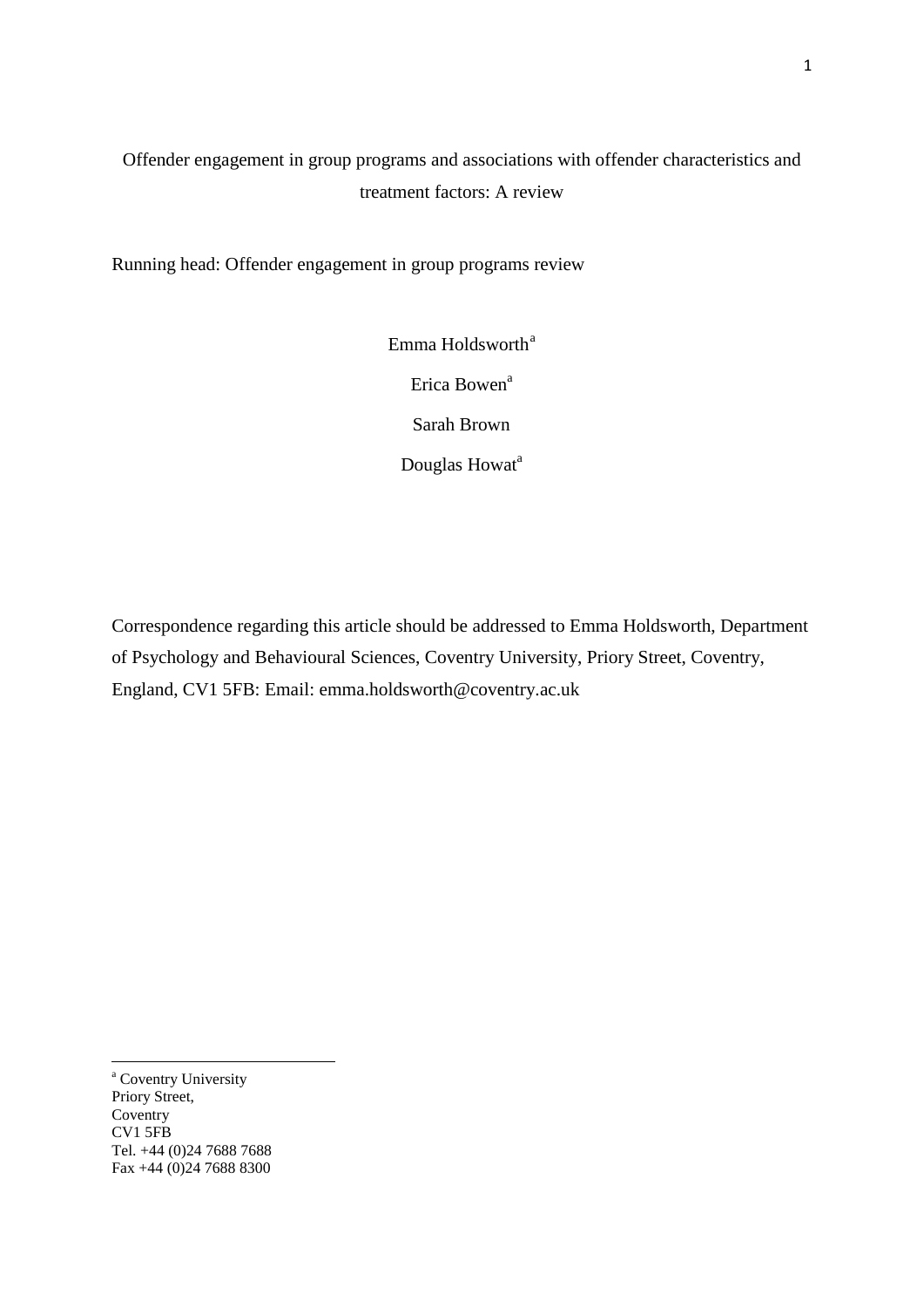### **Abstract**

The aim of this review is to establish how offender engagement within group programs has been conceptualized, defined or assessed, and the factors that are associated with it. Existing models describe determinants of engagement and the process of behavioral change, but there is little in the way of theory explaining the process of engagement in treatment and change. Forty-seven studies were reviewed and revealed inconsistent definitions and assessments of engagement as well as inconsistent use of measures which contributes to confusion about the scope of engagement and reflects the lack of theory. Attendance, completion or dropout rates were frequently relied upon, but may not reliably infer engagement. Participation and out of session behaviors in conjunction with one another, reflecting a series of active responses to treatment, may more reliably reflect engagement in treatment and change. A model for offender engagement is presented which might help clarify the role of engagement variables. Offender demographics appeared to be of little value in predicting engagement, with only a small number of psychosocial factors (hostility, impulsivity) predicting low levels of engagement and most others (anger, anxiety) having little influence. Treatment factors (therapeutic relationship, program objectives) were more consistently related to engagement, but are under-researched.

Key words: Offender, engagement, group, treatment, program, change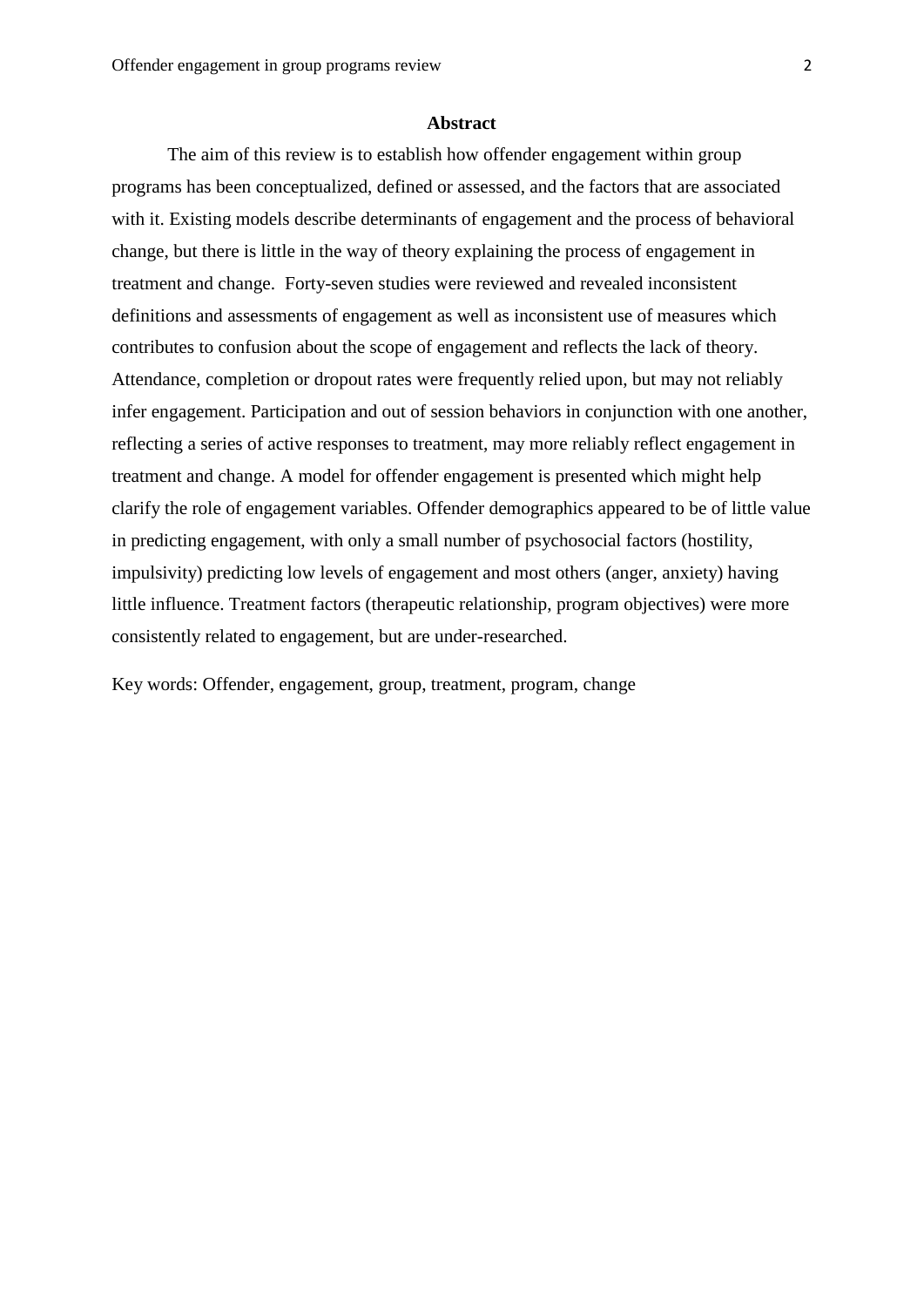### **1. Introduction**

There is a consensus that successful outcomes of offender rehabilitation programs are dependent on offenders engaging with treatment (McMurran & Ward, 2010; Scott & King, 2007), regardless of the type of program, offenders' criminogenic needs, or the treatment setting (Drieschner & Verschuur, 2010). One suggested type of evidence of non-engagement is non-completion of treatment (Wormith & Olver, 2002), which leads to poor treatment outcomes. Non-completion of treatment has been related to recidivism among domestic violence offenders (Gondolf, 2002), sexual offenders (Miner & Dwyer, 1995) and parents perpetrating child abuse (Harder, 2005). Furthermore non-completers of cognitive skills programs have been identified as at higher risk of re-offending than untreated offenders (McMurran & McCulloch, 2007). High non-completion rates across different offending behavior programs have therefore given cause for concern. In a review of 16 studies of treatment non-completers across a range of cognitive skills programs, McMurran and Theodosi (2007) found that, on average, 15% of institutional samples and 45% of community samples did not complete treatment. In a review of 16 domestic violence intervention studies, Daly and Pelowski (2000) reported dropout rates of between 50% and 70%. While non-completion may evidence non-engagement, how either relates to recidivism has yet to be explained. However, in a meta-analytic review of 114 studies, Olver, Stockdale and Wormith (2011) found attrition rates of over 27% for sexual offenders and over 37% for domestic violence offenders were predicted by a range of demographic, historic, and personality factors. These factors may shed some light on who is more or less likely to complete treatment and potentially who is more or less likely to reoffend, but this knowledge may be of little benefit to helping practitioners influence engagement in treatment and the subsequent influence this may have on recidivism. What may be of greater benefit to practitioners is to know what to look for in order to reliably infer that engagement is, or is not, occurring over the course of treatment, and how to enhance it.

While enhancing offender engagement in any intervention program appears to be relevant to improving treatment outcomes, there appears to be an absence of any common definition or theoretical model explaining what the process of engagement in treatment constitutes. Researchers have proposed models explaining determinants of offender engagement, such as the integral model of treatment motivation (Drieschner, Lammers, & van der Staak, 2004) and the Multifactor Offender Readiness Model (MORM: Ward, Day, Howells, & Birgden, 2004). The integral model of treatment motivation includes internal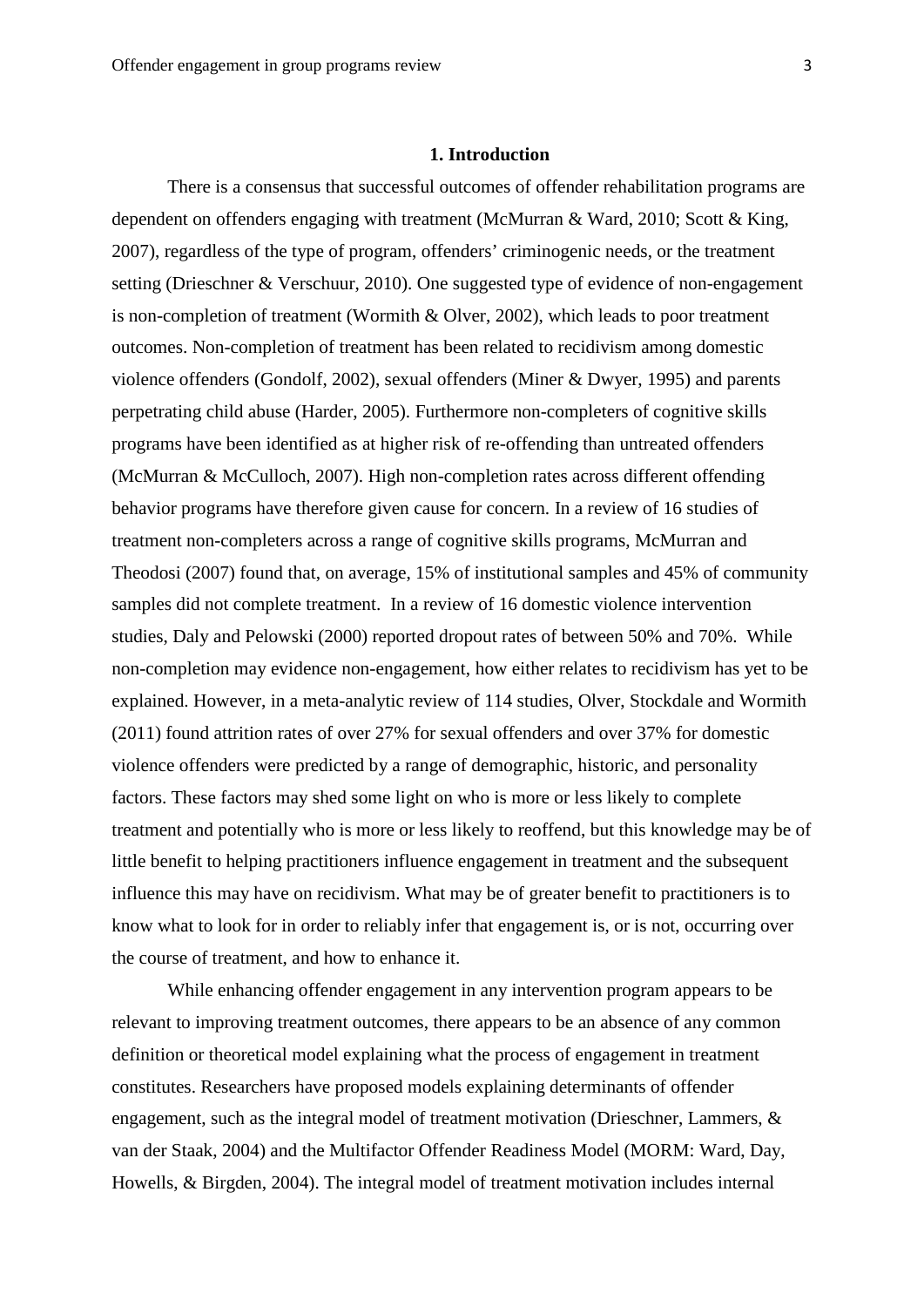determinants of motivation including problem recognition (denial and responsibility for behavior), perceived external pressure (partner, legal system), and perceived suitability of treatment (treatment satisfaction, perception of therapeutic relationship). Internal determinants also moderate the influence of external factors, such as the treatment process and circumstances (available resources, peers). The resulting motivation is then argued to dictate engagement (Drieschner & Boomsma, 2008), although Scott and King (2007: 407) have argued that there is a lack of evidence that internal determinants of motivation precede engagement, and that there may be more of an iterative process at play. The MORM includes a broader spectrum of individual factors (cognitive strategies, self-efficacy and motivation) and contextual factors (mandated/self-referred, prison/community) that comprise treatment readiness, which is argued to facilitate engagement (McMurran & Ward, 2010). The integral model of treatment motivation and the MORM reflect an important emphasis on what determines engagement but there is comparatively less emphasis on the process of engagement with treatment and the change that follows.

The transtheoretical model of change (Prochaska & DiClemente, 1982; Prochaska & DiClemente, 2002) incorporates stages of behavioral change and the progress of individuals through each stage. The importance of matching treatment interventions to individuals' stages of change is highlighted by the authors of this model. The model has widespread use across clinical and health settings, and is used to describe change both with *and* without therapy (Prochaska & DiClemente, 1982: 282); however, it does not include the role and coordinated process of treatment engagement. Therefore while there are theoretical models that offer explanations of the factors and processes surrounding engagement, there appears little in the way of a clear theoretical explanation of the process of treatment engagement itself.

The apparent anomaly in the literature between the importance of engagement and a lack of engagement theory suggests that the construct has yet to be fully and clearly conceptualized and explained, although it might have previously been defined and interpreted in a number of different by researchers. In response to the problems associated with client resistance and reluctance in treatment, Scott and King (2007: 401) have argued that there has been a proliferation and inconsistent application of terms and theories that have hindered research on useful treatment strategies. However, it might be assumed that the type of engagement that is typically referred to within the context of treatment programs is the type of engagement that leads to behavioral change. Drieschner et al. (2004: 1121) argued that 'engagement in the process of change is *almost* the same as engagement in the treatment process' [emphasis added]. However, offenders may potentially 'engage' in the process of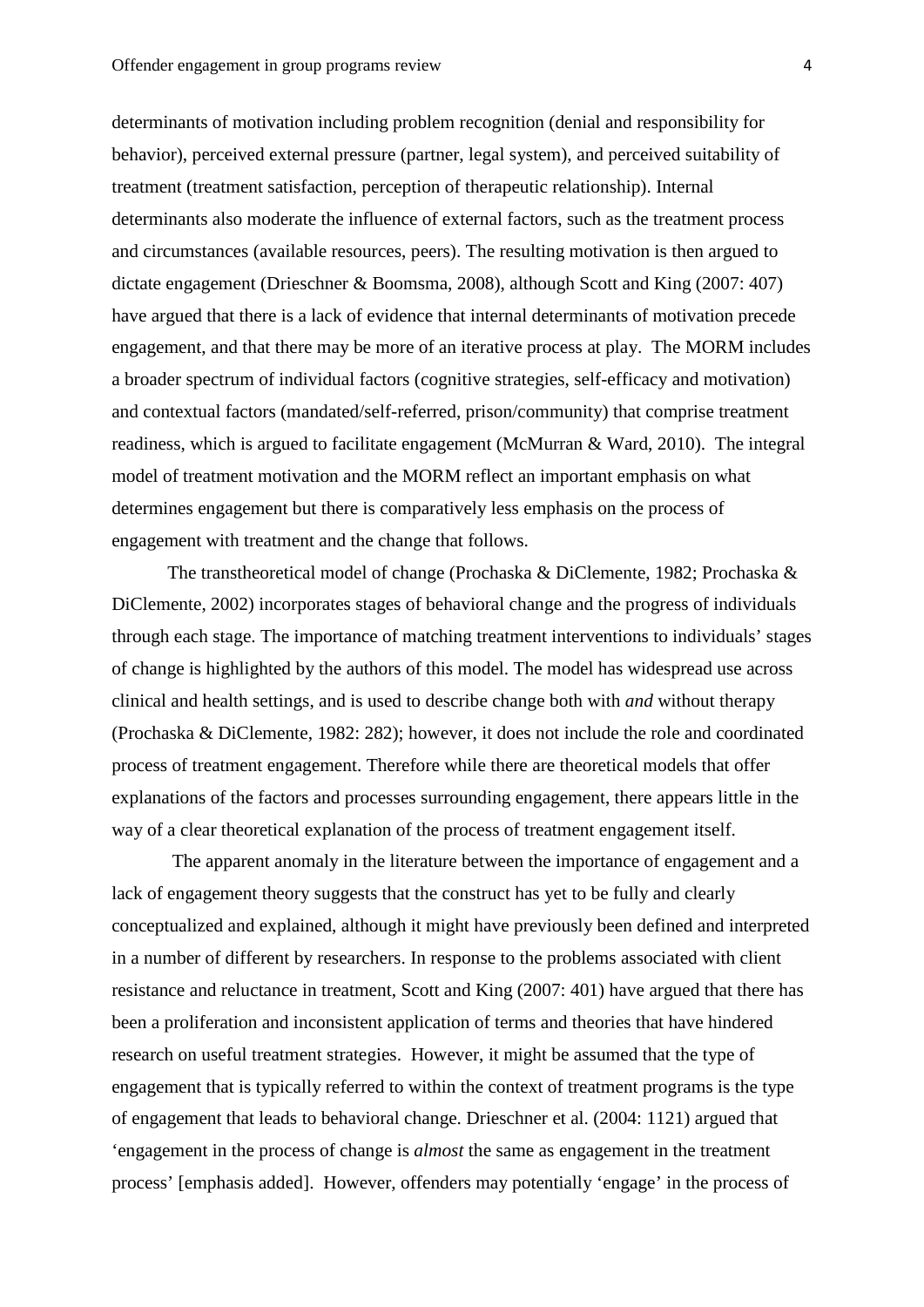treatment but not in the process of change. Given the importance of offender engagement in relation to behavioral change but lack of theory, it is important to establish how it has been defined or assessed and to what extent these definitions and assessments reflect the behavioral change it is associated with. It is also important to draw together the factors (e.g. offender characteristics and treatment factors) that have been evidenced as associated with engagement and equally those that have been investigated but that do not appear to be associated with engagement. There were consequently two aims of this review: first, to establish the various ways offender engagement within group programs has been operationally defined and assessed; second, to establish the offender characteristics and treatment factors associated with engagement as it has thus far been defined and assessed.

# **2. Method**

A search of PsycINFO, Medline, and Academic Research Complete was undertaken for peer-reviewed empirical studies published in English excluding dissertations. The search terms including all their potential derivatives and spellings were: [offender (and) engagement (and) group (and) treatment (or) program (or) intervention]. This search returned 128 studies, none of which were dated before 1980. Studies were included if offender 'engagement' had been operationally defined or assessed, or defined by participants in qualitative studies, in relation to any offender characteristics or treatment factors within treatment that comprised or at least included group work. Studies involving adolescent participants were excluded on the basis that the focus was on adult engagement. There may be distinct features of engagement that are attributable to development in adolescents such as higher levels of impulsivity and negative peer relationships (Smallbone, Crissman, & Rayment-McHugh, 2009), making a synthesis of these two bodies of literature problematic. Twenty-one studies met the review criteria and are henceforth referred to as the 'engagement-defined' studies.

The principle variables underpinning the definitions and assessments for engagement in these studies were then used in a second search. This search was identical to the first, but the term 'engagement' was replaced with: [attendance (or) completion (or) dropout] (returning 175 studies) and participation (returning 99 studies). Other variables employed to define or assess engagement in the first 21 studies included homework, counselor rapport, peer- support, and self-disclosure but searches using these terms returned few studies, mainly relating to treatment outcomes rather than offender characteristics or treatment factors. In line with the same inclusion criteria for the first search, 25 studies met the review criteria and are henceforth referred to as the 'non-engagement defined' studies. The purpose of the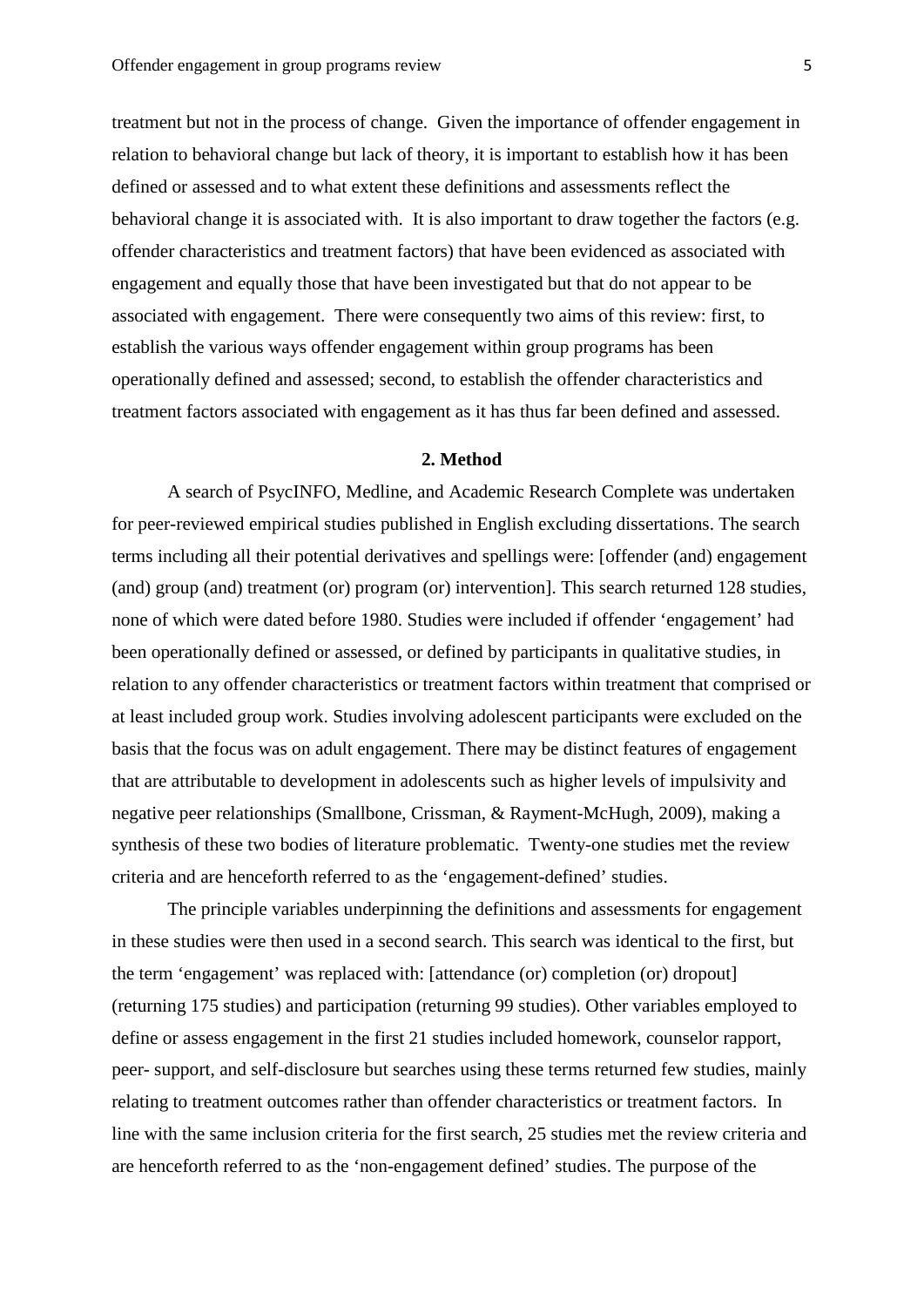second search was to capture an extended view of the offender characteristics and treatment factors associated with the variables underpinning definitions and assessments of engagement. Consequently a total of 46 studies (indicated by an asterisk in the references section) were included in this review.

# **3. Results**

The results are divided into two sections with corresponding tables. The first section (3.1) clarifies the various operational definitions and assessments of engagement in the 21 engagement-defined studies. The second section (3.2) then comprises a summary of the offender characteristics and treatment factors investigated in all 46 studies reviewed that are associated with the variables underpinning the definitions and assessments employed in the 21 engagement-defined studies.

# **3.1 Operational Definitions and Assessments of Offender Engagement**

A brief summary of the 21 engagement-defined studies including how engagement was operationally defined or assessed along with details of samples, design and other factors assessed is presented in Table 1.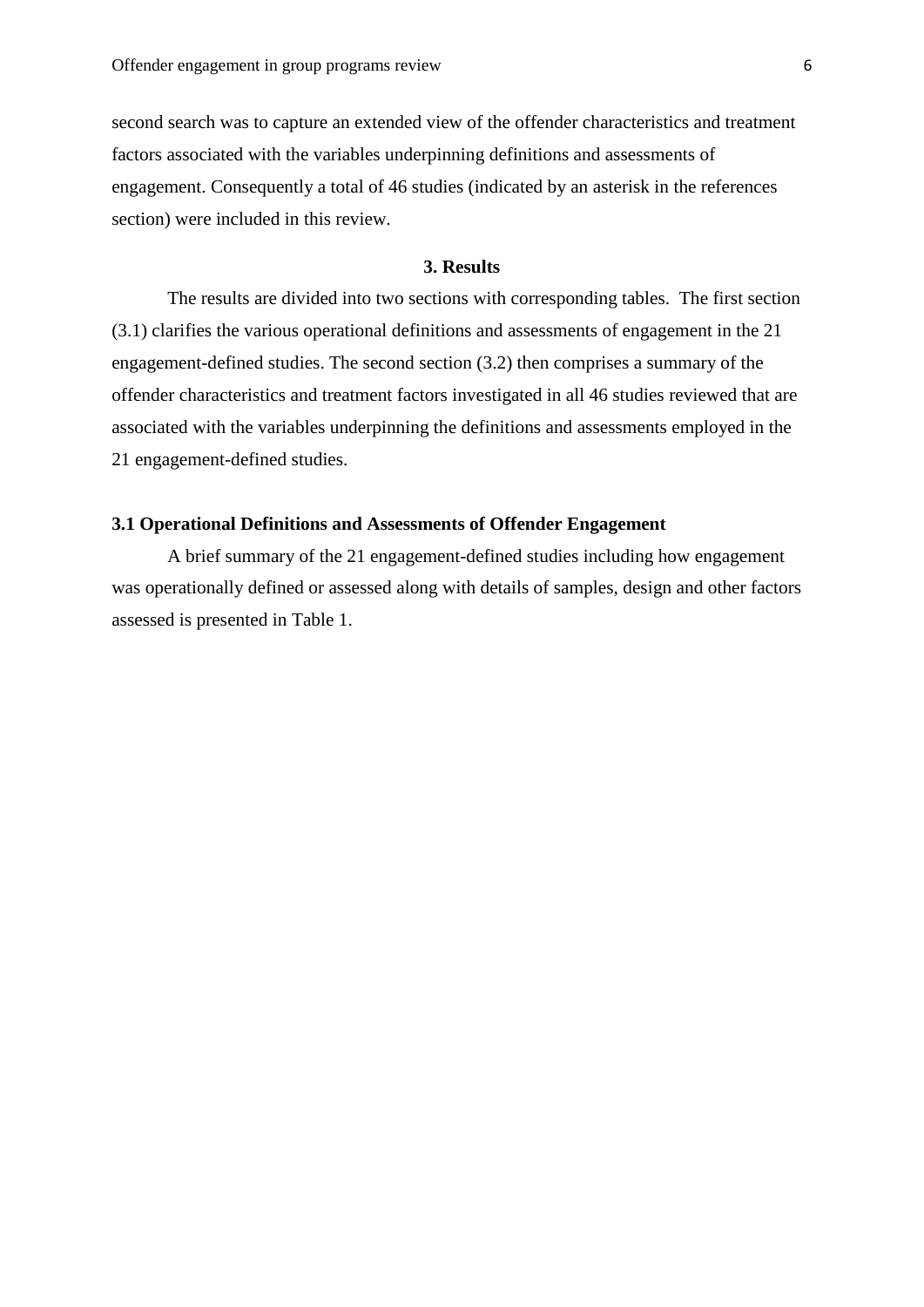| Authors                          | Sample and group program                                                                                                   | Research design                                                                                                                                                                                  | How engagement was<br>operationally defined or assessed                                                                                               | Other factors assessed                                                                                                                                                                                                 |
|----------------------------------|----------------------------------------------------------------------------------------------------------------------------|--------------------------------------------------------------------------------------------------------------------------------------------------------------------------------------------------|-------------------------------------------------------------------------------------------------------------------------------------------------------|------------------------------------------------------------------------------------------------------------------------------------------------------------------------------------------------------------------------|
|                                  |                                                                                                                            | Engagement as attendance, completion, or drop-out                                                                                                                                                |                                                                                                                                                       |                                                                                                                                                                                                                        |
| Cook et<br>al.(1991)             | 55 non-violent male sexual<br>offenders attending long-term<br>group therapy outpatient<br>program                         | Comparison between program<br>completion group; default group<br>and non-engagement group on<br>type and number of offences on<br>record                                                         | Completion: fulfillment of<br>program aims according to the<br>satisfaction of group leaders<br>Non-engagement: attendance to<br>up to three sessions | Type and number of offences<br>committed prior to and following<br>attendance to group program                                                                                                                         |
| Marinelli-Casey<br>et al. (2007) | 57 male substance-using<br>offenders and 230 substance-<br>using males volunteering or<br>probation referred for treatment | Comparison of drug court<br>participants' and non-drug court<br>participants' response to matrix-<br>model treatment (multi-component)<br>within the Methamphetamine<br><b>Treatment Project</b> | Immediate treatment dropout:<br>dropout within the first 30 days of<br>admission into treatment                                                       | Socio-demographic characteristics,<br>psychosocial assessments, nature,<br>number, and severity of seven life<br>domains: drugs, alcohol,<br>employment, family/social, legal,<br>medical, and psychiatric, urinalysis |
| McCarthy and<br>Duggan $(2010)$  | 81 Male personality disordered<br>offenders                                                                                | Psychosocial factors relating to<br>completion and non-completion,<br>and frequency, severity and time<br>taken to re-offend after discharge                                                     | Non-engagement: regularly<br>missing groups                                                                                                           | Intelligence, psychopathy,<br>personality disorder,, anxiety, anger<br>expression, impulsivity, post-<br>discharge offending data                                                                                      |
| Sowards et al.<br>(2007)         | 117 female substance-using<br>offenders attending an<br>outpatient drug-treatment<br>program                               | Mixed methods: 11 interviews and<br>program evaluation surveys<br>exploring factors relating to<br>program completion                                                                            | Program success: program<br>completion                                                                                                                | Dimensions of motivation and<br>readiness at intake, self-reported drug<br>use; background factors; program<br>exist status                                                                                            |
| Ting et al.<br>(2001)            | 145 male offenders attending<br>domestic violence program                                                                  | Examination of predictive<br>associations of substance abuse<br>with engagement variables and<br>partner abuse outcomes                                                                          | Session attendance                                                                                                                                    | Alcohol and drug use, working<br>alliance, group cohesion and task<br>orientation, relationship abuse                                                                                                                  |

Table 1. Summary of samples, research design, how engagement was defined or assessed in addition to other factors in the engagement-defined studies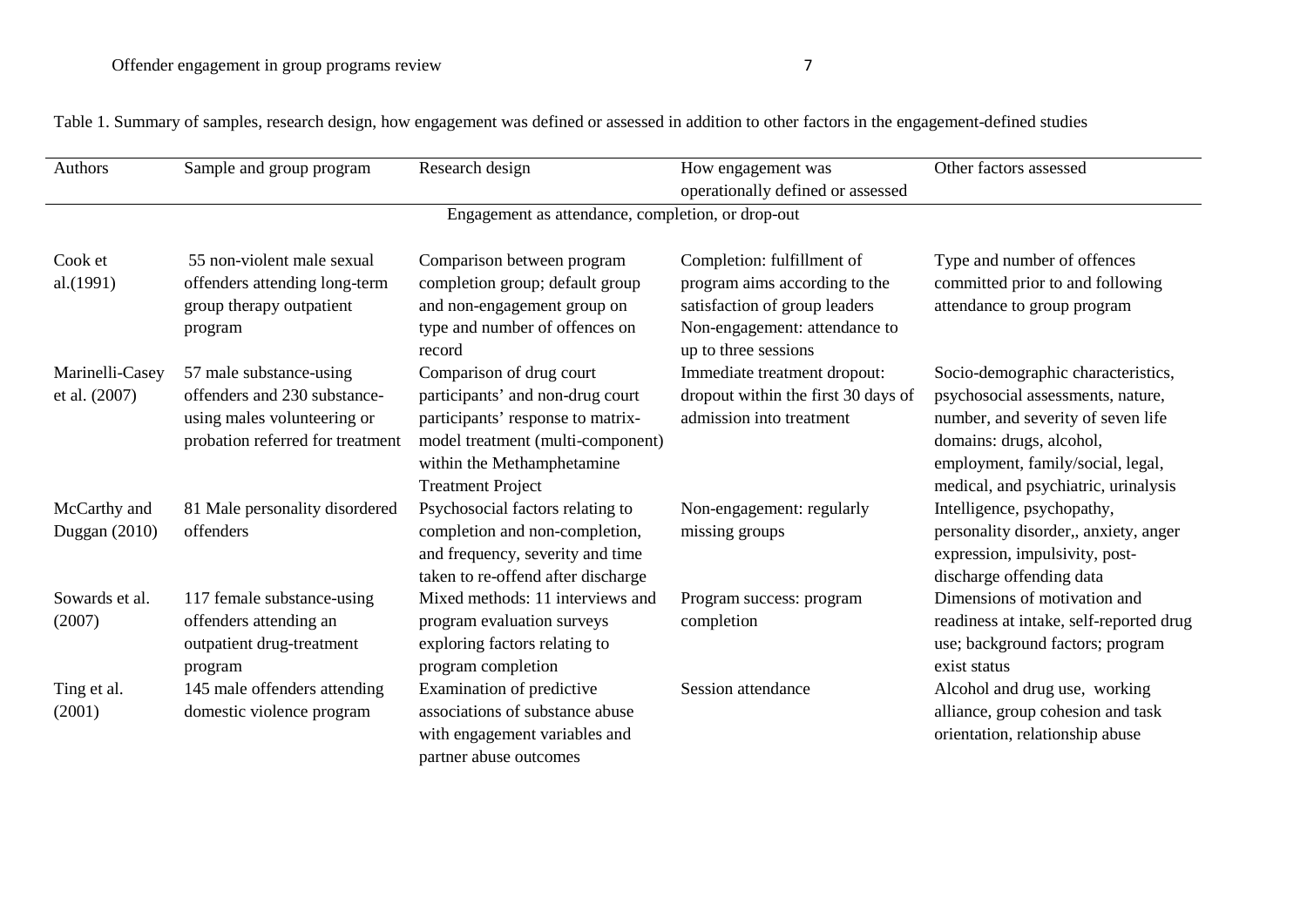<span id="page-8-0"></span>

| Vallentine et al.<br>(2010)     | 42 male mentally-disordered<br>offenders detained in high<br>security hospital attending<br>UMI <sup>a</sup> | Mixed methods to explore the<br>effectiveness of psycho-educational<br>material in their engagement with<br>other group therapies            | Completion, refusal, or dropout of<br>other group therapies                                                                               | Relapse: changes in medication, level<br>of care: high versus low dependency<br>wards, number of violent incidents;<br>subjective wellbeing, symptoms,<br>social functioning, risk to self/others |
|---------------------------------|--------------------------------------------------------------------------------------------------------------|----------------------------------------------------------------------------------------------------------------------------------------------|-------------------------------------------------------------------------------------------------------------------------------------------|---------------------------------------------------------------------------------------------------------------------------------------------------------------------------------------------------|
| Authors                         | Sample and group program                                                                                     | Research design                                                                                                                              | How engagement was<br>operationally defined or assessed                                                                                   | Other factors assessed                                                                                                                                                                            |
|                                 |                                                                                                              | Engagement as participation                                                                                                                  |                                                                                                                                           |                                                                                                                                                                                                   |
| Harkins et al.<br>(2010)        | 55 male and 21 female<br>imprisoned offenders<br>attending Geese Theatre's 'Re-<br>Connect'                  | Mixed methods during and post to<br>evaluate the impact of program for<br>offenders due for release                                          | Researcher/member of Geese<br>Theatre's daily ratings of<br>offenders' behavior in the group <sup>b</sup><br>pre-program and post program | Self-efficacy: motivation to change,<br>confidence in skills                                                                                                                                      |
| McCarthy and<br>Duggan $(2010)$ | 81 Male personality disordered<br>offenders                                                                  | Psychosocial factors relating to<br>completion and non-completion,<br>and frequency, severity and time<br>taken to re-offend after discharge | Non-engagement: not actively<br>participating in group work                                                                               | Intelligence, psychopathy,<br>personality disorder, anxiety, anger<br>expression, impulsivity, post-<br>discharge offending data                                                                  |
| Sowards et al.<br>(2007)        | 117 female substance-using<br>offenders attending an<br>outpatient drug-treatment<br>program                 | Mixed methods: 11 interviews and<br>program evaluation surveys<br>exploring factors relating to<br>program completion                        | Program success: participation in<br>activities                                                                                           | Dimensions of motivation and<br>readiness at intake, self-reported drug<br>use; background factors; program<br>exist status                                                                       |
| Authors                         | Sample and group program                                                                                     | Research design                                                                                                                              | How engagement was<br>operationally defined or assessed                                                                                   | Other factors assessed                                                                                                                                                                            |
|                                 |                                                                                                              | Engagement as homework or out of session behaviors                                                                                           |                                                                                                                                           |                                                                                                                                                                                                   |
| Frost and Connelly<br>(2004)    | 16 imprisoned male sexual<br>offenders                                                                       | Qualitative method (grounded<br>theory) to examine the significance                                                                          | Out of session behavior<br>Stages of engagement: recall from                                                                              |                                                                                                                                                                                                   |

<sup>a</sup> Understanding Mental Illness

<sup>b</sup> Evaluation of behavior in the group form, Geese Theatre Handbook (Baim, Brookes, & Mountford, 2002)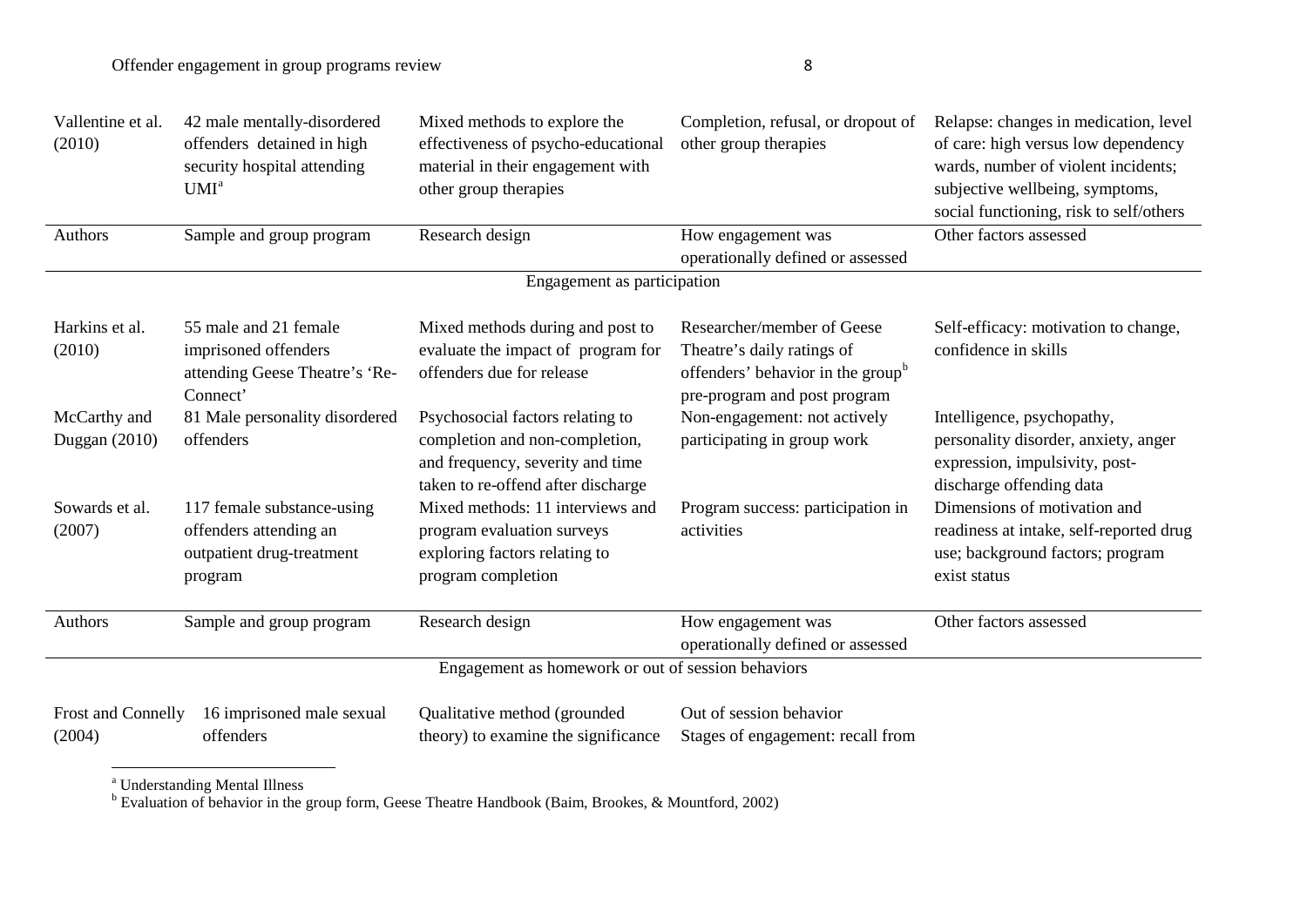<span id="page-9-0"></span>

|                    | attending a relapse           | of out of session behavior on      | session; issue identification;          |                                    |
|--------------------|-------------------------------|------------------------------------|-----------------------------------------|------------------------------------|
|                    | prevention group program      | therapeutic engagement             | rumination; consultation; reflection    |                                    |
| Levesque et al.    | 248 male domestic violence    | Comparison of outcomes of Usual    | Assessment of 13 strategies to stay     | Stages of change for staying       |
| (2010)             | offenders mandated to usual   | Care to usual care plus Journey to | violence-free: talking to partner,      | violence free, condom use,         |
|                    | care and 244 male domestic    | Change                             | friends, family, priest, pastor, rabbi, | program completion, police         |
|                    | violence offenders mandated   |                                    | medical health professional;            | involvement                        |
|                    | to usual care plus Journey to |                                    | attending one-on-one, couple, or        |                                    |
|                    | Change                        |                                    | other group counseling; reading self-   |                                    |
|                    |                               |                                    | help books; leaving the relationship    |                                    |
|                    |                               |                                    | for a short while; leaving the          |                                    |
|                    |                               |                                    | relationship permanently; reducing      |                                    |
|                    |                               |                                    | stress; managing anger; and using       |                                    |
|                    |                               |                                    | any other strategies - at baseline and  |                                    |
|                    |                               |                                    | at 5 months follow-up                   |                                    |
| McCarthy and       | 81 Male personality           | Psychosocial factors relating to   | Non-engagement: not completing          | Intelligence, psychopathy,         |
| Duggan $(2010)$    | disordered offenders          | completion and non-completion,     | homework                                | personality disorder, anxiety,     |
|                    |                               | and frequency, severity and time   |                                         | anger expression, impulsivity,     |
|                    |                               | taken to re-offend after discharge |                                         | post-discharge offending data      |
| Sowards et al.     | 117 female substance-using    | Mixed methods: 11 interviews and   | Program success: sustained period of    | Dimensions of motivation and       |
| (2007)             | offenders attending an        | program evaluation surveys         | sobriety, cooperation with court        | readiness at intake, self-reported |
|                    | outpatient drug-treatment     | exploring factors relating to      | mandates                                | drug use; background factors;      |
|                    | program                       | program completion                 |                                         | program exist status               |
| Ting et al. (2001) | 145 male offenders            | Examination of predictive          | Homework compliance: ACRS <sup>c</sup>  | Alcohol and drug use, working      |
|                    | attending domestic violence   | associations of substance abuse    |                                         | alliance, group cohesion and task  |
|                    | program                       | with engagement variables and      |                                         | orientation, relationship abuse    |
|                    |                               | partner abuse outcomes             |                                         |                                    |
| Authors            | Sample and group program      | Research design                    | How engagement was operationally        | Other factors assessed             |
|                    |                               |                                    | defined or assessed                     |                                    |

<sup>c</sup> Assignment Compliance Rating Scale (Bryant, Simons, & Thase, 1999)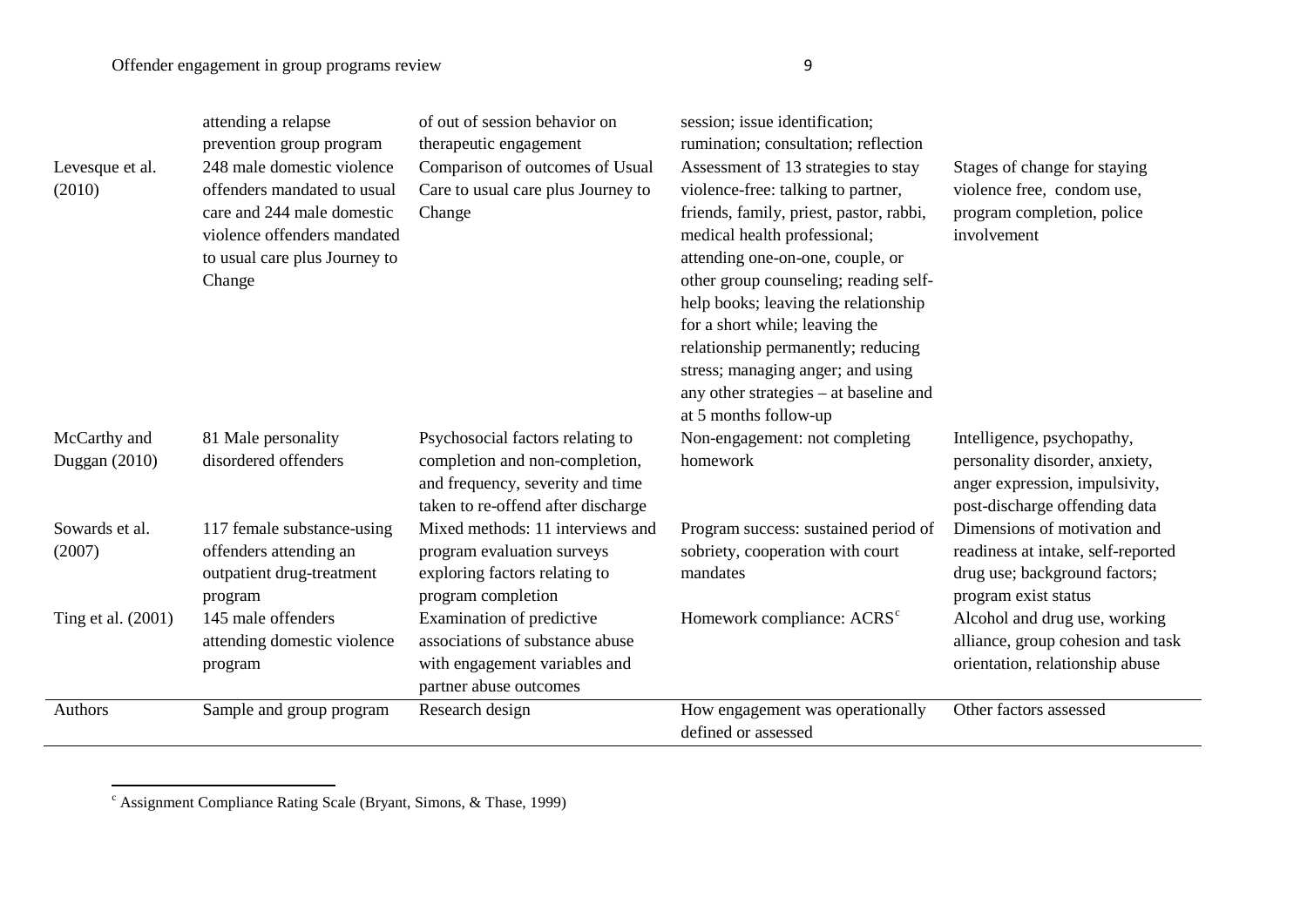<span id="page-10-1"></span><span id="page-10-0"></span>

| Measures of engagement & treatment satisfaction |  |  |
|-------------------------------------------------|--|--|
|                                                 |  |  |

| Chovanec<br>(2012)               | 95 domestic violence offenders<br>and 4 facilitators of domestic<br>violence perpetrator program                                                   | Mixed methods assessing<br>engagement and offenders' and<br>facilitators' perspectives of<br>engagement                                                                                         | Interviews of offenders and<br>facilitators about factors affecting<br>offenders' engagement,<br>$GEMd$ (therapist's version)              | Arrest history, employment,<br>chemical dependency treatment,<br>mental illness, experience of family<br>trauma (physical abuse, witnessing<br>abuse) |
|----------------------------------|----------------------------------------------------------------------------------------------------------------------------------------------------|-------------------------------------------------------------------------------------------------------------------------------------------------------------------------------------------------|--------------------------------------------------------------------------------------------------------------------------------------------|-------------------------------------------------------------------------------------------------------------------------------------------------------|
| Greaves et al.<br>(2008)         | 23 male and 13 female young<br>non-dependent drug-using<br>offenders attending a<br><b>Community based Drug</b><br>Intervention Program (DIP)      | Mixed methods as clients attended<br>clinic to examine offenders'<br>attitudes about substance use to<br>determine appropriateness of DIP                                                       | <b>Treatment Motivation: Desire for</b><br>Help, Treatment Readiness, and<br>Treatment Needs subscales of the<br>TCU-CEST during treatment | Substance use over last 30 days,<br>criminal history, severity of<br>dependence                                                                       |
| Levenson and<br>Macgowan<br>2004 | 61 male sexual offenders<br>attending group therapy<br>outpatient program based on<br>cognitive behavioral relapse<br>prevention model (purposive) | Correlations between engagement,<br>denial, and treatment progress                                                                                                                              | GEM (client's and therapist's<br>version)<br>during treatment                                                                              | Treatment progress, denial                                                                                                                            |
| Levenson et al.<br>(2009)        | 336 male sexual offenders<br>attending three outpatient<br>counseling centers (subsample<br>of 88 completed the GEM)                               | Correlation between treatment<br>satisfaction and engagement                                                                                                                                    | GEM (client's version)<br>during treatment                                                                                                 | Treatment satisfaction and treatment<br>importance                                                                                                    |
| Levenson et al.<br>(2010)        | 88 male sexual offenders<br>attending an outpatient<br>counseling center (purposive)                                                               | Correlations between treatment<br>satisfaction and treatment<br>importance, and between treatment<br>satisfaction and engagement<br>(concurrent validity for treatment<br>satisfaction measure) | GEM (client's version)<br>during treatment                                                                                                 | Treatment satisfaction and treatment<br>importance                                                                                                    |
| MacGowan and<br>Levenson         | 61 male sexual offenders<br>attending group therapy                                                                                                | Investigation of the psychometric<br>properties of the GEM                                                                                                                                      | GEM (therapist's version) during<br>treatment                                                                                              | Group attitude, treatment progress,<br>denial                                                                                                         |

<sup>d</sup> Group Engagement Measure (Macgowan, 2000)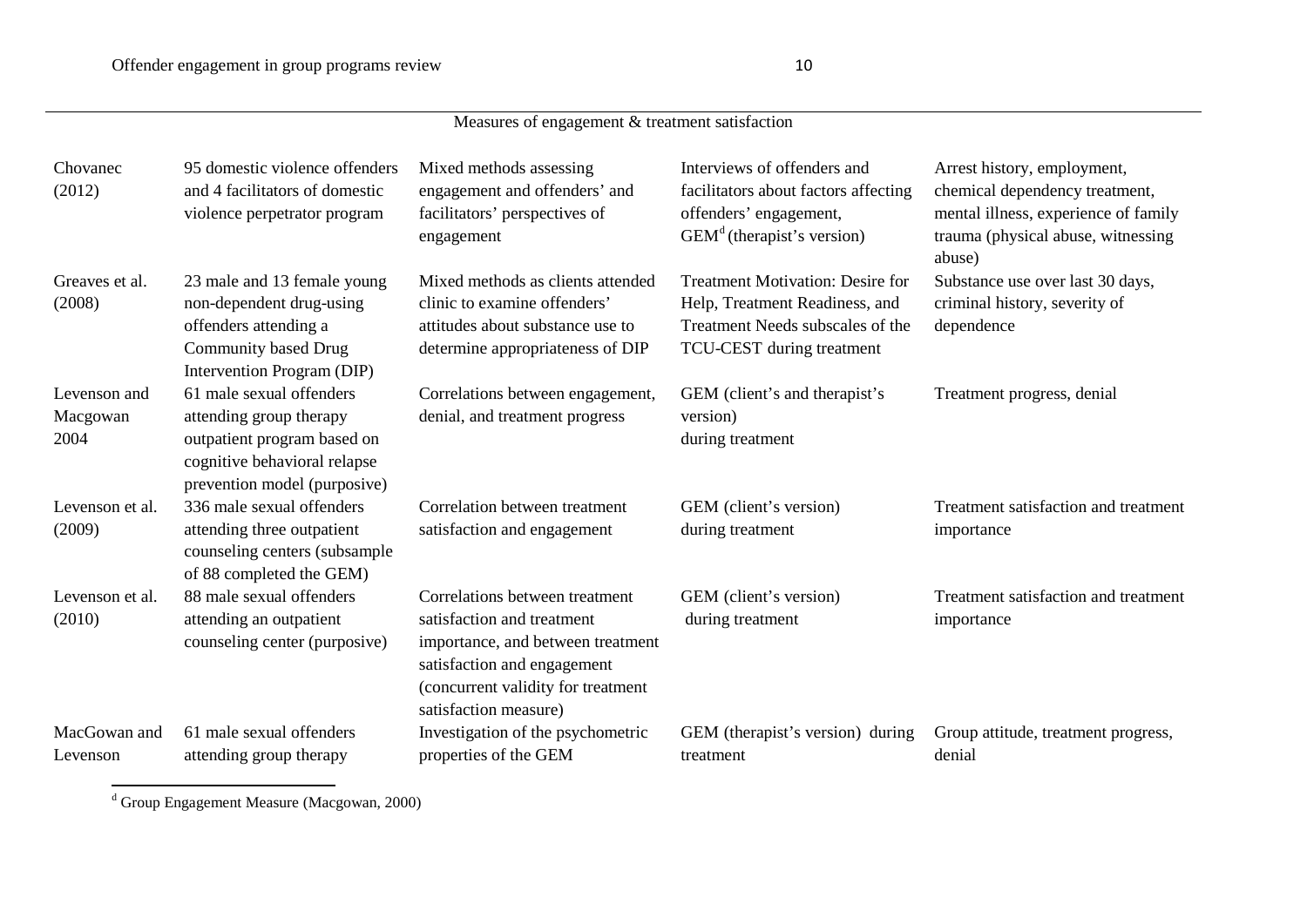| (2003)                      | outpatient program based on a<br>cognitive behavioral relapse<br>prevention model                                                      |                                                                                                                                                       |                                                                                                                                                                                                                |                                                                                                                                                                         |
|-----------------------------|----------------------------------------------------------------------------------------------------------------------------------------|-------------------------------------------------------------------------------------------------------------------------------------------------------|----------------------------------------------------------------------------------------------------------------------------------------------------------------------------------------------------------------|-------------------------------------------------------------------------------------------------------------------------------------------------------------------------|
| Pankow and<br>Knight (2012) | 521 male substance-using<br>offenders from six prison-based<br>therapeutic community<br>programs                                       | Establish a model for asociality and<br>determine its relationship with<br>engagement                                                                 | Treatment participation and peer<br>support: CJ-CEST during<br>treatment                                                                                                                                       | Treatment motivation, psychological<br>and social functioning, criminal<br>thinking                                                                                     |
| Raney et al.<br>(2005)      | 87 Male imprisoned offenders<br>at different stages of<br>participating in RDAP <sup>e</sup>                                           | Mixed methods to explore<br>participants' perceptions of<br>helpfulness of RDAP and the<br>influence of an early release<br>incentive                 | Participants' hopes for treatment<br>topics, perception of helpfulness<br>of program, program satisfaction,<br>what participants liked most either<br>one month, three months, or six<br>months into treatment | Ratings of treatment topics: cognitive<br>skills, living with others, criminal<br>lifestyles, transition, relapse-<br>prevention, personal change plan,<br>and wellness |
| Rowan-Szal et<br>al. (2009) | 359 female imprisoned<br>substance-using offenders<br>attending $CLIFFf$ or $OTPg$                                                     | Differences between groups in, and<br>effects of treatment on, motivation,<br>psychosocial functioning, criminal<br>thinking and treatment engagement | Treatment participation, treatment<br>satisfaction, counselor rapport,<br>peer and social support subscales<br>of the CJ CEST <sup>h</sup>                                                                     | Demographics, psychosocial<br>functioning, drug use, motivation,<br>psychosocial functioning, criminal<br>thinking                                                      |
| Roy et al.<br>(2012)        | 40 male offenders attending<br>domestic violence groups                                                                                | Interviews and focus groups to<br>explore factors influencing<br>engagement                                                                           | Conceptual framework including<br>seven dimensions of the GEM                                                                                                                                                  |                                                                                                                                                                         |
| Simpson et al.<br>(2012)    | 3025 male and 1997 female<br>imprisoned substance-using<br>offenders attending eight<br>residential therapeutic-<br>community programs | Psychometric validity of the<br>CEST <sup>Error!</sup> Bookmark not defined. and<br>TCU CTS short forms                                               | Treatment participation, treatment<br>satisfaction, counselor rapport,<br>and peer support: TCU ENG <sup>1</sup><br>form                                                                                       | Drug Screening, criminal thinking,<br>motivation, psychological<br>functioning, social functioning                                                                      |

e<br>Residential Drug Abuse Program

<sup>f</sup> Clean Lifestyle is Freedom Forever

<sup>g</sup> Standard Outpatient Treatment Program

<sup>h</sup> Criminal Justice version of the Client Evaluation of Self and Treatment (Joe, Broome, Rowan-Szal, & Simpson, 2002)<br><sup>i</sup> Texas Christian University Engagement form adapted from the Client Evaluation of Self and Treatment

<span id="page-11-5"></span><span id="page-11-4"></span><span id="page-11-3"></span><span id="page-11-2"></span><span id="page-11-1"></span><span id="page-11-0"></span>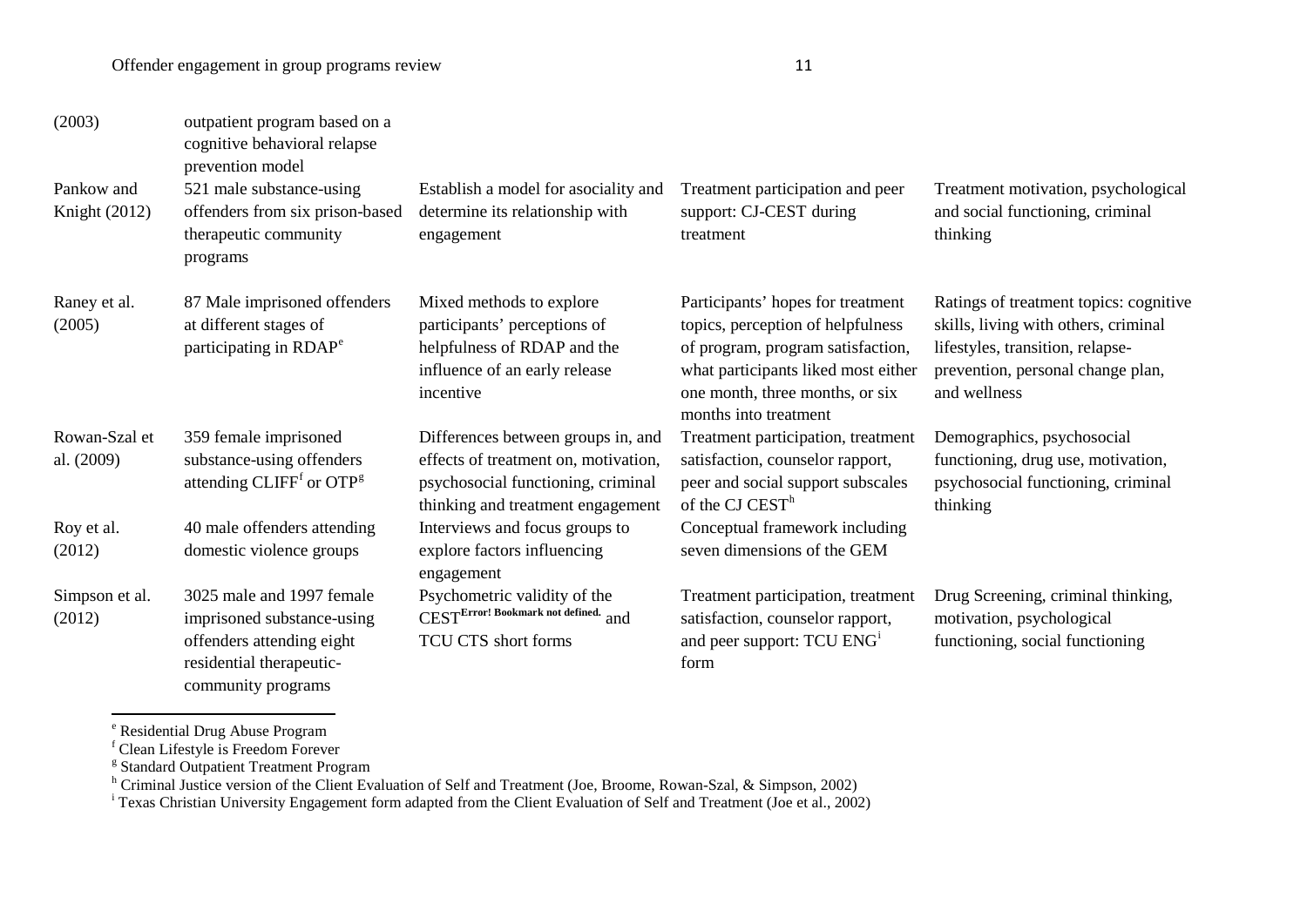<span id="page-12-0"></span>

| I | ٠  |
|---|----|
|   |    |
|   | ۰. |
|   |    |

| Staton-Tindall | 1950 male imprisoned                                                                   | Differences between males and                                                       | Treatment participation and                                            | Psychosocial functioning, criminal |
|----------------|----------------------------------------------------------------------------------------|-------------------------------------------------------------------------------------|------------------------------------------------------------------------|------------------------------------|
| et al. (2007)  | offenders and 824 female                                                               | females in engagement,                                                              | counselor rapport subscales of the                                     | thinking                           |
|                | imprisoned offenders attending                                                         | psychosocial functioning, and                                                       | <b>CJ CEST</b>                                                         |                                    |
|                | drug abuse programs as part of                                                         | criminal thinking, and relationships                                                |                                                                        |                                    |
|                | $CJ$ -DATS <sup>1</sup>                                                                | between engagement and                                                              |                                                                        |                                    |
|                |                                                                                        | psychosocial functioning, and                                                       |                                                                        |                                    |
|                |                                                                                        | engagement and criminal thinking                                                    |                                                                        |                                    |
|                |                                                                                        | in relation to gender                                                               |                                                                        |                                    |
| Authors        | Sample and group program                                                               | Research design                                                                     | How engagement was                                                     | Other factors assessed             |
|                |                                                                                        |                                                                                     | operationally defined or assessed                                      |                                    |
|                |                                                                                        | Engagement as self-disclosure                                                       |                                                                        |                                    |
| Frost (2004)   | 16 imprisoned male sexual<br>offenders attending a relapse<br>prevention group program | Qualitative method (grounded<br>theory) to establish offence pattern<br>disclosures | Self-disclosure demonstrating a<br>willingness to take part in therapy |                                    |

j <sup>j</sup> Criminal Justice Drug Abuse Treatment Studies project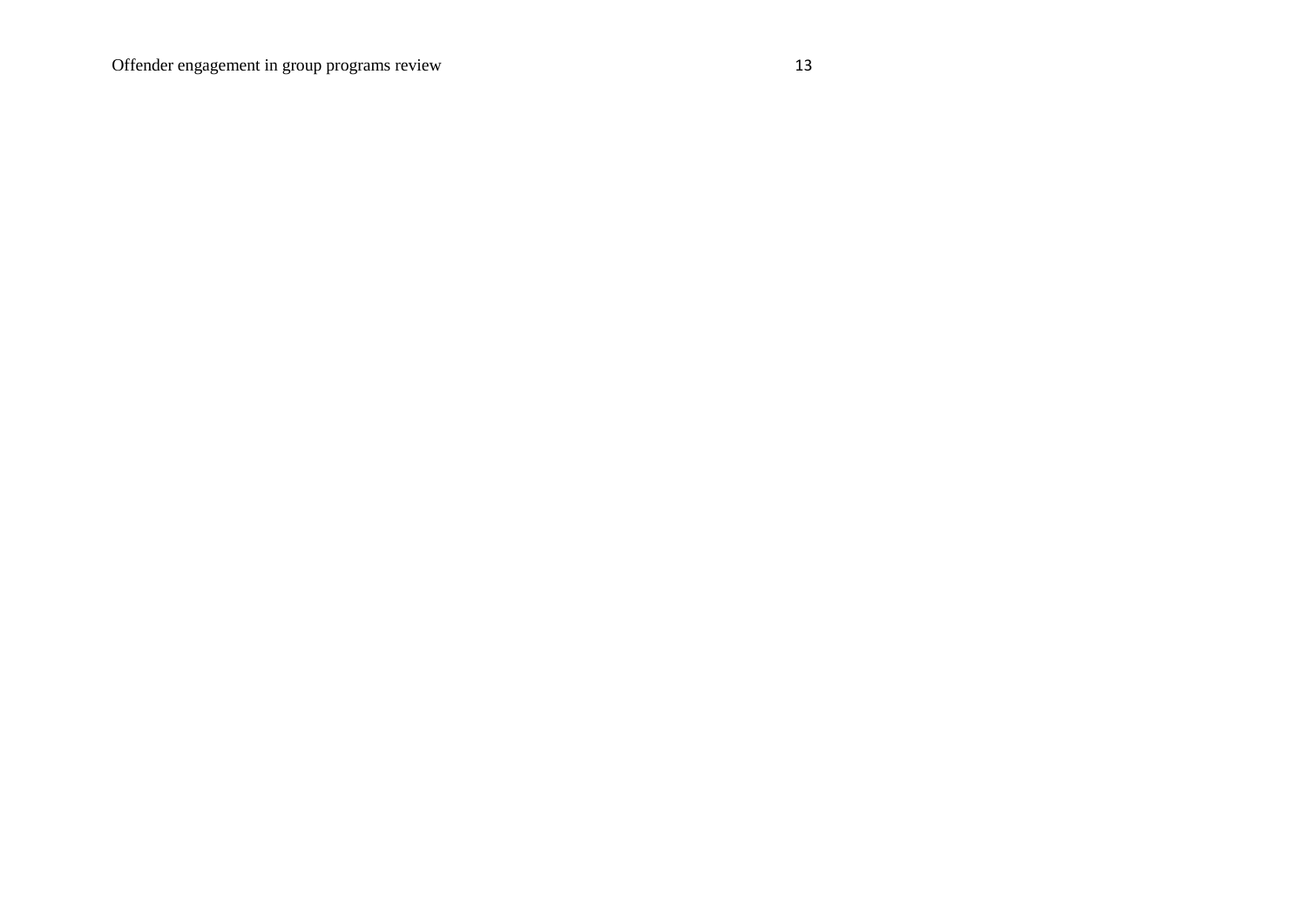**3.1.1 Engagement as attendance, completion, or drop-out.** Attendance, completion, or drop-out was central to the definitions of engagement in six of the studies (Cook, Fox, Weaver, & Rooth, 1991; Marinelli-Casey et al., 2008; McCarthy & Duggan, 2010; Sowards, O'Boyle, & Weissman, 2006; Ting, Jordan-Green, Murphy, & Pitts, 2009; Vallentine, Tapp, Dudley, Wilson, & Moore, 2010). Attendance is also one of seven subscales of the Group Engagement Measure (GEM: Macgowan, 1997) employed in six further studies (Levenson & Macgowan, 2004; Levenson, Macgowan, Morin, & Cotter, 2009; Levenson, Prescott, & D'Amora, 2010; Macgowan & Levenson, 2003). The GEM is used to assess engagement as a multidimensional construct and is therefore discussed separately (measures of engagement, below).

Dropouts appear to have been conceptualized as a proxy for non-engagement, defined as attendance to less than three sessions (Cook et al., 1991), dropping out within the first 30 days (Marinelli-Casey et al., 2008), or regularly missing sessions (McCarthy & Duggan, 2010). The converse, treatment retention and completion, were also assessed (Cook et al., 1991; Sowards et al., 2006; Valentine & Maras, 2011), but not always as a proxy for engagement (Cook et al., 1991; Sowards et al., 2006; Vallentine et al., 2010), and not always with a clear description of what program completion constituted (Sowards et al., 2006; Valentine & Maras, 2011), making the findings of these studies difficult to compare. Cook et al. (1991), Sowards et al. (2006) and Vallentine et al. (2010) defined completers as offenders who fulfilled the aims of the program (e.g. victim awareness) according to the satisfaction of group leaders, but without defining the criteria for fulfilling these aims.

Attendance or dropout may be misleading if employed in isolation to infer engagement. Offenders may be present without investing in the therapeutic component (Contrino, Dermen, Nochajski, Wieczorek, & Navratil, 2007). Arguably a minimum amount of attendance (depending on program length) may be required to provide sufficient opportunity for engagement, but beyond which any quantification of treatment may be of little value in assessing engagement. If engagement in treatment leads to behavioral change, it should arguably be characterized by more active components on the offenders' part (e.g. cognitive, discursive, active responses within treatment) than simply being present.

Completion may be more indicative that engagement in treatment has occurred, but it can only be considered retrospectively, and is hence an engagement outcome, not a characteristic of engagement per se. Furthermore if completion is used to infer that engagement not just in treatment but also in the process of change has occurred, it should be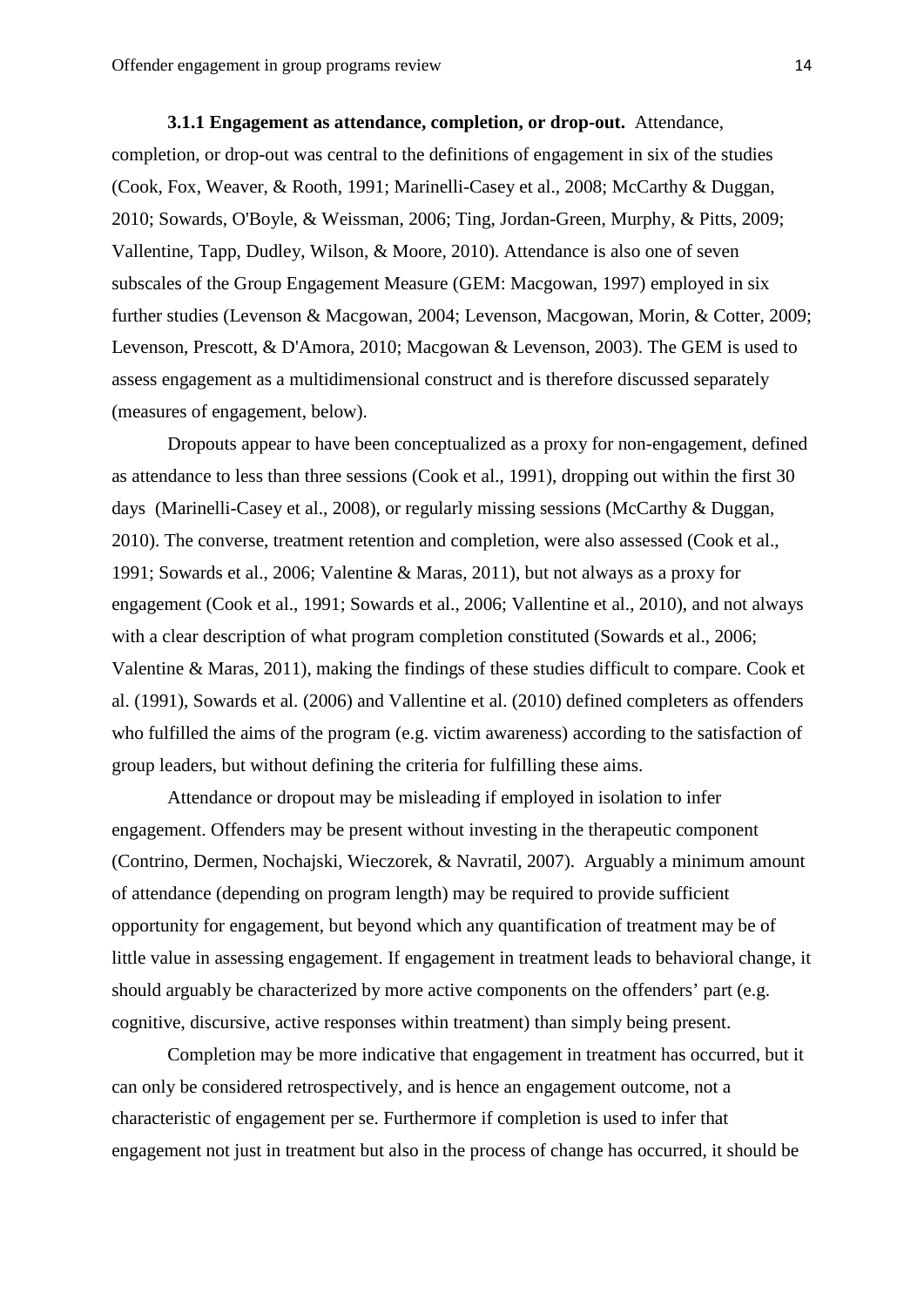assessed in relation to explicit qualitative criteria i.e. cognitive and behavioral changes that are directly linked to the program objectives, rather than attending a number of sessions.

**3.1.2 Engagement as participation.** Participation was central to the definitions of engagement in three studies (Harkins, Pritchard, Haskayne, Watson, & Beech, 2011; McCarthy & Duggan, 2010; Sowards et al., 2006). Participation is also one of the subscales of the Client Evaluation of Self and Treatment (CEST: Joe et al., 2002), while 'contributing' is one of the subscales of the GEM (Macgowan, 1997). Because both the CEST and GEM are multidimensional assessments of engagement, they warrant a separate discussion (section 3.1.4), but taking the studies employing these measures into account, only 14 of the 21 engagement-defined studies incorporated participation within the definitions or assessments of engagement.

Participation in treatment may account for offenders' active efforts within sessions, and should be clearly defined. Non-engagement has been defined as a 'lack of active participation in group work' (McCarthy & Duggan, 2010: 116). Similarly, 'participation in activities' has been employed to define engagement (Sowards et al., 2006: 61). In both papers there were no operational definitions of active participation (or lack of) or the activities referred to, therefore it cannot be deduced what was a satisfactory level of participation, or in what activity, to conclude that participants were engaged (or not) with the treatment process. How much participation, the type of participation expected to be evidenced during treatment, and how it is assessed as indicators of engagement are likely to be determined by the objectives and nature of the program. Harkins et al. (2011) assessed the behaviors of imprisoned offenders with a measure designed specifically to evaluate 'Re-Connect'. Re-Connect uses theatre performance and role-play to elicit discussion, different types of involvement, co-operation and disclosure (Baim et al., 2002). Daily observational ratings of whether offenders engaged without prompting, maintained concentration, and showed a willingness to do personally-focused work were conducted (Harkins et al., 2011). Thus program engagement was conceptualized as behaviorally indicated, with a concentration on a variety of participatory behaviors during sessions.

It might be argued that programs such as Re-Connect and measures designed to assess their effectiveness are specified to the extent that indices of engagement can only be program-specific. Measures may therefore suffer problems in terms of establishing validity and reliability if the programs to which they relate are not in common use (e.g. there is no available reliability for the Re-Connect measures). Consequently, participatory behaviors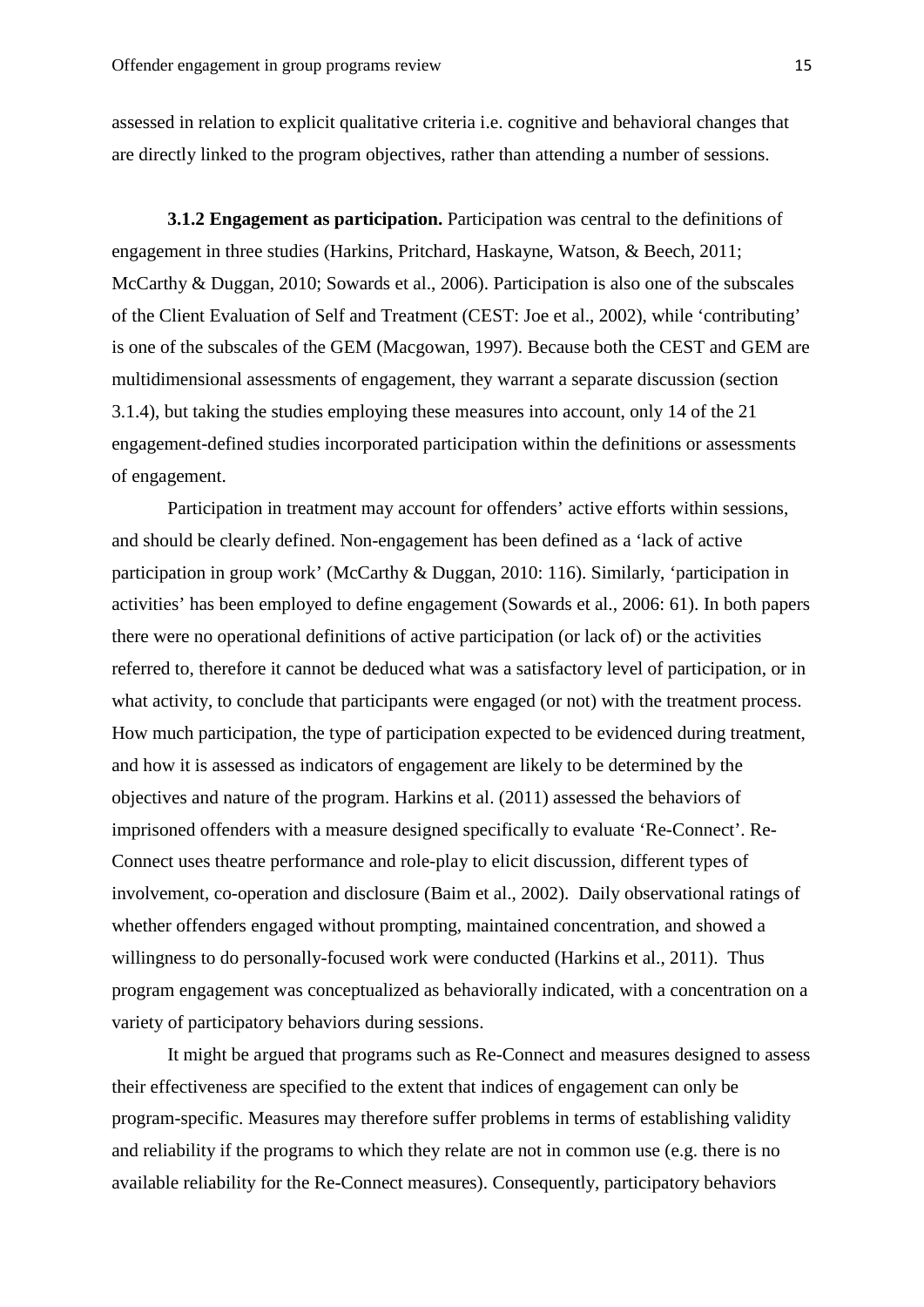reflecting engagement with the process of treatment may only be adequately assessed within the confines of the philosophy and scope of the program to which the behavior relates. It is therefore important that practitioners are clear about what types of participatory behaviors should be expected to be in evidence, in accordance with the objectives and nature of the programs they are delivering. From a generic perspective, participation in any group program is intuitively a key component of the engagement process, and a multidimensional construct requiring taxonomy for assessment. However, as participation refers to the active efforts offenders make within treatment, it may be confined to reflecting engagement with the treatment process, not necessarily with the process of change.

**3.1.3 Engagement as homework or out of session behaviors.** Homework (McCarthy & Duggan, 2010; Ting et al., 2009), or out of session behaviors (Frost & Connolly, 2004; Levesque, Ciavatta, Castle, Prochaska, & Prochaska, 2012; Sowards et al., 2006) were incorporated within the definitions of engagement in five studies. Homework is a feature of many offending behavior programs and has been found to relate to positive treatment outcomes (Morgan & Flora, 2002); therefore, it is odd that few studies examined homework as a proxy for engagement. The active efforts offenders make between sessions may indicate their engagement with the process of change, unlike participation within sessions that confines inferences of engagement to the treatment process.

Homework completion may, however, reflect an aspect of treatment compliance more than engagement, two constructs that may in some cases (e.g. Sowards et al., 2006) be conceptually conflated. Sowards et al. (2006) assessed engagement as a period of sobriety and compliance with court mandates. This compliance may reflect engagement in treatment and change to an extent, but compliance may not always reflect the underlying internal determinants (e.g. genuine motivation to enter treatment) comprising offenders' readiness to change (Ward et al., 2004). Instead, compliance may stem from coercion, or offenders' perceptions of coercion (e.g. in substance abuse treatment) that predict treatment retention (Young & Belenko, 2002) but sometimes with short-term positive treatment outcomes (Zhang, Roberts, & Lansing, 2013). Engagement, on the other hand, may be a broader construct that accounts for a variety of change behaviors between sessions because of treatment, not just those that are dictated by treatment (i.e. treatment compliance behaviors). However, offenders' readiness to change and perceptions of coercion versus volition to enter treatment should not be considered mandatory requirements for engagement; rather they should be considered as targets for enhancing engagement. Therefore, in order to distinguish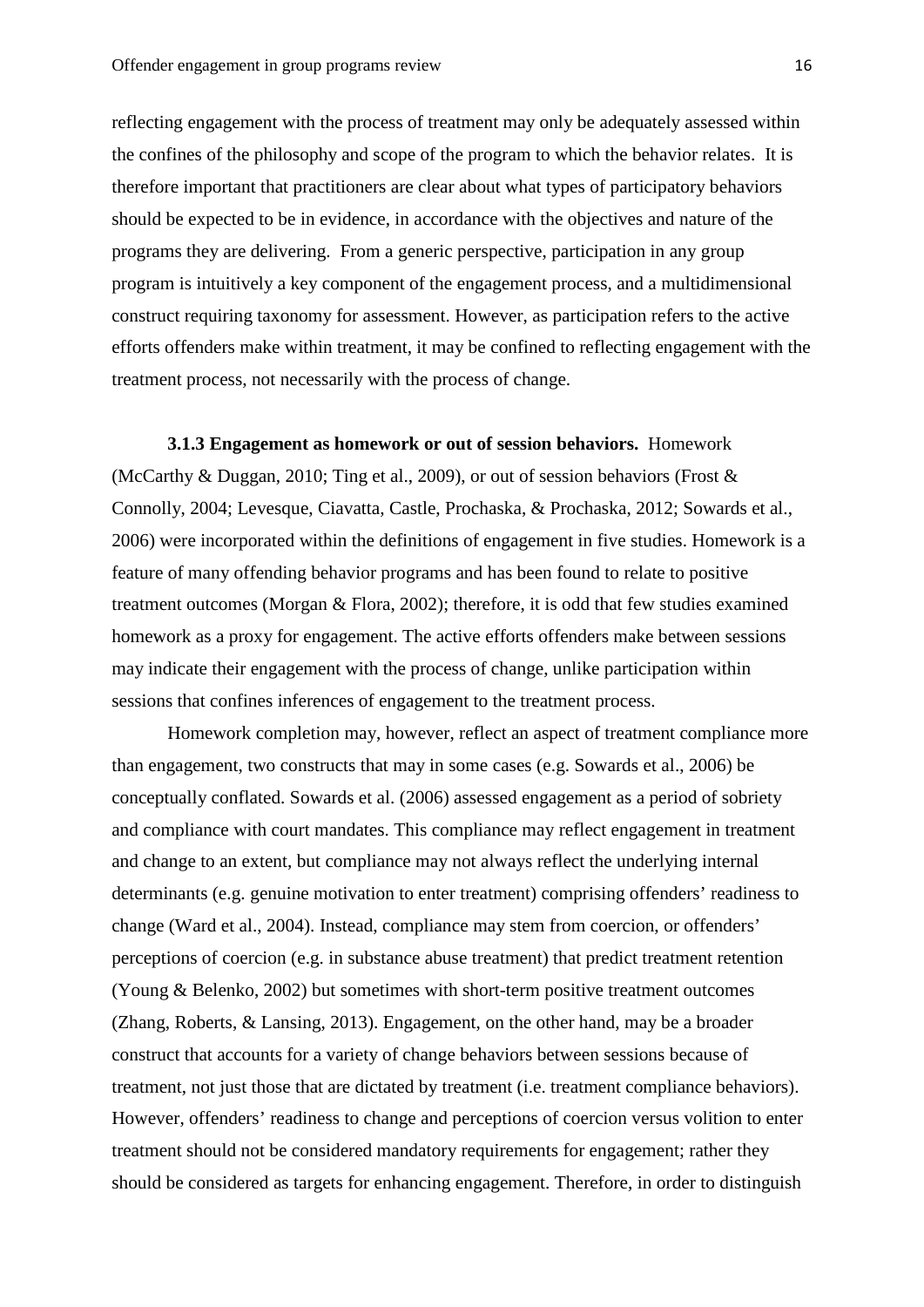between compliance and engagement, any treatment-related behaviors indicating change should be considered as evidence of engagement in the process of change and explored within sessions as part of the treatment process.

The behaviors between sessions evidencing engagement in the process of change are likely to be dictated by offenders' environments. Violence-avoidance strategies by offenders in the community were assessed by Levesque et al. (2012) as a measure of engagement, including: talking to partner, friends, family or professionals; attending counseling; and reading self-help books (see Table 1 for a full list of the strategies). On the other hand, Frost and Connelly (2004) identified a 'social reality testing' employed by imprisoned offenders between sessions, who consulted with one another following their in-session personal disclosures. The environment for offenders in the community may be less predictable and harness dynamic risk factors for offending behavior, but on the other hand it provides greater opportunities for practicing and applying strategies acquired in treatment to change their behavior. Conversely prisoners' environments are arguably more predictable but provide less opportunity to apply such strategies. However greater contact with other group members between sessions provides opportunities for greater group cohesion, which is important for therapeutic gains (Serran & Marshall, 2010), and which may also improve engagement in the process of treatment and change. Consequently, both types of environments offer different strengths and challenges in relation to out of session behaviors that need to be considered when inferring and enhancing engagement.

Homework activities, or more broadly, out of session behaviors are likely to be equally as important as participation within treatment, if not more so, as this is when experiences from formal sessions are likely to be processed (Frost & Connolly, 2004). Offenders' applications of treatment concepts to real-life relationships and situations, or any behaviors that indicate the integration of treatment concepts reflects engagement in the process of change and therefore, as Drieschner and colleagues have argued (2004), engagement in the process of treatment. Participation within treatment and out of session behaviors might be considered as two sides of the same coin and should be assessed in conjunction with one another, in order to measure engagement not only with the process of treatment, but also with the process of change.

**3.1.4 Measures of engagement and treatment satisfaction.** Two different measures of engagement were utilized in the studies reviewed. The Client Evaluation of Self and Treatment (CEST: Joe et al., 2002) was used in five studies (Greaves, Best, Day, & Foster,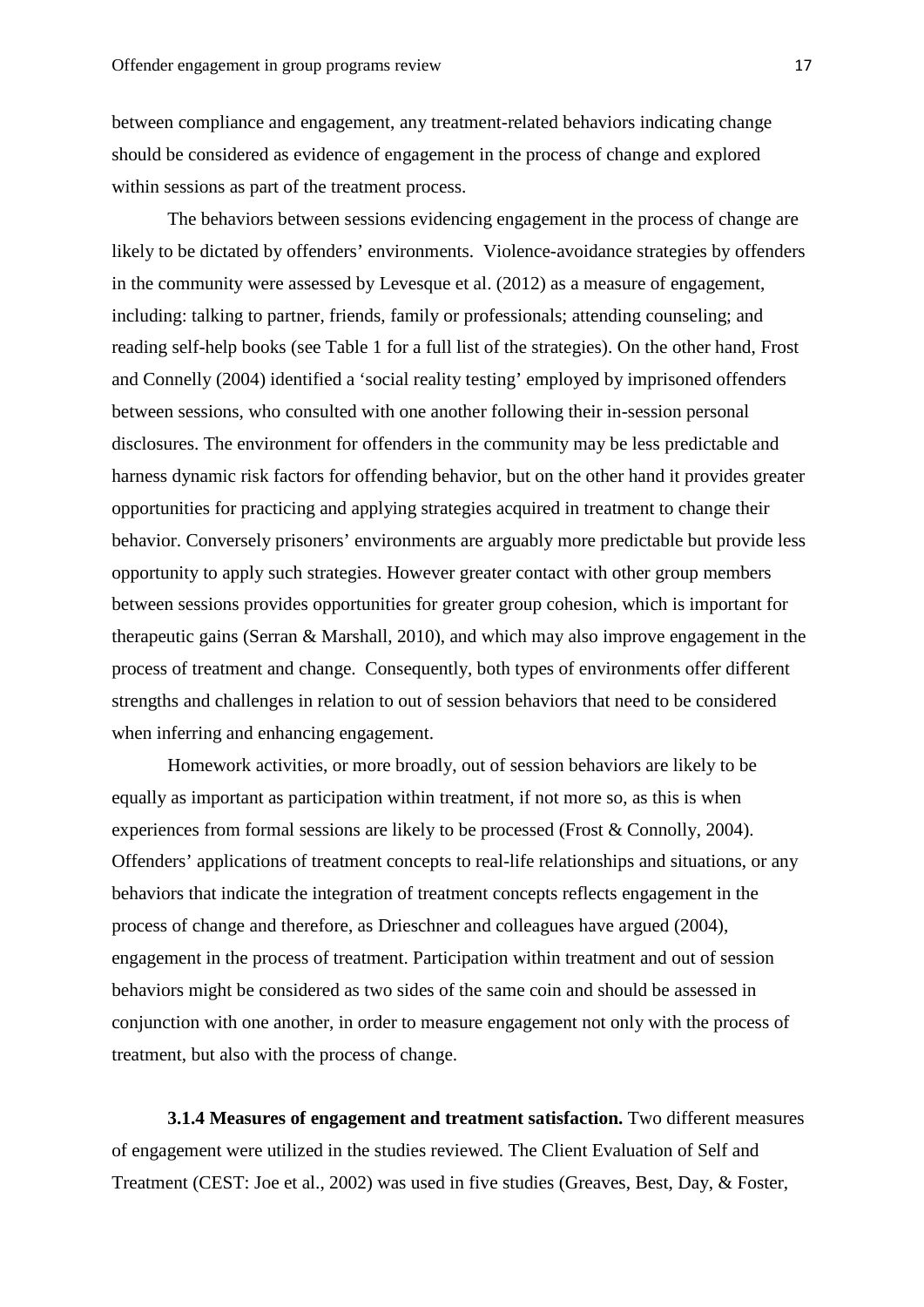2009; Pankow & Knight, 2012; Rowan-Szal, Joe, Simpson, Greener, & Vance, 2009; Simpson, Joe, Knight, Rowan-Szal, & Gray, 2012; Staton-Tindall et al., 2007) and the Group Engagement Measure (GEM: Macgowan, 1997) in six studies to assess engagement (Chovanec, 2012; Levenson & Macgowan, 2004; Levenson et al., 2009; Levenson et al., 2010; Macgowan & Levenson, 2003) or incorporate it within a conceptual framework (Roy, Châteauvert, & Richard, 2013). Each measure is discussed in turn.

**3.1.4.1** *Client Evaluation of Self and Treatment (CEST).* The CEST was developed to assess the Texas Christian University (TCU) Treatment Process model (Simpson, 2001) and is used to assess participation (cognitive and behavioral involvement and progress), treatment satisfaction (e.g. 'the program is organized and run well') and counselor rapport (e.g. 'you are motivated and encouraged by your counselor') as variables that represent engagement in substance abuse treatment (Joe et al., 2002: 184). An analysis of the CEST subscales reported by Joe et al. (2002: 191) brought the homogeneity of the participation subscale into doubt, supporting an argument that participation in treatment should be considered a multidimensional construct requiring taxonomy for assessment.

Treatment satisfaction has been considered by other researchers as a component of the group environment (Wilson et al., 2008), an aspect of treatment suitability (an internal determinant of treatment motivation according to Drieschner et al., 2004), related to engagement (Levenson et al., 2009), but not a component of engagement according to the GEM (discussed below). Therefore, treatment satisfaction is construed differently by researchers, but there is no clear rationale as to why satisfaction with treatment should reliably reflect engagement. Raney, Magaletta and Hubbert (2005) did not employ the CEST, but measured engagement as program satisfaction, participants' hopes for treatment topics, perceptions of treatment helpfulness and what participants liked most. This broader assessment captures offenders' perceptions of the relevance of the program that is likely to be of importance to engagement, but what offenders *like* the most about programs (e.g. empathy training) may not always translate to engagement or positive treatment outcomes (Brown, Harkins, & Beech, 2012). In fact, engagement in the process of treatment that may also involve behavioral change may, at some point during the course of treatment, reflect some level of discomfort (particularly in programs that require self-disclosure). Consequently, treatment satisfaction is therefore likely to fluctuate during the course of treatment, as will how it associates with engagement, meaning the two variables may not always correlate.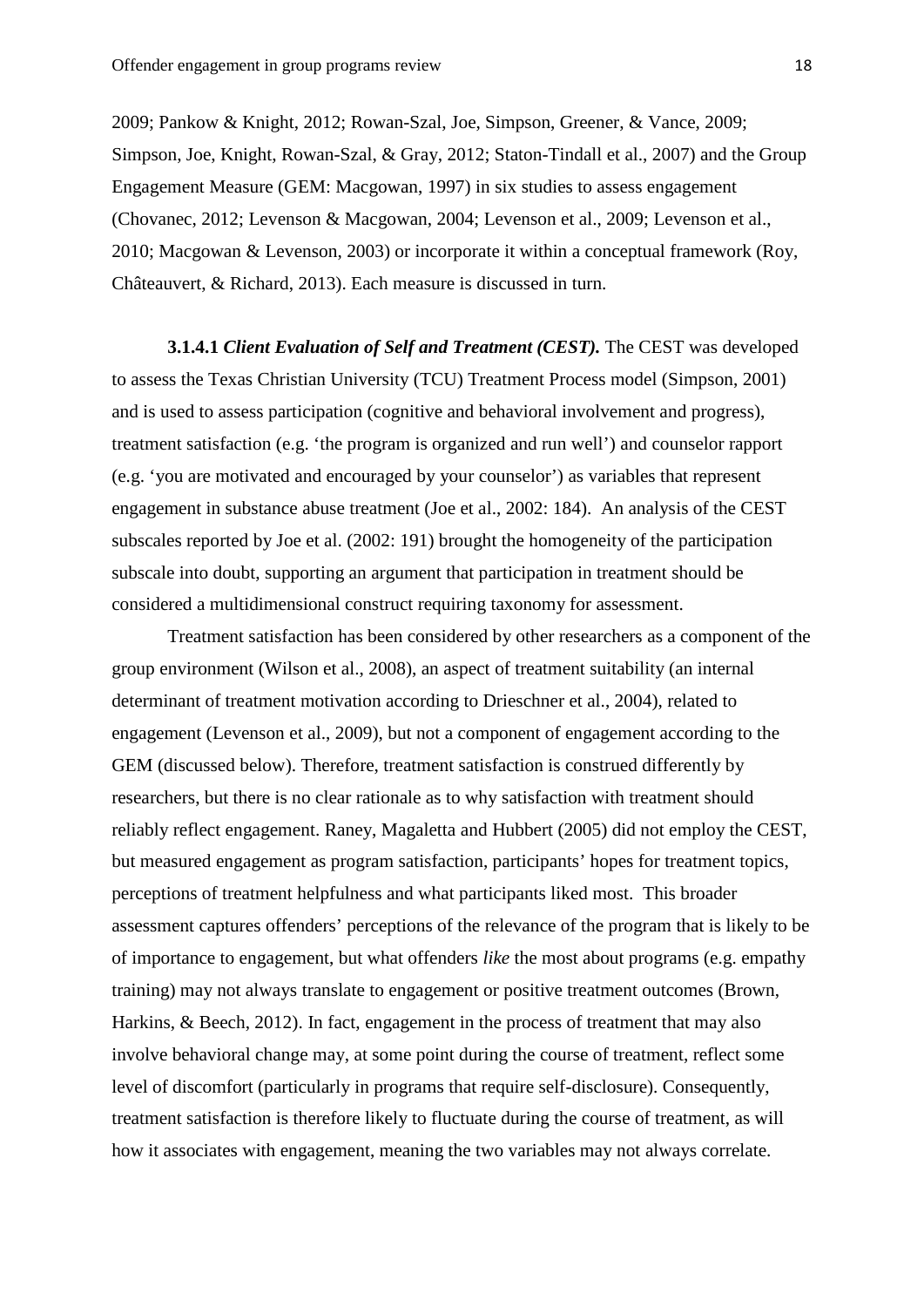However, while treatment satisfaction does not constitute clients' active efforts within and between treatment sessions, it may reflect an outcome of these efforts.

Counselor rapport, the therapeutic relationship or working alliance (Horvath & Greenberg, 1994) has been argued to have a greater influence than techniques (Duncan, Miller, Wampold, & Hubble, 2010; Lambert & Barley, 2001), and therefore likely to be important in relation to offenders' engagement, but not necessarily part of the engagement process. Perceptions of the therapeutic relationship, according to Drieschner et al. (2004) in their integral model of treatment motivation, are components of treatment suitability, an internal determinant of motivation, and hence not considered an aspect of the engagement process that follows. However, as Scott and King (2007) have argued, the process between motivational determinants and engagement may well be iterative. Therefore, there may be a diffuse influence of the therapeutic relationship on engagement with the process of treatment and the process of change i.e. it influences participation in treatment as well as guiding and encouraging offenders through the process of change. Yet given the considerable literature on the subject (see Taxman & Ainsworth, 2009 for a review), it is surprising that it was only investigated by researchers employing the CEST or the GEM, and in the case of the former, the use of the counselor rapport subscale was inconsistent.

There has been a lack of consistency in the use of all but the participation subscale of the CEST to measure engagement, generating confusion as to which of these variables are determinants of engagement, and which comprise engagement with the process of treatment and the process of change. Some researchers assessed treatment satisfaction (Rowan-Szal et al., 2009; Simpson et al., 2012), counseling rapport (Rowan-Szal et al., 2009; Simpson et al., 2012; Staton-Tindall et al., 2007), peer support (Pankow & Knight, 2012; Rowan-Szal et al., 2009; Simpson et al., 2012), social support (Rowan-Szal et al., 2009), or motivation (Greaves et al., 2009) as engagement. Social support (Broome, Simpson, & Joe, 2002) and motivation (Olver et al., 2011) have been found to predict treatment outcomes and are therefore likely to be important to engagement. However, as with the therapeutic relationship, they do not comprise the active efforts clients make towards treatment or change, and therefore should be considered determinants rather than constituents of engagement.

**3.1.4.2** *Group Engagement Measure (GEM).* The GEM has a therapists' and a clients' version, the former of which has demonstrated good reliability and validity (Macgowan, 1997; Macgowan, 2000; Macgowan & Levenson, 2003). Macgowan and Levenson (2003) established good convergent validity between the GEM and the Group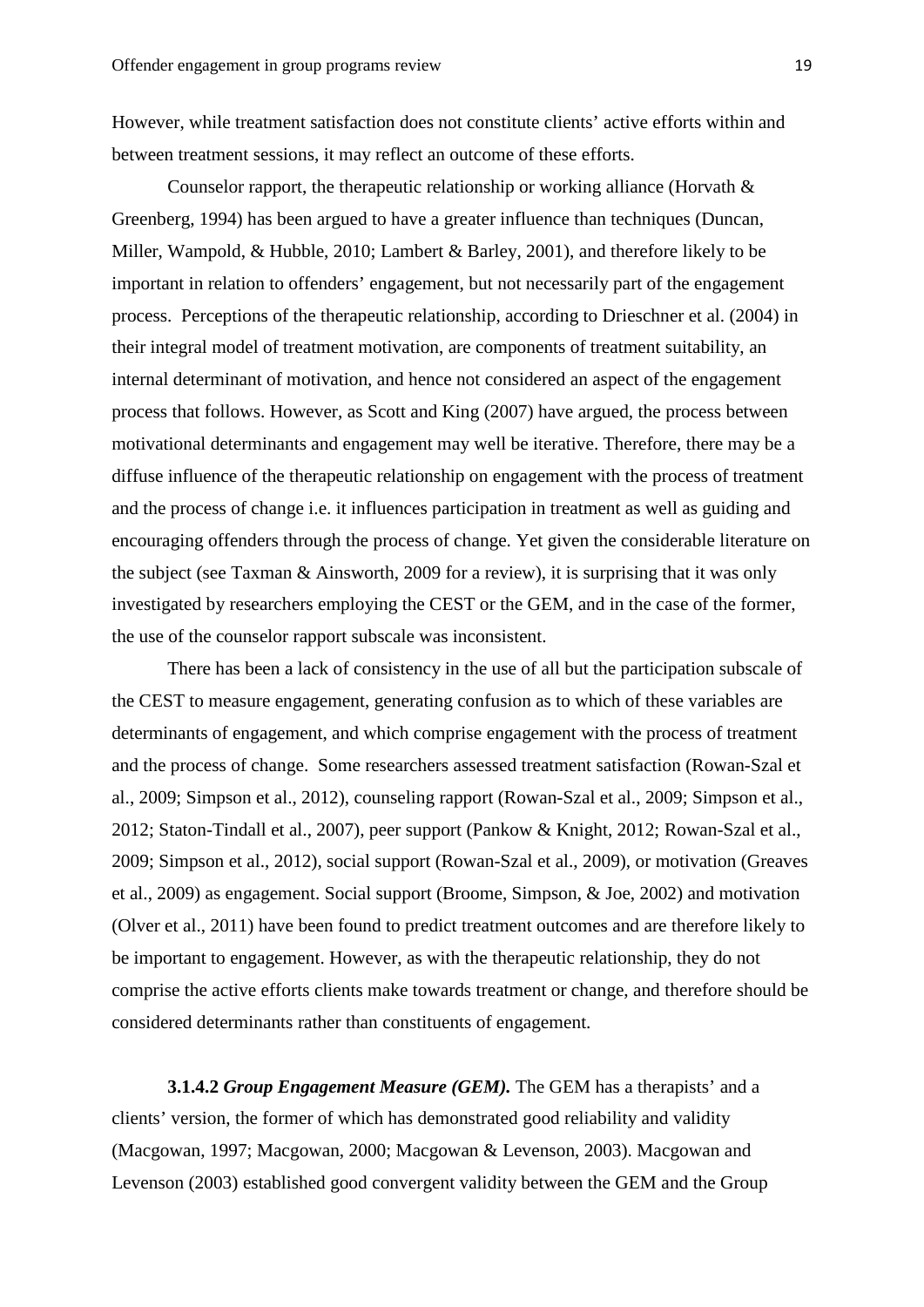Attitude Scale (GAS: Evans, Jarvis, & Dawson, 1986), the Sex Offender Treatment Rating Scale (SOTRS: Anderson, Gibeau, & D'Amora, 1995) and divergent validity between the GEM and Facets of Sexual Offender Denial (FoSOD: Schneider & Wright, 2001).

The GEM consists of five dimensions: attendance; contributing (verbally or by participating in group activities); relating (to the facilitator and to other members); contracting (agreeing with the policies and activities of the group); and working (on own problems and on others' problems). Contracting is not assessed by the other measures of engagement, and along with attendance correlated weakly with group attitude and treatment satisfaction (Macgowan & Levenson, 2003). These findings suggest that attendance is not the most reliable assessment of engagement and that contracting may indicate treatment compliance, rather than the broader construct of engagement in treatment and change. Conversely, relating with members, and working on problems were strongly correlated with group attitude and treatment satisfaction (Macgowan & Levenson, 2003) and may reflect group cohesion, which facilitates greater self-understanding among offenders (Reimer & Mathieu, 2006) and may encourage offenders to work on their problems. In turn, working on problems within sessions reflects engagement in the treatment process.

Both the CEST and the GEM draw attention to the multidimensional nature of engagement, but both have their limitations. The CEST was developed to help reduce dropout and relapse among drug-users (Simpson, Joe, Dansereau, & Chatham, 1997) and therefore was not designed for the assessment of engagement among non-drug using offenders. Furthermore, the inconsistent use of CEST subscales might be because it was designed to assess treatment processes and outcomes, of which offenders' engagement only forms a part. Conversely, the GEM is focused only on engagement, and offers a more generic purpose for assessment, as it was theoretically derived from a review of the literature on social group work (Macgowan & Levenson, 2003). It therefore represents a combination of the different indices employed by other researchers to infer engagement such as attendance, contributing, and the therapeutic relationship. However, these studies were conducted among students (Tryon, 1985), pre-adolescent boys (Mallery & Navas, 1982) and clients in counseling (Horvath & Greenberg, 1989), and not always in group settings. Therefore, these measures may reliably assess indices of engagement but this might not always readily translate across different groups of offenders and different intervention settings. An important limitation common to both measures, is that neither includes assessments of offenders' efforts between sessions. Assessments using these tools are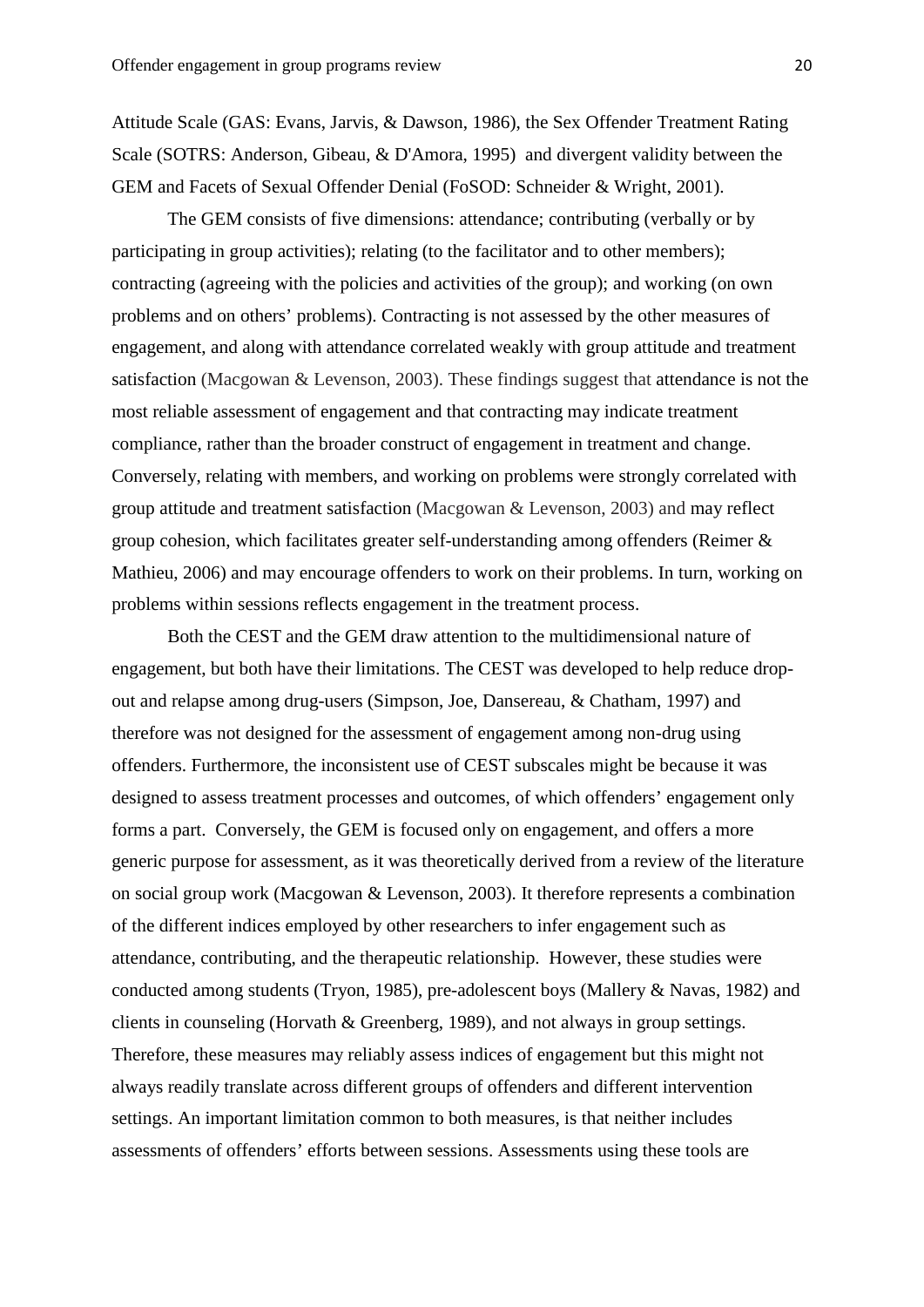therefore confined measures of engagement with the process of treatment, not necessarily behavioral change.

**3.1.5 Engagement as self-disclosure.** One of two studies (Frost, 2004; Frost & Connolly, 2004) where qualitative methodology was employed examined self-disclosure. Frost (Frost, 2004: 203) argued that self-disclosure management styles of sexual offenders in treatment are a key indicator of engagement. Participants were required to nominate the three most personally meaningful events from a disclosure session because of how these events maximally engaged the offenders' attention. Establishing which particular events during the process of self-disclosure of offending behavior are the most meaningful from offenders' perspectives is powerful to understanding their engagement, but not all programs foster a need for self-disclosure of offending behavior (e.g. solution-focused brief interventions - see Lee, Uken, & Sebold, 2007). A concentration on offenders' disclosure management styles may reveal engagement in the treatment process, but in some cases may confine what is revealed to indices of compliance. Offenders who comply with treatment requirements as dictated by the treatment philosophy may not necessarily be engaging in the process of change. For strengths-based approaches, establishing the most meaningful events from the process of self-disclosure of efforts towards change i.e. the efforts offenders are making between sessions to change their behavior, may offer more insight into the extent to which offenders' are engaged in the process of change. Consequently self-disclosure may represent a type of in-treatment participation that may link with offenders' efforts in-between sessions towards change, representing an important engagement process variable.

**3.1.6 Summary.** In the 21 engagement-defined studies, engagement has been variously quantitatively (mainly) and qualitatively defined or assessed. Although a set quantity or 'dose' of treatment is associated with treatment outcomes (Hansen, Lambert, & Forman, 2002) and attendance may be a necessity for engagement opportunities to exist, it should not be relied upon to infer engagement on the basis that it only reflects offenders' minimum active efforts towards treatment. Completion may be a more suitable outcome proxy for engagement, if it is assessed in relation to criteria that are program objectivesbased, but it cannot be used to assess the process of engagement itself. Participation (specified in accordance with the treatment program) and out of session behaviors (any treatment-related efforts, not just those pre-defined) both reflect active responses to treatment and should ideally be assessed in conjunction to both engagement in the process of treatment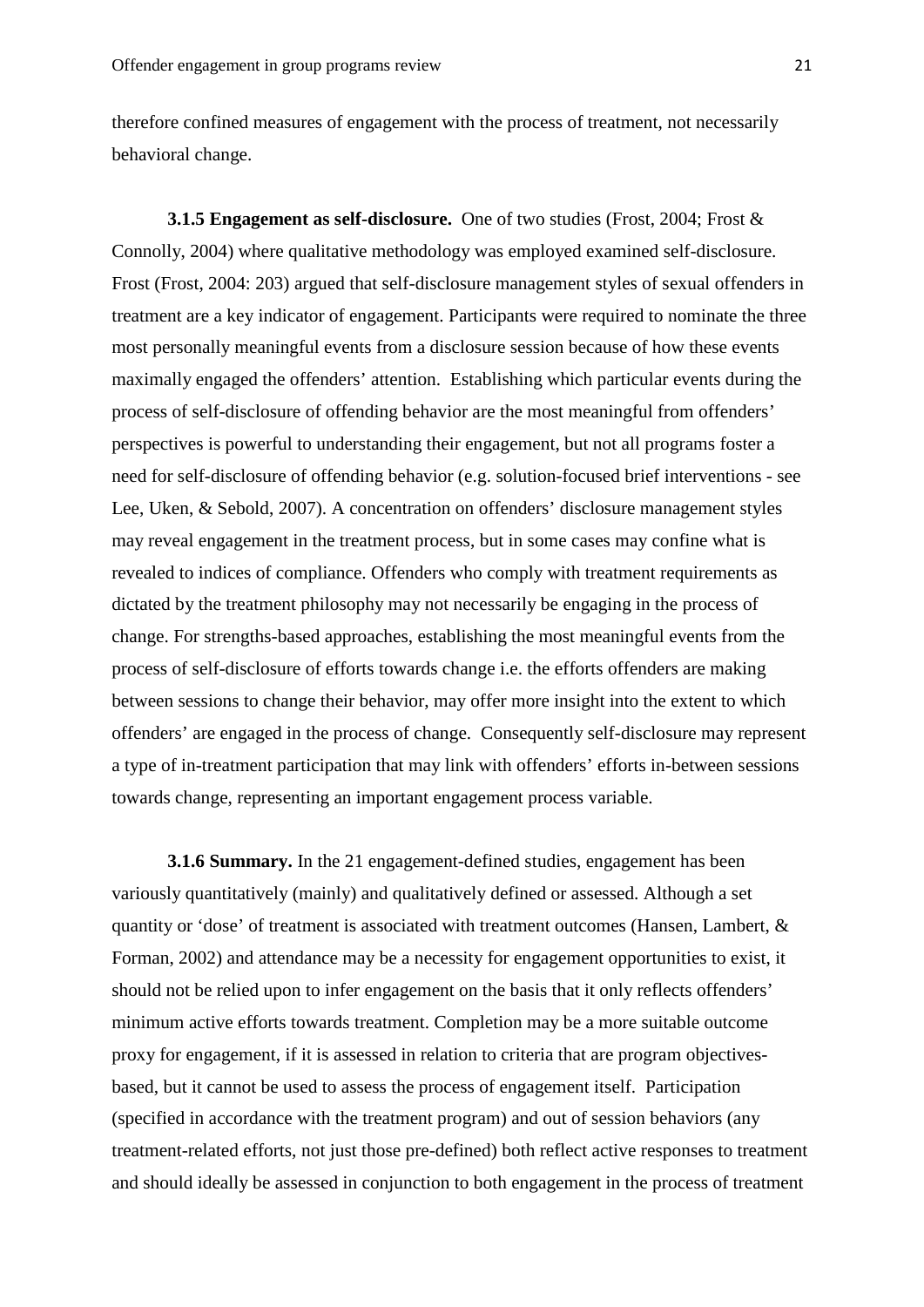and change, with due consideration to offenders' out of session environments. Measures of engagement such as the CEST and GEM may reliably be used to assess engagement in the treatment process in specific treatment settings, but may not be reliable in other settings. Selfdisclosure linking treatment details and offence details may represent a form of participation, but links with change details may reflect engagement in the process of change as well as treatment, and thereby represent an important engagement process variable.

## **3.2 Associated Offender Characteristics and Treatment Factors**

This section of the review comprises a summary of the offender characteristics and treatment factors investigated in all 46 studies reviewed that are associated with the variables underpinning the engagement definitions and assessments in the 21 engagement-defined studies. This includes 20 studies investigating factors associated with attendance, completion and dropout, four studies focusing on participation, and one study focusing on both attendance and participation. A summary of the 25 non-engagement defined studies can be found in Table 2, listed in alphabetical order under two different subheadings corresponding to the variables assessed. Tables 3 and 4 present the findings in relation to associations (or lack of) between each variable and the offender characteristics and treatment factors respectively. A lack of any significant association is indicated by a strike through the engagement variable (e.g. Participation), with citations for the authors of the studies indicated by superscript footnotes.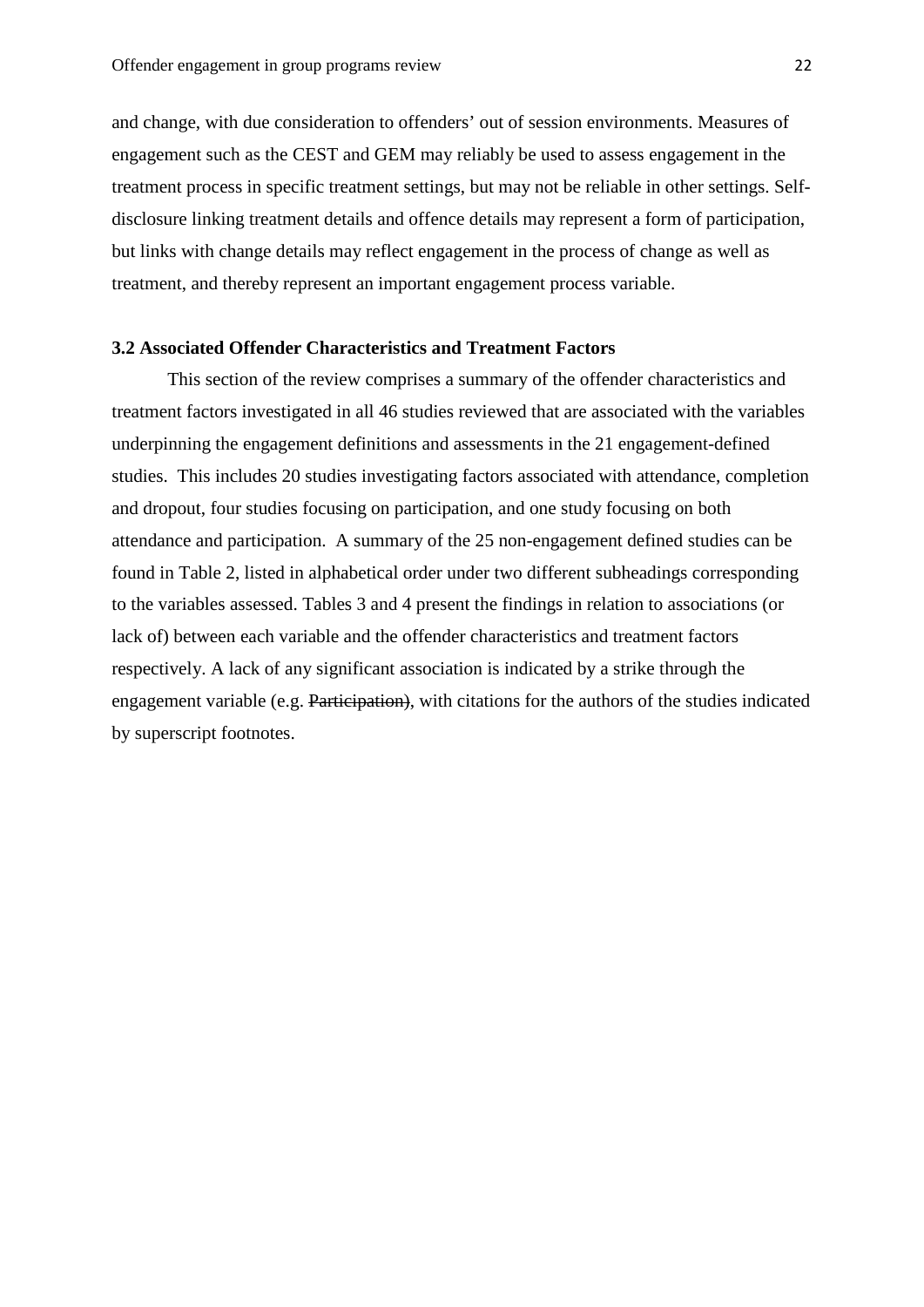### Table 2. Summary of the samples, research design, and how variables were assessed in the non-engagement-defined studies

Attendance, Completion, and Dropout Authors Sample and group Research design How attendance/completion/dropout was operationally defined or assessed Other factors assessed Bowen (2010) 77 male domestic violence offenders attending a domestic violence program and 31 probation tutors Examination of perceptions of the therapeutic environment and associations with attendance, psychological change, alleged reoffending Attendance: number of hours attended Therapeutic environment, prodomestic violence attitudes, anger, interpersonal dependency, emotional reliance on others, Locus of Control, desirable responding Buttell et al. (2011) 485 female offenders mandated to a domestic violence program Comparison of completers and dropouts using mixed methods Dropout: clients who had completed intake interview but failed to complete entire program Demographic interviews, desirable responding, propensity for abusiveness, Clegg et al. (2010) 156 imprisoned sexual offenders offered group cognitive behavioral treatment program: refusals, dropouts, compliant Comparison of refusals, dropouts, and compliant offenders on demographic, offence-related, clinical, and psychological assessment data Dropouts: attended at least one session but dropped out of expelled for noncompliance Currently compliant: those compliant with second or third phase of treatment and no history of treatment noncompliance Personality, intelligence, academic skills, neuropsychological functioning Daly et al. (2001) 220 male domestic violence offenders referred to a domestic violence program Examination of predictors of attendance Attendance: total number of sessions attended Referral source, physical violence, exposure to family violence, alcohol use, psychopathology, partners' prediction of attendance Derks (1996) 52 imprisoned male personality disordered offenders referred to a relapse prevention program Completers, currently completing, dropouts Completers: those who had already completed or were still attending the program Demographics, personality, symptoms, hostility, anxiety, anger

Dropouts: those who dropped out at any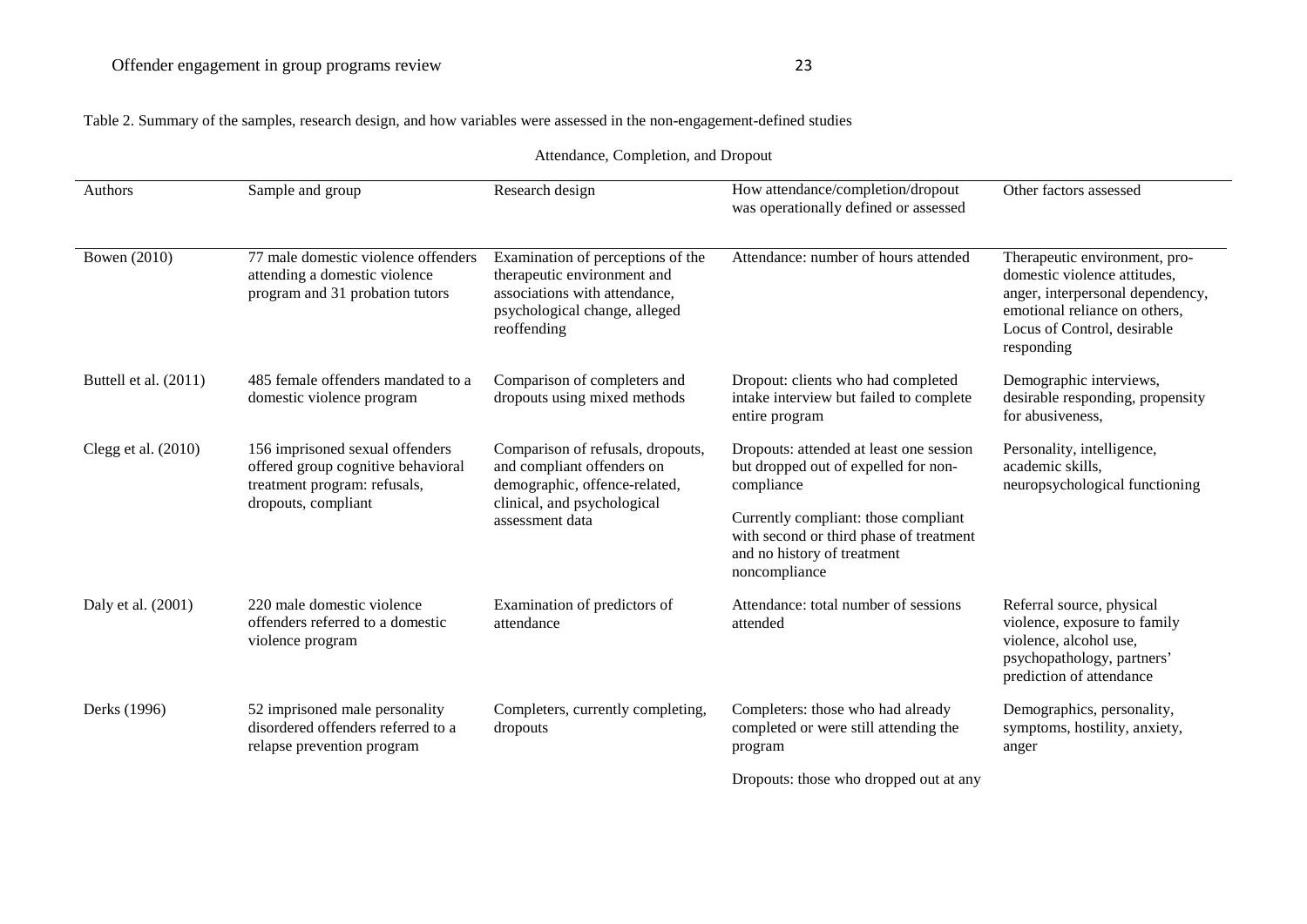<span id="page-24-0"></span>

|                             |                                                                                 |                                                                                                                                                                       | point                                                                                                                                                                                                                                                                                                                                                               |                                                                                                                                                                                                      |
|-----------------------------|---------------------------------------------------------------------------------|-----------------------------------------------------------------------------------------------------------------------------------------------------------------------|---------------------------------------------------------------------------------------------------------------------------------------------------------------------------------------------------------------------------------------------------------------------------------------------------------------------------------------------------------------------|------------------------------------------------------------------------------------------------------------------------------------------------------------------------------------------------------|
| Deschenes et al. (2009)     | 477 male and 273 female drug-court<br>participants                              | Evaluation of the impact of<br>enhancing drug-court services                                                                                                          | Completion: graduation $-180$<br>consecutive days of sobriety, find<br>employment and housing, develop<br>aftercare plan, complete community<br>service, complete vocational program<br>and other activities required by judge                                                                                                                                      | Data on residential treatment,<br>specialty groups, vocational<br>referrals                                                                                                                          |
| DeVall and Lanier<br>(2012) | 526 male drug-court participants                                                | Examination of influence of<br>demographics and legal factors on<br>program completion                                                                                | Completion: graduation – completion of<br>three phrases of treatment resulting in a<br>final disposition                                                                                                                                                                                                                                                            | Demographics, age at first arrest,<br>age at substance-use onset,<br>number of misdemeanors and<br>offences prior to program entry,<br>sentencing guidelines, mode of<br>entry, and drug of choice   |
| Evans et al. (2009)         | 926 male offenders assessed for<br>substance abuse treatment across 30<br>sites | Examination of records in relation<br>to characteristics of completers and<br>dropouts                                                                                | Completion/dropout: self-reported<br>discharge status at 3 month follow-up or<br>CADDS <sup>a</sup> discharge status                                                                                                                                                                                                                                                | Addiction severity, treatment<br>motivation, treatment process                                                                                                                                       |
| Ghodse et al. (2002)        | 50 male and 29 female offenders<br>admitted to inpatient drug treatment         | Examination of characteristics of<br>non-completers, completers with<br>no after-care, and completers with<br>after-care of a tri-stage drug-use<br>treatment program | Non-completion: discharged<br>for noncompliance or self-discharge<br>against medical advice before<br>completion of<br>detoxification<br>Completion with no aftercare:<br>completed detoxification program but<br>received less than 6 weeks aftercare<br>Completion with aftercare: completed<br>detoxification program and received at<br>least 6 weeks aftercare | Socio-demographic background,<br>history of and current drug and<br>alcohol use, physical health,<br>mental health, offending behavior,<br>and interpersonal relationships<br>with substance abusers |
| Hadley et al. (2001)        | $1,185$ female and $5,114$ male                                                 | Examination of attendance records                                                                                                                                     | Attendance: number of absences                                                                                                                                                                                                                                                                                                                                      | Age                                                                                                                                                                                                  |

<sup>a</sup> California Alcohol and Drug Data System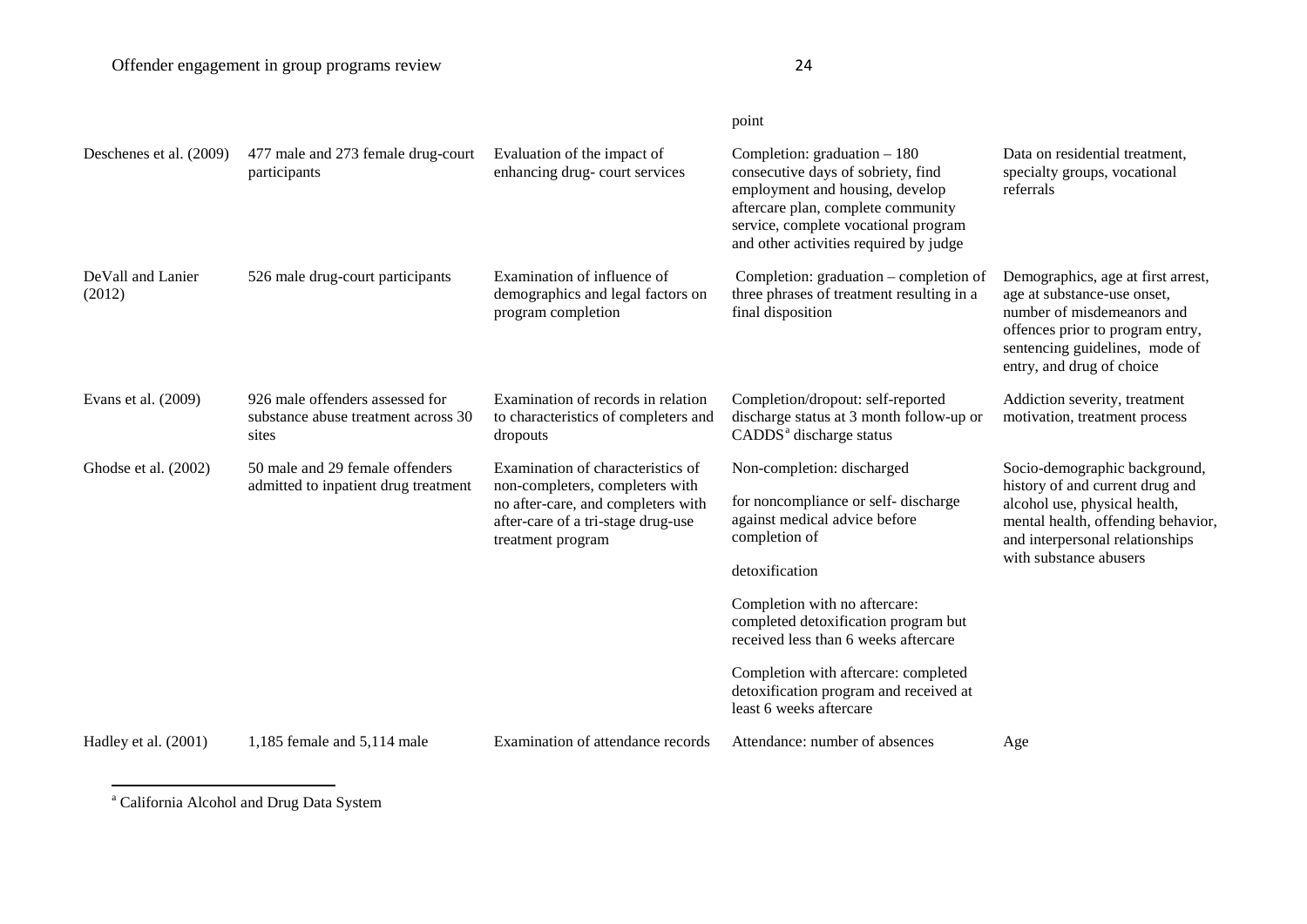<span id="page-25-0"></span>

|                                  | forensic psychiatric outpatients                                                                                                              | in relation to age and gender                                                                                  |                                                                                                                                                                                                                                                                  |                                                                                                                                                                                                                               |
|----------------------------------|-----------------------------------------------------------------------------------------------------------------------------------------------|----------------------------------------------------------------------------------------------------------------|------------------------------------------------------------------------------------------------------------------------------------------------------------------------------------------------------------------------------------------------------------------|-------------------------------------------------------------------------------------------------------------------------------------------------------------------------------------------------------------------------------|
| Hollin et al. (2008)             | 2,186 male offenders: completers,<br>non-completers, non-starters and<br>2,749 controls in relation to general<br>offending behavior programs | Program evaluation                                                                                             | Completion: of all sessions, non-<br>completion: failed to finish because of<br>own volition or expulsion                                                                                                                                                        | Demographic information,<br>criminal history, risk scores                                                                                                                                                                     |
| McGuire et al. (2008)            | 929 male offenders: completers,<br>non-completers, non-starters,<br>controls in relation to general<br>offending behavior programs            | Program evaluation                                                                                             | Completion: of all sessions, non-<br>completion: failed to finish because of<br>own volition or expulsion                                                                                                                                                        | Demographic information,<br>criminal history, risk scores                                                                                                                                                                     |
| McMurran et al. (2008)           | 56 male offenders attending a<br>personality disorder treatment<br>program                                                                    | Comparison of characteristics<br>between completers, those expelled<br>for rule-breaking, and non-<br>engagers | Completion and non-engagement<br>grouping criteria not specified                                                                                                                                                                                                 | Psychopathy, intelligence, social<br>problem-solving, anxiety                                                                                                                                                                 |
| McMurran and<br>McCulloch (2007) | 24 male prisoners: completers and<br>non-completers of a general<br>offending behavior program                                                | Exploratory study of what<br>interferes with program completion                                                | Completion of all sessions                                                                                                                                                                                                                                       | Reasons for non-completion:<br>Semi-structured interviews,<br>motivation: ratings of intrinsic<br>and extrinsic motivation                                                                                                    |
| Nunes and Cortoni<br>(2008)      | 100 imprisoned male sexual<br>offenders who completed or<br>dropped out of sexual offender<br>treatment programs                              | Differences between completers<br>and dropouts in sexual deviance<br>and general criminality                   | Dropout/expulsion: dropped out or<br>expelled for unacceptable behavior or<br>performance                                                                                                                                                                        | Sexual deviance, general<br>criminality                                                                                                                                                                                       |
| Polaschek (2010)                 | 132 male high-risk violent prisoners<br>attending intensive cognitive<br>behavioral therapy program                                           | Comparison of completers and<br>non-completers on a range of<br>demographic and psychosocial<br>variables      | Non-completion: criminal justice system<br>withdrawal (exists determination not<br>related to program involvement),<br>therapist-initiated withdrawal (staff-<br>based exclusion), and prisoner-initiated<br>withdrawal (clients' request to leave) <sup>b</sup> | Risk of serious reconviction,<br>anger, aggression, empathy,<br>anxiety, depression, alcoholism,<br>rape beliefs, attitudes to women,<br>attitudes to violence, level of<br>service, psychopathy, intellectual<br>functioning |
| Roque and Lurigio<br>(2009)      | Male probationers attending a<br>substance abuse treatment                                                                                    | Characteristics of offenders<br>attending a treatment readiness                                                | Attendance to one or more sessions                                                                                                                                                                                                                               | Drug and alcohol use, family and<br>living conditions, employment,                                                                                                                                                            |

 $\overline{\text{b}^{\text{b}}}$  Categories adapted from Wormith and Olver (2002)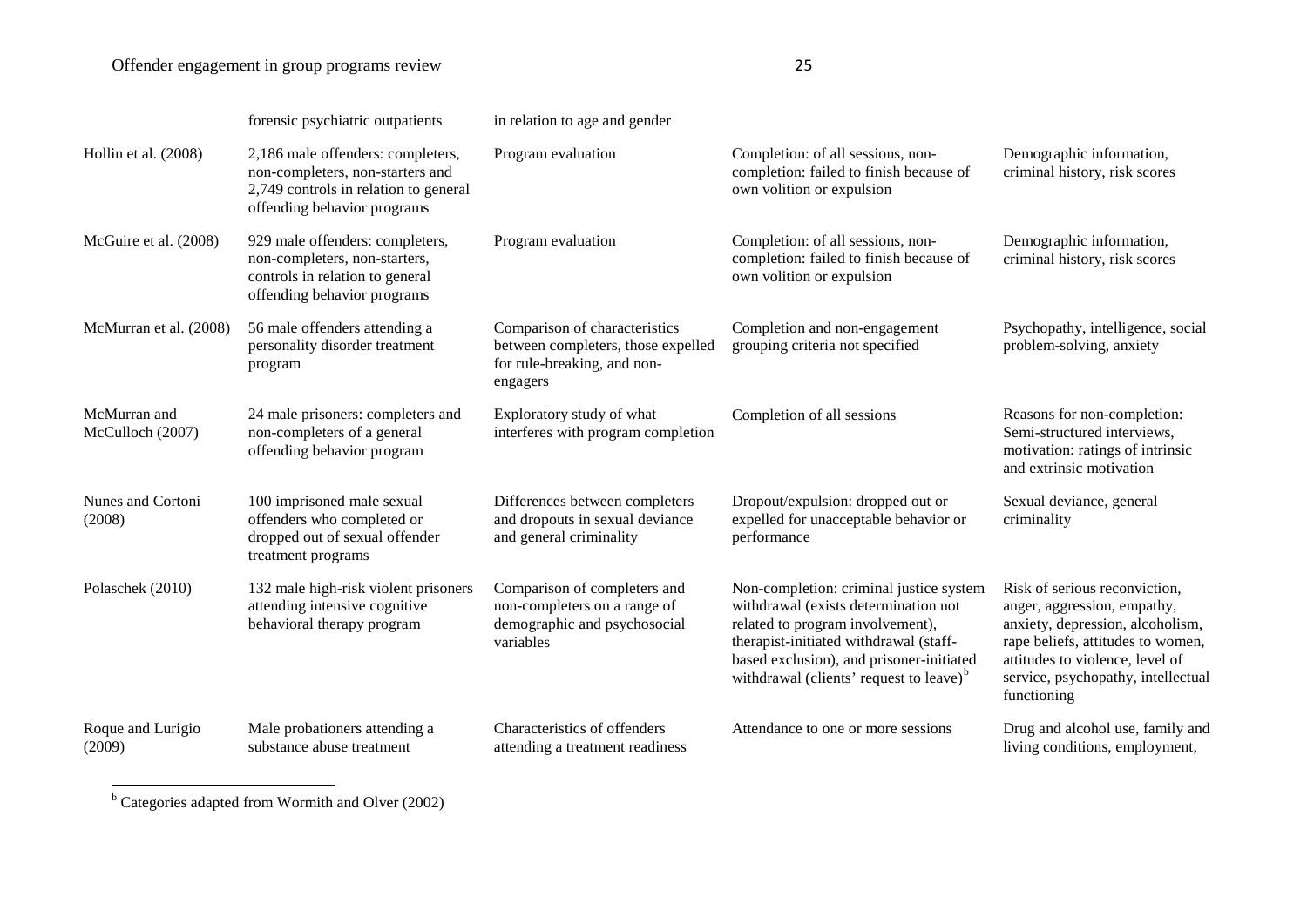|                                |                                                                                                                                       | group                                                                                                                                                                                           |                                                                                                                     | education, income, criminal<br>justice status, mental and physical<br>health problems                                                                                                                                                                   |
|--------------------------------|---------------------------------------------------------------------------------------------------------------------------------------|-------------------------------------------------------------------------------------------------------------------------------------------------------------------------------------------------|---------------------------------------------------------------------------------------------------------------------|---------------------------------------------------------------------------------------------------------------------------------------------------------------------------------------------------------------------------------------------------------|
| Rosenbaum et al.<br>(2002)     | 326 male offenders either self-<br>referred or court-ordered to<br>domestic violence program                                          | Evaluation of programs of three<br>different lengths, based on<br>associations between referral<br>source, demographics, intra-<br>personal, experiential factors and<br>completion, recidivism | Completion: attendance to six out of<br>seven session, eight out of 10 sessions,<br>or 17 out of 20 sessions        | Data on demographics, violence<br>and family history, type of<br>referral, relationship to victim,<br>history of aggression,<br>interpersonal aggression between<br>parents, education, employment,<br>history of depression, history of<br>head injury |
| Schweitzer and Dwyer<br>(2003) | 445 imprisoned male sexual<br>offenders: completers, non-<br>completers and controls in relation<br>to sex offender treatment program | Evaluation of program:<br>examination of recidivism rates<br>over 5 years                                                                                                                       | Completion: completion of program<br>prior to release, non-completers:<br>dropped out at any point before the end   | Data on demographics and<br>offence history prior and post<br>program                                                                                                                                                                                   |
| Shaw et al. (1995)             | 114 imprisoned male sexual<br>offenders: completers and non-                                                                          | Investigation of the predictors of<br>treatment completion                                                                                                                                      | Completion: completion of all or most<br>of the treatment modules                                                   | Demographic, offence history,<br>reading level, antisocial                                                                                                                                                                                              |
|                                | completers of sex offender treatment<br>program                                                                                       |                                                                                                                                                                                                 | Non-completion: failure to complete all<br>or most of the treatment modules or<br>display of inappropriate behavior | personality disorder                                                                                                                                                                                                                                    |
| Tapp et al. (2009)             | 83 male offenders within a high<br>security hospital attending a general<br>offending behavior program                                | Evaluate the impact of the<br><b>Enhanced Thinking Skills program</b>                                                                                                                           | Dropout: completion of 10 or less<br>sessions                                                                       | Demographics, clinical outcomes,<br>criminal thinking style, social<br>problem solving                                                                                                                                                                  |
|                                |                                                                                                                                       | Participation                                                                                                                                                                                   |                                                                                                                     |                                                                                                                                                                                                                                                         |
| Authors                        | Sample and group                                                                                                                      | Research design                                                                                                                                                                                 | How participation was operationally<br>defined or assessed                                                          | Other factors assessed                                                                                                                                                                                                                                  |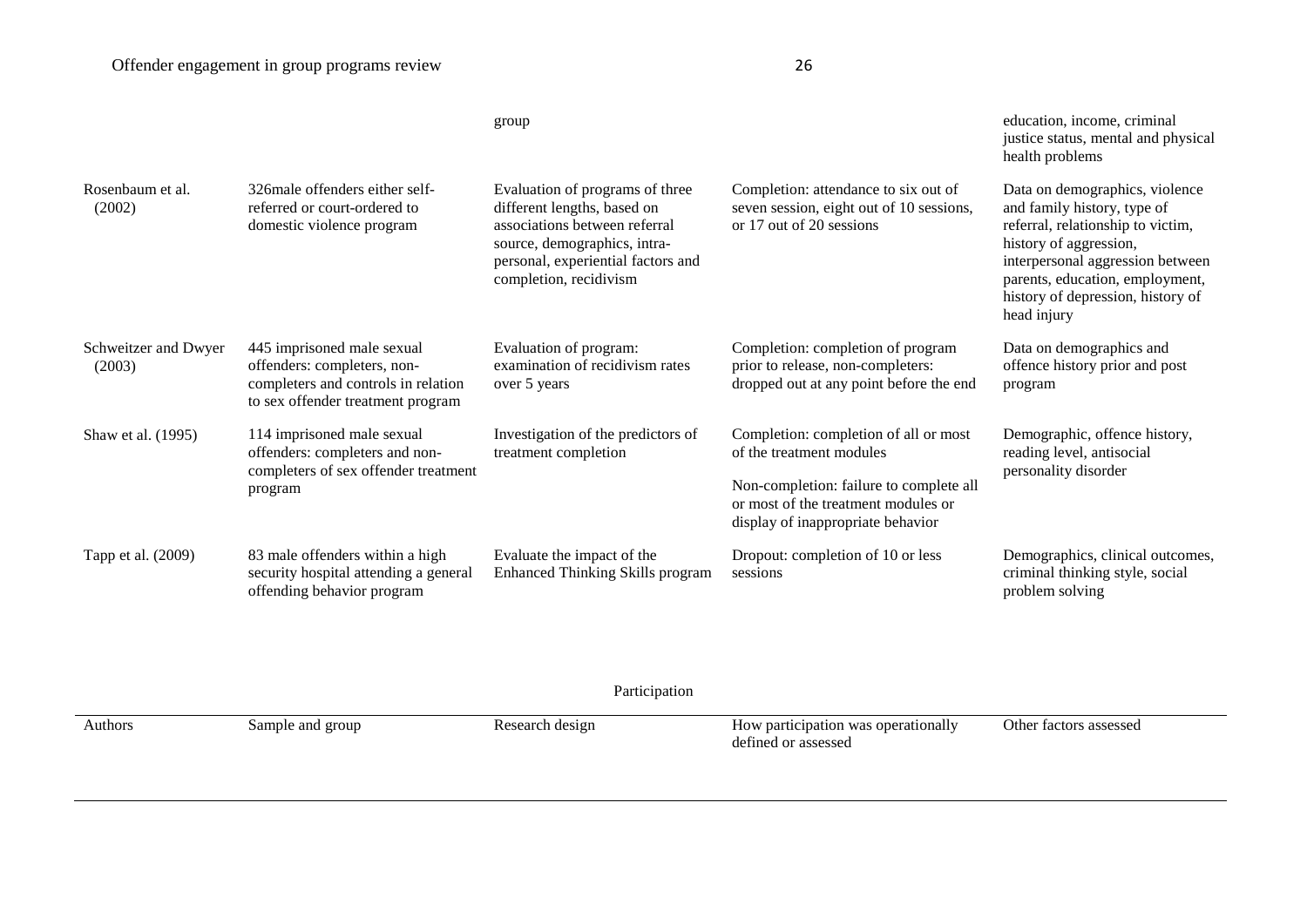| Daly et al. (2001)          | 220 male offenders referred to a<br>domestic violence abuse program                                                                                                                                                      | Examination of predictors of<br>attendance                                                                     | Staff member ratings on sobriety during<br>sessions, use of techniques, self-<br>disclosure, non-sexist language,<br>attentive body posture                               | Referral source, physical<br>violence, exposure to family<br>violence, alcohol use,<br>psychopathology, partners'<br>prediction of attendance               |
|-----------------------------|--------------------------------------------------------------------------------------------------------------------------------------------------------------------------------------------------------------------------|----------------------------------------------------------------------------------------------------------------|---------------------------------------------------------------------------------------------------------------------------------------------------------------------------|-------------------------------------------------------------------------------------------------------------------------------------------------------------|
| Jackson and Innes<br>(2000) | 178 imprisoned male offenders<br>attending self-development training<br>program                                                                                                                                          | Logistic regression of the<br>predictors of program participation<br>using demographics and prison<br>factors  | Self-reported participation in at least one<br>type of program: vocational training<br>classes, college courses, anger/stress<br>management and/or values programs        | Attitudes and behavioral styles,<br>demographics, previous offence<br>history, time served, visits from<br>friends or family                                |
| Kalichman et al. (1990)     | 55 imprisoned male rapists<br>attending a sex offender treatment<br>program                                                                                                                                              | Prediction of treatment<br>participation using personality<br>profiles                                         | Participation: attendance rates and<br>clinician ratings of participation                                                                                                 | Personality profile, criminal<br>history, psychosocial history                                                                                              |
| Roque and Lurigio<br>(2009) | Male probationers attending a<br>substance abuse treatment program                                                                                                                                                       | Evaluation of the impact of<br>treatment readiness program on<br>participation in substance abuse<br>treatment | Length of stay and completion of<br>substance abuse treatment                                                                                                             | Drug and alcohol use, family and<br>living conditions, employment,<br>education, income, criminal<br>justice status, mental and physical<br>health problems |
| Shearer and Ogun<br>(2002)  | 49 male inpatients in a substance<br>abuse treatment program, 51 male<br>inpatients in a pre-release<br>therapeutic community, 60 male<br>inpatients in a therapeutic<br>community substance abuse<br>treatment facility | Comparison of treatment resistance<br>between three groups                                                     | Voluntary participation/forced<br>participation: coerced treatment, court-<br>ordered treatment, mandated treatment,<br>involuntary treatment, or<br>compulsory treatment | Resistance                                                                                                                                                  |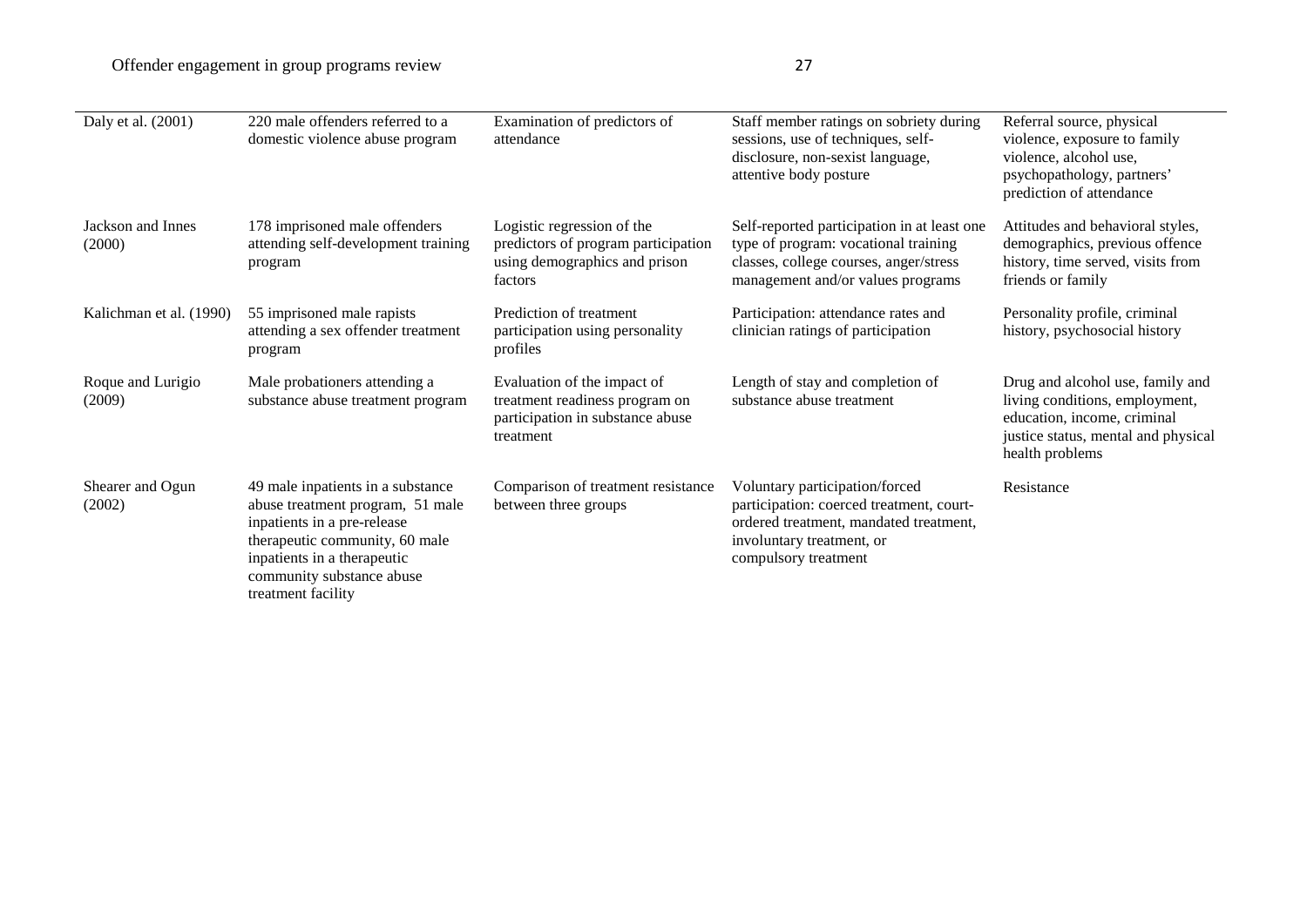# <span id="page-28-28"></span><span id="page-28-27"></span><span id="page-28-26"></span><span id="page-28-25"></span><span id="page-28-23"></span><span id="page-28-22"></span><span id="page-28-21"></span><span id="page-28-20"></span><span id="page-28-19"></span><span id="page-28-18"></span><span id="page-28-17"></span><span id="page-28-16"></span><span id="page-28-15"></span><span id="page-28-14"></span><span id="page-28-13"></span><span id="page-28-12"></span><span id="page-28-11"></span><span id="page-28-10"></span><span id="page-28-9"></span><span id="page-28-8"></span><span id="page-28-7"></span><span id="page-28-6"></span><span id="page-28-5"></span><span id="page-28-4"></span><span id="page-28-3"></span><span id="page-28-2"></span><span id="page-28-1"></span><span id="page-28-0"></span>Offender engagement in group programs review 28

<span id="page-28-24"></span>

| Table 3. Offender characteristics associated with variables underlying operational definitions and assessments of engagement |  |
|------------------------------------------------------------------------------------------------------------------------------|--|
|------------------------------------------------------------------------------------------------------------------------------|--|

| Offender characteristics        | Engagement variables (no. of studies finding an association) and engagement variables (no. of studies finding no association)                                                     |
|---------------------------------|-----------------------------------------------------------------------------------------------------------------------------------------------------------------------------------|
| Demographics                    |                                                                                                                                                                                   |
| Age (older)                     | >Attendance (1 <sup>a</sup> ) Attendance (2 <sup>b, c</sup> ) Completion (3 <sup>d, e, f</sup> ) Completion/dropout (4 <sup>g, h, i, j</sup> ) Participation (2 <sup>c, k</sup> ) |
| Education/reading ability       | >Attendance (1) Attendance (1) Completion (3 <sup>, 1, m</sup> ) >Participation (1) Participation (1)                                                                             |
| Educated (white only)           | Completion (1)                                                                                                                                                                    |
| Education (court-referred only) | Completion $(1^n)$                                                                                                                                                                |
| Employment                      | >Attendance (1) <attendance (1)="" (4<sup="" completion="">f, g, l, m) Completion/dropout (2<sup>i, m</sup>) &gt;Participation (2<sup>c, k</sup>)</attendance>                    |
| Gender (male)                   | >Attendance (1) Attendance (1) Completion/dropout (1) <participation (1<sup="">o)</participation>                                                                                 |
| Married (white only)            | Completion (1)                                                                                                                                                                    |
| No dependent children at home   | Completion (1) Completion (1)                                                                                                                                                     |
| Race                            | Attendance (1) Completion/dropout $(2^{g,1})$ Participation $(2^{c, k})$                                                                                                          |

- $a^a$  Roque and Lurigio (2009)
- $^{\circ}$  Hadley et al. (2001)<br> $^{\circ}$  Daly et al. (2001)<br> $^{\circ}$  Hollin et al. (2008)
- 
- 
- <sup>e</sup> Derks (1996)
- $f$  DeVall and Lanier (2012)<br><sup>g</sup> Evans et al. (2009)
- $\rm{^{g}}$  Evans et al. (2009)<br> $\rm{^{h}}$  Tapp et al. (2009)
- 
- <sup>i</sup> Ghodse et al.  $(2002)$ <br><sup>j</sup> Show et al.  $(1005)$
- 
- $k$  Jackson and Innes (2000)
- <sup>1</sup> Buttell et al.  $(2012)$
- $\sum_{n=1}^{\infty}$  Deschenes et al. (2009)<br>
n Rosenbaum et al. (2002)<br>
o Staton-Tindall et al. (2007)
-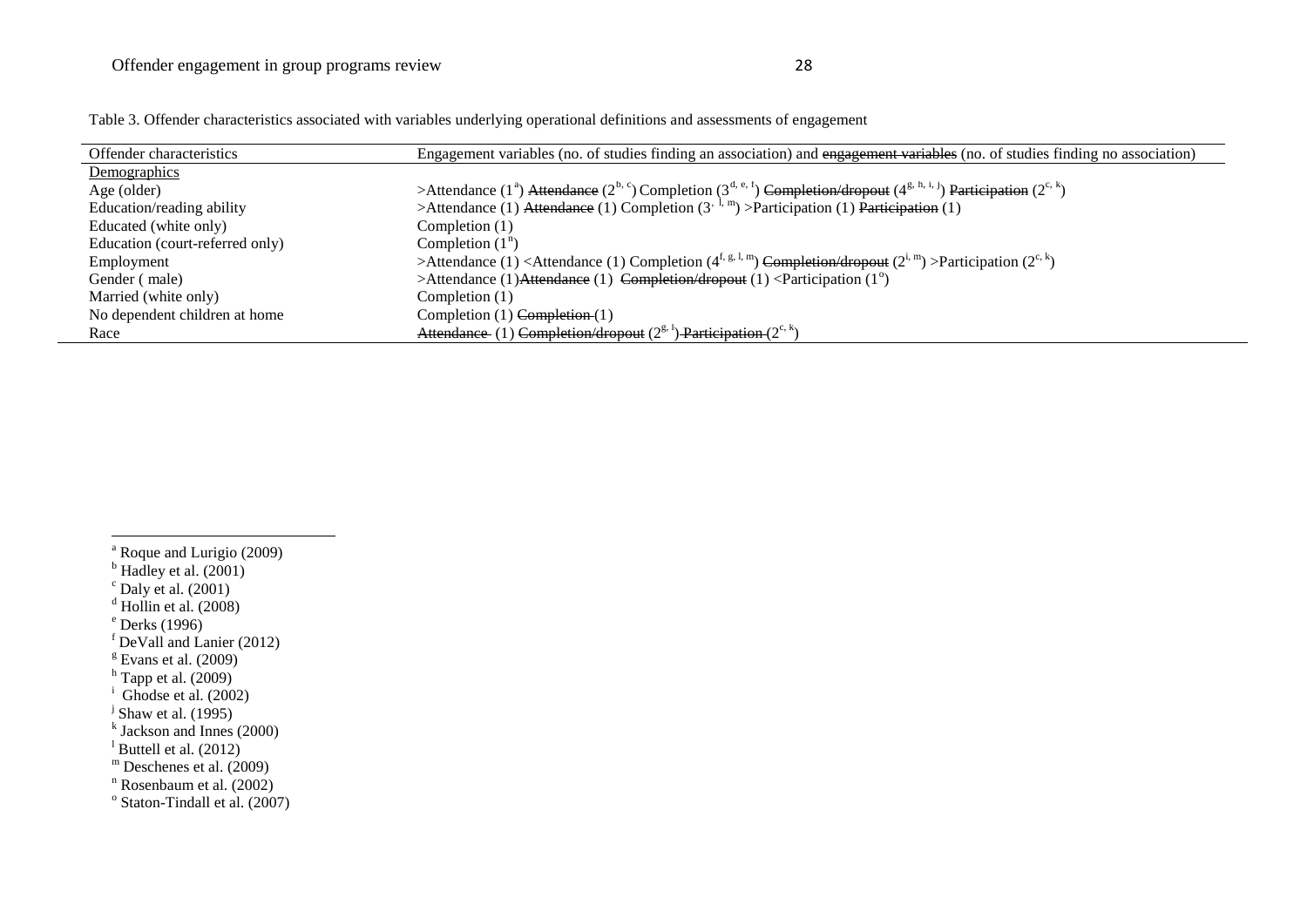# <span id="page-29-15"></span><span id="page-29-14"></span><span id="page-29-13"></span><span id="page-29-12"></span><span id="page-29-11"></span><span id="page-29-10"></span><span id="page-29-9"></span><span id="page-29-8"></span><span id="page-29-7"></span><span id="page-29-6"></span><span id="page-29-5"></span><span id="page-29-2"></span><span id="page-29-1"></span><span id="page-29-0"></span>Offender engagement in group programs review 29

| Race (white)                                   | <attendance (1)="" (1)<="" completion="" th=""></attendance>                                                                                                                                                          |
|------------------------------------------------|-----------------------------------------------------------------------------------------------------------------------------------------------------------------------------------------------------------------------|
| Historic factors                               |                                                                                                                                                                                                                       |
| Age at first arrest/conviction (younger)       | Dropout $(2^{1, g})$ Completion/dropout $(1^p)$                                                                                                                                                                       |
| CJS involvement (less)                         | Completion $(1)$                                                                                                                                                                                                      |
| History of violence/aggression (greater)       | Attendance (1) Dropout $(3^{k, f, m})$ Completion/dropout $(3^{g, l, n})$ Participation (1)                                                                                                                           |
| Longer period of admission/previous            | >Attendance $(1^q)$ Completion/dropout $(2^r s)$ >Participation (1)                                                                                                                                                   |
| incarceration                                  |                                                                                                                                                                                                                       |
| Number of previous arrests/convictions (lower) | Attendance (1) Completion $(3^{d,f,q})$ Completion/dropout $(2^{s,f})$ Participation $(2^{c,f})$ Homework/out of session behavior (1)                                                                                 |
| Older at onset of drug use (non-white only)    | Completion (1)                                                                                                                                                                                                        |
| Offence-related factors                        |                                                                                                                                                                                                                       |
| Entering a not guilty plea                     | Dropout $(1^u)$                                                                                                                                                                                                       |
| Index offence: child sexual offending          | Completion $(1)$                                                                                                                                                                                                      |
| Index offence: property crime                  | Dropout $(1)$                                                                                                                                                                                                         |
| Psychosocial factors                           |                                                                                                                                                                                                                       |
| Anger                                          | Completion/dropout $(3^{e, a, t})$ Participation $(1^t)$ Homework/out of session behavior $(1^t)$                                                                                                                     |
| Antisocial (lower)                             | Completion (2 <sup>, v</sup> ) Completion/dropout (1) > Participation (3 <sup>cc, t, w</sup> ) > Peer support (1)                                                                                                     |
| Anxiety                                        | Completion/dropout $(3^{e,1,t})$ <participation <math="">(2^{0,X}) Participation <math>(2^{t,X})</math> Homework/out of session behavior <math>(1^t)</math> <counselor rapport<="" td=""></counselor></participation> |
|                                                | (1) Counselor rapport $(1^x x)$ < Treatment satisfaction $(1^x)$                                                                                                                                                      |
| Attitudes towards women                        | Completion/dropout (1)                                                                                                                                                                                                |
| Attitudes towards violence/rape                | Completion/dropout (1)                                                                                                                                                                                                |
| Cluster B - Histrionic/borderline/narcissistic | Dropout $(1)$ <participation <math="">(1)</participation>                                                                                                                                                             |
| (higher)                                       |                                                                                                                                                                                                                       |
| Cold-heartedness                               | $\leq$ Participation (1) $\leq$ Counselor rapport (10)                                                                                                                                                                |
| Confidence/self-esteem/self-efficacy           | >Participation (2 <sup>, y</sup> ) Participation (1 <sup>x</sup> ) Counselor rapport (1 <sup>x</sup> ) Treatment satisfaction (1 <sup>x</sup> ) >Peer support (1 <sup>x</sup> )                                       |

# <span id="page-29-16"></span><span id="page-29-4"></span><span id="page-29-3"></span><sup>p</sup> Polaschek (2012)

- $q$  Cook et al. (1991)
- $r$  Tapp et al. (2009)
- 
- <sup>s</sup> Schweitzer and Dwyer (2003)<br><sup>t</sup> McCarthy and Duggan (2010)
- $^{\text{u}}$  Clegg et al. (2010)
- <sup>v</sup> Nunes and Cortoni (2008)
- <sup>w</sup> Pankow and Knight (2012)  $x^x$  Simpson et al. (2012)
- 
- <sup>y</sup> Harkins et al. (2010)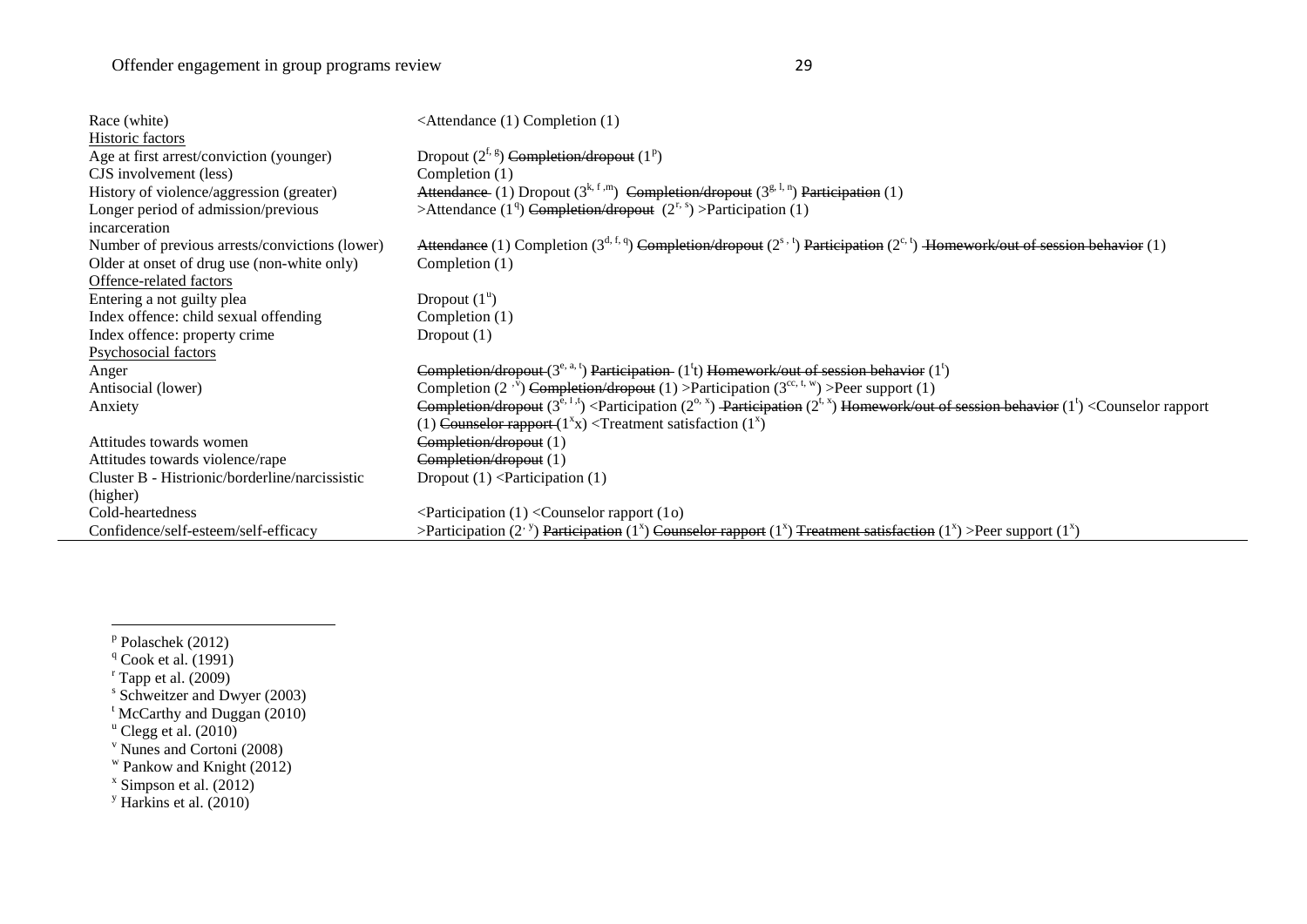<span id="page-30-13"></span><span id="page-30-12"></span><span id="page-30-11"></span><span id="page-30-10"></span><span id="page-30-9"></span><span id="page-30-8"></span><span id="page-30-7"></span><span id="page-30-6"></span><span id="page-30-5"></span><span id="page-30-1"></span><span id="page-30-0"></span>

| Crack-cocaine dependency                          | Motivation (1)                                                                                                                                                                                                    |
|---------------------------------------------------|-------------------------------------------------------------------------------------------------------------------------------------------------------------------------------------------------------------------|
| Criminal thinking style                           | $\langle$ Participation (2 <sup>o, x</sup> x) $\langle$ Counselor rapport (2 <sup>o, x</sup> ) $\langle$ Treatment satisfaction (1 <sup>x</sup> ) $\langle$ Peer support (1 <sup>x</sup> )                        |
| Decision making (higher)                          | >Participation (2 <sup>o, x</sup> x) >Counselor rapport (1) >Counselor rapport (1) >Treatment satisfaction (1 <sup>x</sup> ) Peer support (1 <sup>x</sup> )                                                       |
| Denial (lower)                                    | >Participation $(1^z)$ >Counselor rapport $(1)$                                                                                                                                                                   |
| Depression (higher)                               | Dropout $(2^{g,n})$ Completion/dropout $(2^{c,p})$ < Participation $(2^{o,x})$ Participation $(1^x)$ < Counselor rapport $(2^{o,x})$ Counselor rapport                                                            |
|                                                   | $(1^x)$ Treatment satisfaction $(1^x)$                                                                                                                                                                            |
| Heroin dependency                                 | >Motivation $(1^{aa})$                                                                                                                                                                                            |
| Hostility (higher)                                | Dropout (1) <participation (1*)="" (1*)<="" (2°="" <counselor="" <peer="" <treatment="" rapport="" satisfaction="" support="" td="" x)=""></participation>                                                        |
| Impulsivity (lower)                               | Completion (1 <sup>t</sup> t) >Participation (1 <sup>t</sup> ) >Homework/out of session behavior (1 <sup>t</sup> )                                                                                                |
| Impulsive/careless social problem solving (lower) | Completion $(1^{bb})$                                                                                                                                                                                             |
| Intelligence                                      | Completion/dropout $(2^{p, t})$ Participation $(1^{t})$ Homework/out of session behavior $(1^{t})$                                                                                                                |
| MMPI subscales: F(distress, alienation), K        | >Participation $(1^{\text{cc}})$                                                                                                                                                                                  |
| (guarded, defensive)                              |                                                                                                                                                                                                                   |
| Passive social problem solving (lower)            | Completion $(1)$                                                                                                                                                                                                  |
| Psychiatric issues                                | Dropout $(1)$                                                                                                                                                                                                     |
| Psychopathy (lower)                               | Completion (2 <sup>bb, t</sup> t) >Participation (1 <sup>t</sup> t) >Homework/out of session behavior (1 <sup>t</sup> )                                                                                           |
| Rational social problem solving (higher)          | Completion (1)                                                                                                                                                                                                    |
| Risk-taking (higher)                              | $\langle$ Participation (2 <sup>o, x</sup> ) $\langle$ Counselor rapport (2 <sup>oo, x</sup> x) $\langle$ Treatment satisfaction (1 <sup>x</sup> ) Peer support (1 <sup>x</sup> ) Peer support (1 <sup>x</sup> x) |
| Social support (higher)                           | >Participation $(1^x)$                                                                                                                                                                                            |
| Substance addiction severity                      | Completion/dropout $(1^g)$                                                                                                                                                                                        |
| Use of alcohol/substances                         | <attendance <math="">(2^{c, dd}) -Attendance <math>(1^a)</math> Completion/dropout <math>(1^p)</math></attendance>                                                                                                |
| Approach to treatment                             |                                                                                                                                                                                                                   |
| Defensive/opposed to treatment                    | $\leq$ Homework/out of session behaviors (1 <sup>ee</sup> )                                                                                                                                                       |
| Emotional response to personal issues identified  | $\geq$ / <homework (1<sup="" behaviors="" of="" out="" session="">ee)</homework>                                                                                                                                  |
| in treatment                                      |                                                                                                                                                                                                                   |
| Evasive/ambivalent to treatment                   | >Homework/out of session behaviors ( $1^{\text{ee}}$ ee) <self-disclosure (<math="">1^{\text{ff}})</self-disclosure>                                                                                              |
| Exploratory                                       | $>\mathbf{Self\text{-}disclosure}$ (1 <sup>th</sup> )                                                                                                                                                             |
| Motivation (higher)                               | Completion $(2g^{gg})$ Completion/dropout $(1^{hh})$ >Participation $(2^{x,y})$ Participation $(1^{hh})$ , Homework/out of session behavior $(1^{hh})$                                                            |
|                                                   | >Counselor rapport (1 <sup>x</sup> ) >Treatment satisfaction (1 <sup>x</sup> ) >Peer support (1 <sup>x</sup> )                                                                                                    |

<span id="page-30-2"></span> $\alpha$ <sup>z</sup> Macgowan and Levenson (2003)

<span id="page-30-4"></span><span id="page-30-3"></span>

- 
- 
- 
- <sup>aa</sup> Greaves et al. (2009)<br><sup>bb</sup> McMurran et al. (2008)<br><sup>cc</sup> Kalichman et al. (1990)<br><sup>dd</sup> Ting et al. (2001)<br><sup>ee</sup> Frost and Connelly (2004)<br><sup>ff</sup> Frost (2004)
- 

<sup>gg</sup> McMurran and McCulloch (2007)<br><sup>hh</sup> Sowards et al. (2007)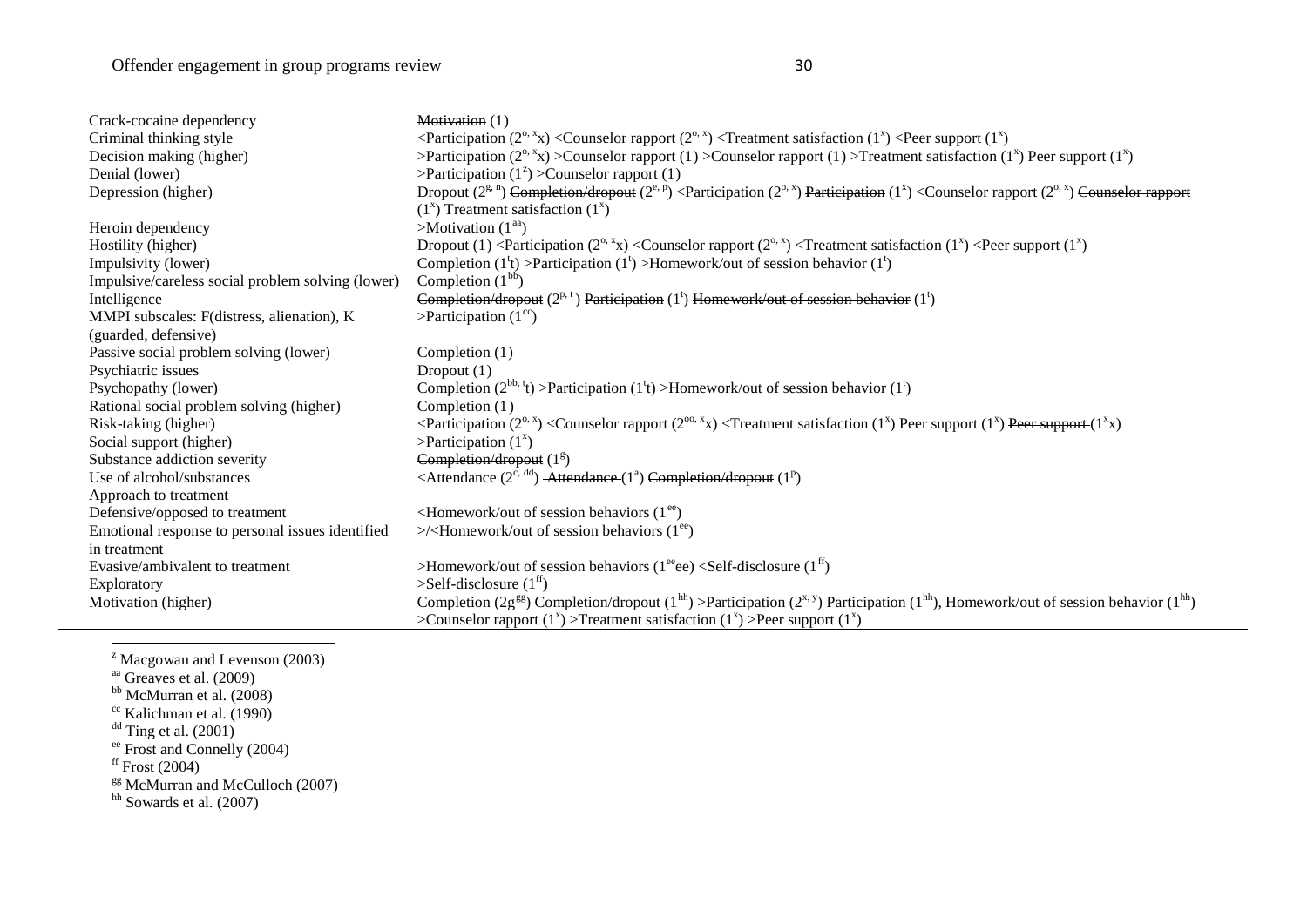| Oppositional/placatory | $\le$ Self-disclosure (1 <sup>n</sup> ff)                                                                                                     |
|------------------------|-----------------------------------------------------------------------------------------------------------------------------------------------|
| Positive outlook       | Completion (1 <sup>hh</sup> ) > Participation (1 <sup>hh</sup> ) Homework/out of session behavior (1 <sup>hh</sup> )                          |
| Treatment readiness    | Completion $(1^{hh})$ Participation $(1^{hh})$ Homework/out of session behavior $(1^{hh})$ >Counselor rapport $(1^x)$ >Treatment satisfaction |
|                        | $(1^x)$ >Peer support $(1^x)$                                                                                                                 |

| Table 4. Treatment factors associated with variables underlying operational definitions and assessments of engagement |  |
|-----------------------------------------------------------------------------------------------------------------------|--|
|-----------------------------------------------------------------------------------------------------------------------|--|

| Treatment factors                          | Engagement variables (no. of studies finding an association) and engagement variables (no. of studies finding no association)                               |
|--------------------------------------------|-------------------------------------------------------------------------------------------------------------------------------------------------------------|
| Treatment referral                         |                                                                                                                                                             |
| Court ordered/drug court                   | >Attendance $(1^{ii})$ Completion $(3^{jj, kk, ll})$ >Participation $(1^{mm})$                                                                              |
| Perceptions of treatment                   |                                                                                                                                                             |
| Program organization/policies              | >Attendance (1 <sup>nn</sup> ) Completion (1 <sup>oo</sup> ) Completion/dropout (1 <sup>nn</sup> ) >Participation (1 <sup>pp</sup> )                        |
| Treatment satisfaction                     | Attendance (1 <sup>pp</sup> ) > Participation (2 <sup>pp, qq</sup> ) > Counselor rapport (2 <sup>qq, pp</sup> )                                             |
| Therapeutic relationship/counselor rapport | Attendance (1 <sup>pp</sup> ) Completion (1 <sup>oo</sup> ) >Homework/out of session behaviors (1 <sup>n</sup> ) >Treatment satisfaction (1 <sup>pp</sup> ) |
| <b>Treatment progress/length</b>           |                                                                                                                                                             |
| Treatment progress (therapist ratings)     | >Participation $(1^{ss})$                                                                                                                                   |
| Length of time in treatment (longer)       | >Treatment satisfaction $(1tt)$                                                                                                                             |

- $\frac{1}{10}$  Chovanec (2012)
- 
- 
- 
- 
- 
- 
- 
- <sup>ij</sup> Buttell et al. (2011)<br><sup>kk</sup> Marinelli-Casey et al. (2007)<br><sup>n</sup> Rosenbaum et al. (2002)<br><sup>mm</sup> Shearer and Ogun (2002)<br><sup>nm</sup> Bowen (2010)<br><sup>on</sup> McMurran and McCulloch (2007)<br><sup>pp</sup> Levenson et al. (2009)<br><sup>qq</sup> MacGowan and Lev
- 
- s MacGowan and Levenson (2003)<br>  $\frac{q}{q}$  MacGowan and Levenson (2003)<br>  $\frac{1}{q}$  Frost and Connelly (2004)<br>  $\frac{1}{t}$  Raney et al. (2005)

<span id="page-31-16"></span><span id="page-31-15"></span><span id="page-31-14"></span><span id="page-31-13"></span><span id="page-31-12"></span><span id="page-31-11"></span><span id="page-31-10"></span><span id="page-31-9"></span><span id="page-31-8"></span><span id="page-31-7"></span><span id="page-31-6"></span><span id="page-31-5"></span><span id="page-31-4"></span><span id="page-31-3"></span><span id="page-31-2"></span><span id="page-31-1"></span><span id="page-31-0"></span>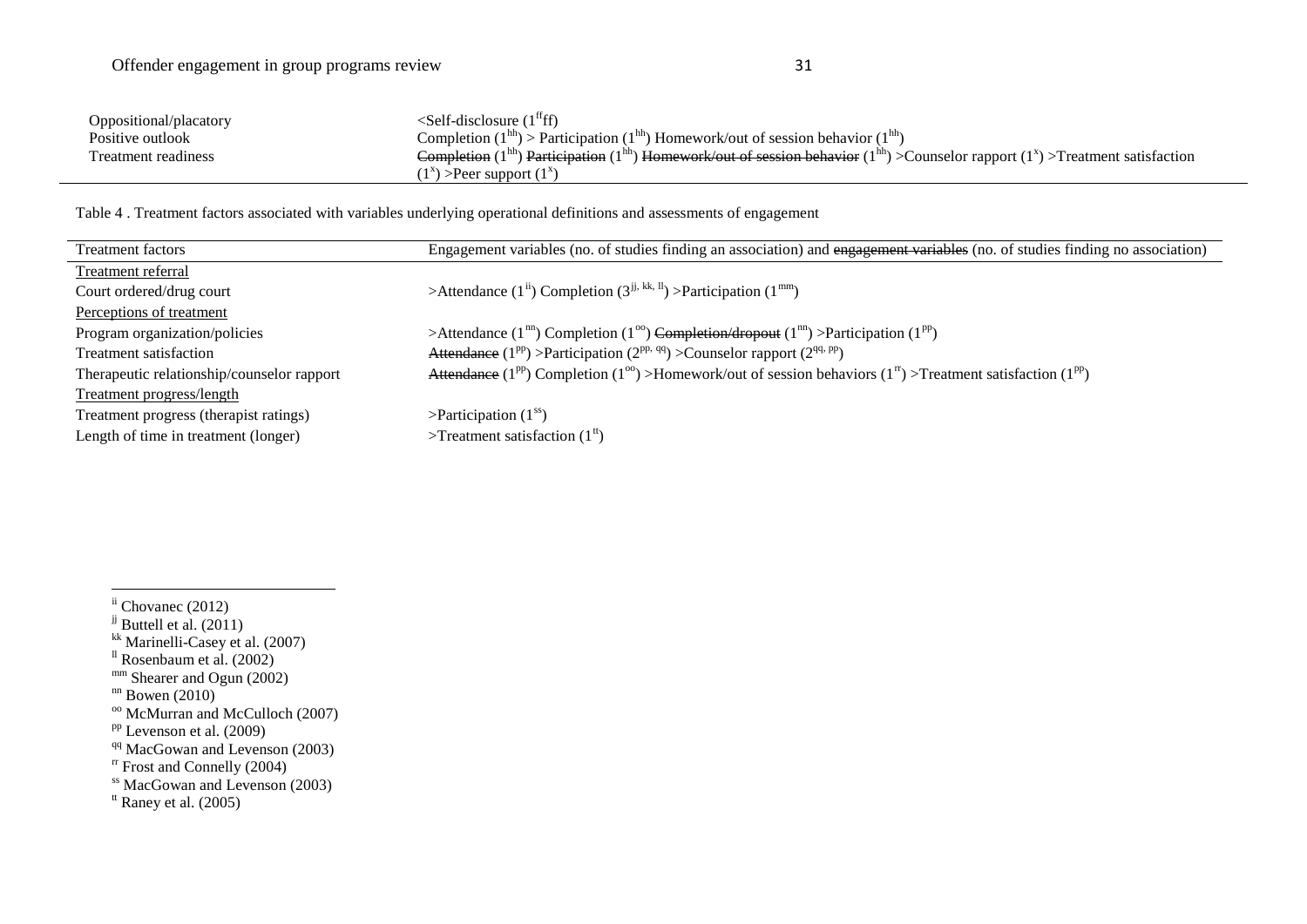<span id="page-32-6"></span><span id="page-32-5"></span><span id="page-32-4"></span><span id="page-32-3"></span><span id="page-32-2"></span><span id="page-32-1"></span><span id="page-32-0"></span>

| Program content/objectives/environment              |                                                                                                                                                 |
|-----------------------------------------------------|-------------------------------------------------------------------------------------------------------------------------------------------------|
| Content importance                                  | Attendance (1 <sup>PP</sup> )                                                                                                                   |
| Learning new skills/psycho-educational material     | >Attendance $(1^{ii})$ Completion $(2^{00, 101})$ >Participation $(1^{ii})$ Counselor rapport $(1^{ii})$                                        |
| Controlling anger and aggression                    | Completion $(1^{\circ\circ})$                                                                                                                   |
| Increasing confidence and self-improvement          | Completion $(1^{\circ\circ})$                                                                                                                   |
| Matched to stages of change                         | >Homework/out of session behavior $(1^{\text{vv}})$                                                                                             |
| Drama/role-play                                     | >Participation $(1ww)$                                                                                                                          |
| Specialty groups (alcohol and addiction counseling) | Completion $(1^{xx})$                                                                                                                           |
| Pre-trial program/pre-treatment program             | Completion $(1^{ij})$ > Participation $(1^{yy})$                                                                                                |
| Therapeutic community program                       | Participation (1 <sup>zz</sup> ) Counselor rapport (1 <sup>zz</sup> ) Treatment satisfaction (1 <sup>zz</sup> ) Peer support (1 <sup>zz</sup> ) |
| Group dynamics                                      |                                                                                                                                                 |
| Group members not taking program seriously          | Dropout $(1^{\infty})$                                                                                                                          |
| Identifying with others who had changed             | >Attendance (1 <sup>ii</sup> ) >Participation (1 <sup>ii</sup> ) > Homework/out of session behavior (1 <sup>aaa</sup> )                         |
| Attitude towards the group (positive)               | >Participation (1 <sup>qq</sup> ) >Counselor rapport (1 <sup>qq</sup> )                                                                         |

<sup>&</sup>lt;sup>uu</sup> Vallentine et al. (2010)<br><sup>ww</sup> Harkins et al. (2010)<br><sup>ww</sup> Harkins et al. (2010)<br><sup>xx</sup> Deschenes et al. (2009)<br><sup>yy</sup> Roque and Lurigio (2009)<br><sup>zz</sup> Rowan-Szal et al. (2009)<br><sup>aaa</sup> Sowards et al. (2007)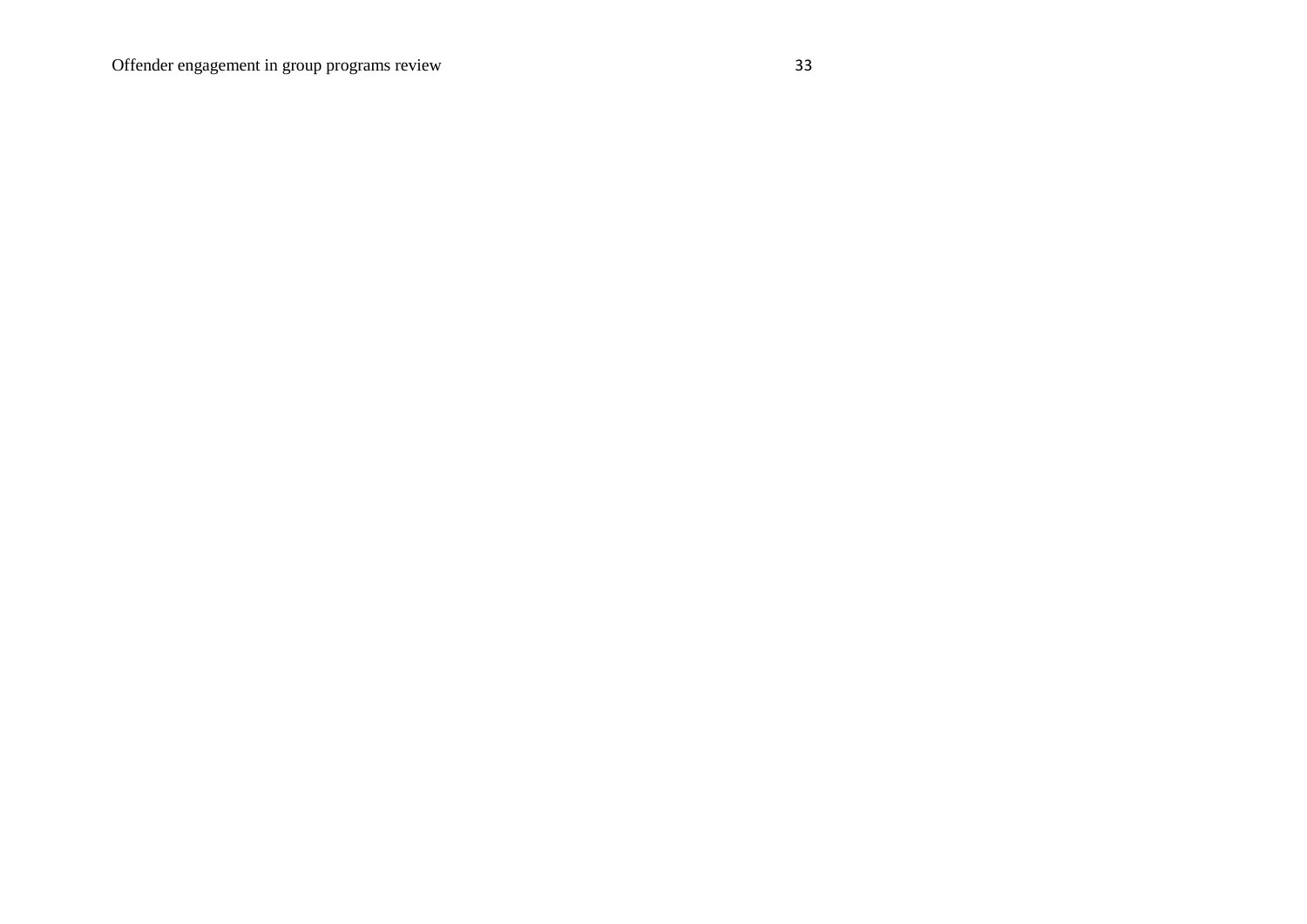**3.2.1 Offender characteristics and treatment factors associated with attendance, completion, or drop-out.** In terms of the offender demographics associated with attendance, completion or drop-out, the findings were equivocal for every factor assessed. Age was associated with attendance in one study (Roque & Lurigio, 2009) but not others (Daly, Power, & Gondolf, 2001; Hadley, Reddon, & Reddick, 2001). Equally being older differentiated completers from dropouts in three studies (Derks, 1996; DeVall & Lanier, 2012; Hollin et al., 2008), but not others (Evans, Li, & Hser, 2009; Ghodse et al., 2002; Shaw, Herkov, & Greer, 1995; Tapp, Fellowes, Wallis, Blud, & Moore, 2009). More women completed treatment than men in one study (Hadley et al., 2001), but other studies found no gender differences in completion rates (Ghodse et al., 2002; Roque & Lurigio, 2009). White participants were more likely than non-whites to complete drug-court treatment (DeVall & Lanier, 2012), less likely to attend a treatment readiness group (Roque & Lurigio, 2009), but other studies found no associations between race and completion rates (Buttell, Powers, & Wong, 2012; Evans et al., 2009). Being employed was associated with higher rates of completion (Buttell et al., 2012; Daly et al., 2001; Deschenes, Ireland, & Kleinpeter, 2009; DeVall & Lanier, 2012; Evans et al., 2009) but also non-attendance (Roque & Lurigio, 2009). As with gender and race, other studies found no associations between employment and completion (Ghodse et al., 2002; Rosenbaum, Gearan, & Ondovic, 2002). Similarly inconsistent findings were evident for relationship status and attendance (please refer to Table 3), but the most consistent finding was that higher levels of educational attainment and reading ability were associated with completion among sexual offenders (Shaw, Herkov, & Greer, 1995), drug-court participants (Deschenes et al., 2009; DeVall & Lanier, 2012), female (Buttell et al., 2012) and male (Daly et al., 2001) domestic violent offenders. These findings suggest that demographic factors are likely to be generally unreliable predictors of engagement, but that offenders with a better education may more easily engage.

Historical factors relating to program completion also produced equivocal findings, most of which appear to be related to whether samples were in the community, or within an institution. Age at first conviction failed to differentiate prisoners completing or dropping out of treatment (Polaschek, 2012), but being younger at first conviction predicted outpatients dropping out of treatment (DeVall & Lanier, 2012; Evans et al., 2009). History of violence was not associated with completion of programs in prison or institutions (McMurran, Huband, & Duggan, 2008; Polaschek, 2012), but a greater history of violence was associated with offenders in the community dropping out of treatment (Buttell et al., 2012; Evans et al.,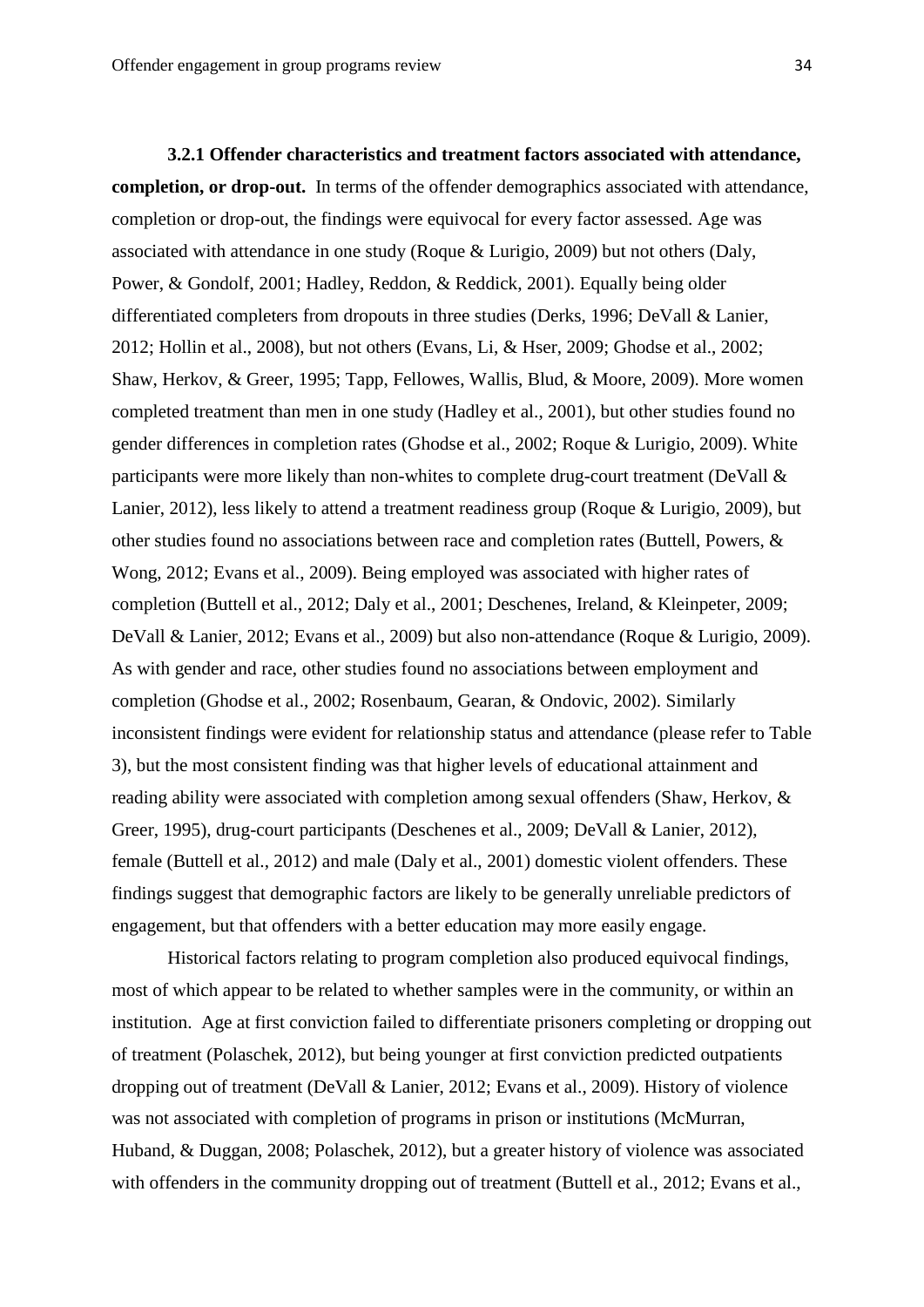2009; Rosenbaum et al., 2002). A greater number of previous convictions was not associated with completion of programs in prison or institutions (McCarthy & Duggan, 2010; Schweitzer & Dwyer, 2003), but offenders in the community with a greater number of previous convictions were significantly more likely to drop out of treatment than those with fewer convictions (Cook et al., 1991; DeVall & Lanier, 2012; Hollin et al., 2008). The period of admission in prison or hospital prior to treatment failed to differentiate completers in prison (Schweitzer & Dwyer, 2003; Tapp et al., 2009) but sexual offenders in the community failing to attend treatment were significantly more likely than those that attended to have no previous imprisonments (Cook et al., 1991). These findings indicate that historical factors have a greater, negative influence on offenders' engagement if they are in the community than if they are in prison or an institution, possibly because in the community they may still be exposed to historical factors relating to their offending behavior.

Among the offence-related factors, only risk produced equivocal findings. Noncompleters had a significantly higher risk of reoffending compared to completers (Hollin et al., 2008; McGuire et al., 2008), whereas risk failed to discriminate completers in the study by Polaschek (2012). Dropouts were significantly more likely than completers to have entered a plea of not guilty (Clegg, Fremouw, Horacek, Cole, & Schwartz, 2011), and be convicted of a property crime rather than a sexual offence (Derks, 1996). Offenders' denial, risk of reoffending, and the nature of their offences and how these factors influence treatment completion are likely to reflect varying levels of underlying psychosocial factors impacting on their ability to engage in treatment.

There were a few inconsistent findings in relation to substance abuse (Daly et al., 2001; Evans et al., 2009; Roque & Lurigio, 2009; Ting et al., 2009), depression (Derks, 1996; Evans et al., 2009; Polaschek, 2012), motivation (Evans et al., 2009; McMurran & McCulloch, 2007; Sowards et al., 2006) and antisocial behavior (Derks, 1996; McCarthy & Duggan, 2010; Nunes & Cortoni, 2008; Shaw, Herkov, & Greer, 1995), which suggests that these factors may not always reliably predict treatment completion (please refer to Table 3). These factors are likely to be particularly prone to fluctuation necessitating multiple assessments over the course of treatment in order to reliably predict completion. However, most of the 20 psychosocial factors investigated in relation to attendance, completion or dropout were consistent. Completers had significantly lower scores for hostility (Derks, 1996), psychopathy (McCarthy & Duggan, 2010; McMurran et al., 2008), impulsivity (McCarthy & Duggan, 2010; McMurran & McCulloch, 2007), and were more rational (McMurran & McCulloch, 2007) than non-completers. However, anger, anxiety, intelligence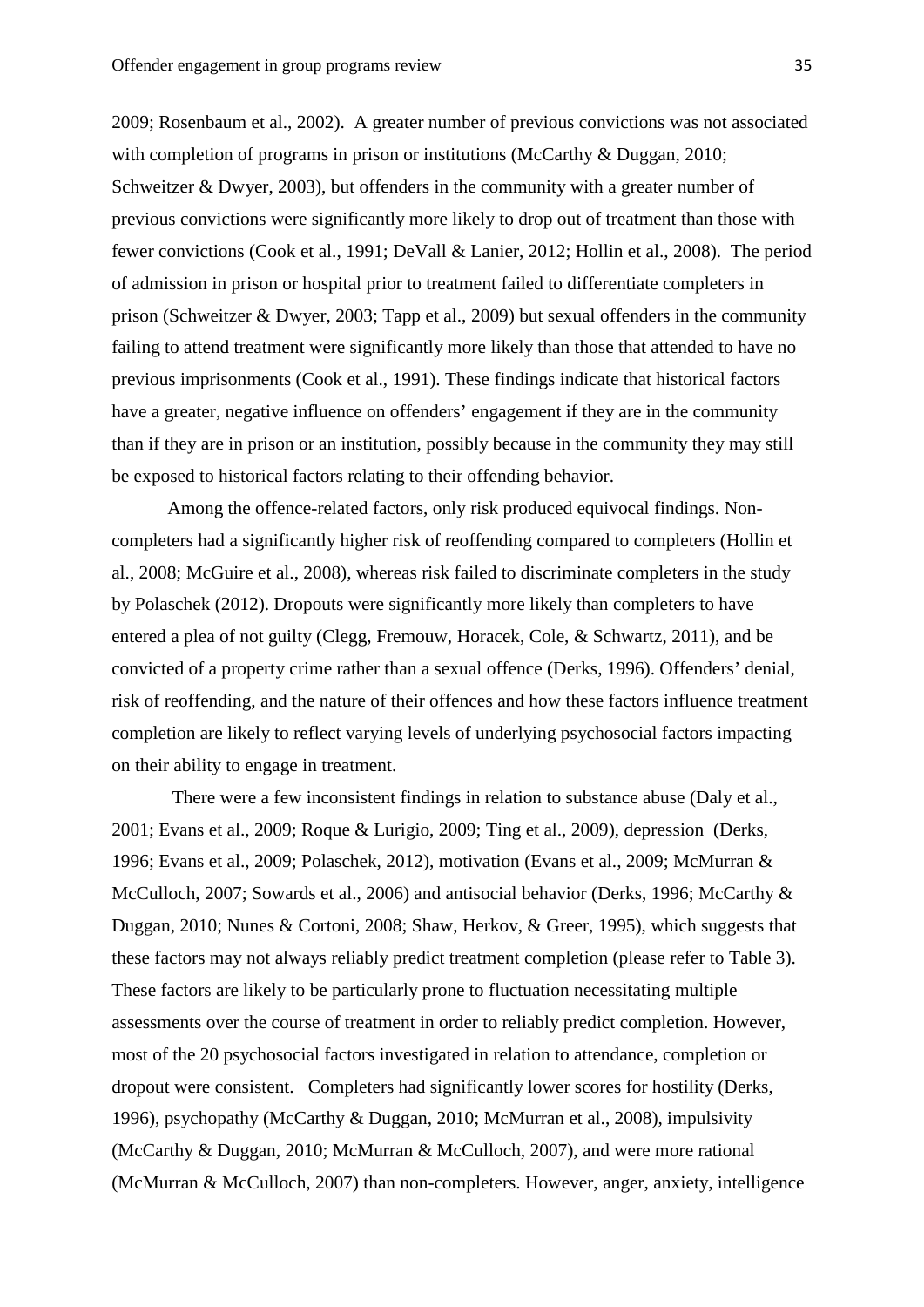(Derks, 1996; McCarthy & Duggan, 2010; Polaschek, 2012), attitudes towards women, and attitudes towards violence (Polaschek, 2012) were all found to be unrelated to completion or dropout.

Among the 33 studies where attendance was assessed, only nine investigated associated treatment factors. As can be seen in Table 4, the findings were generally consistent, but most factors were examined within only one or two studies. Female offenders (Buttell et al., 2012) and male offenders (Marinelli-Casey et al., 2008; Rosenbaum et al., 2002) were more motivated to attend (Chovanec, 2012) or complete treatment (Buttell et al., 2012). Deschenes et al. (2009) found that drug-court offenders were more likely to complete treatment if they completed group counseling for alcohol and addiction (Deschenes et al., 2009)(2009). 'Learning new things' was cited by participants as important to offenders' engagement (Chovanec, 2012), which supports the earlier findings of McMurran and McCulloch (2007) whereby prisoners completing a thinking skills program cited learning new skills as an important factor. Vallentine et al. (2010) also found that psycho-education encouraged offenders to compete other relevant treatments.

Group dynamics are clearly of importance in relation to attendance and completion. Being able to identify with other group members undergoing change motivated offenders to attend (Chovanec, 2012) and complete treatment (Sowards et al., 2006). On the other hand, in the study by McMurran and McCulloch (2007), non-completers cited group dynamics and group members not taking the program seriously as reasons for non-completion. Completers in the same study cited increasing confidence and self-improvement as reasons for completion (McMurran & McCulloch, 2007). Therefore, while the MORM (Ward et al., 2004) includes self-esteem as a treatment readiness factor facilitating engagement, a desire to enhance it may also play a part in the engagement process.

Apart from typical research limitations such as a reliance on self-report data (Evans et al., 2009), non-random allocation to groups (Marinelli-Casey et al., 2008), small samples (Derks, 1996; Vallentine et al., 2010) and lack of control groups in therapeutic evaluations (Cook et al., 1991; Shaw, Herkov, & Greer, 1995; Vallentine et al., 2010), the main limitation of the completion research was that few of the offender characteristics or treatment factors relating to completion or dropout were investigated in more than one study. Furthermore, the program type and setting varied across the studies. This leads to a broad but indeterminate profile of the characteristics of offenders who are likely to complete, or dropout of, treatment. However, they collectively indicate greater inconsistencies than consistencies in terms of offender demographics associated with completion, and that the influence of historic factors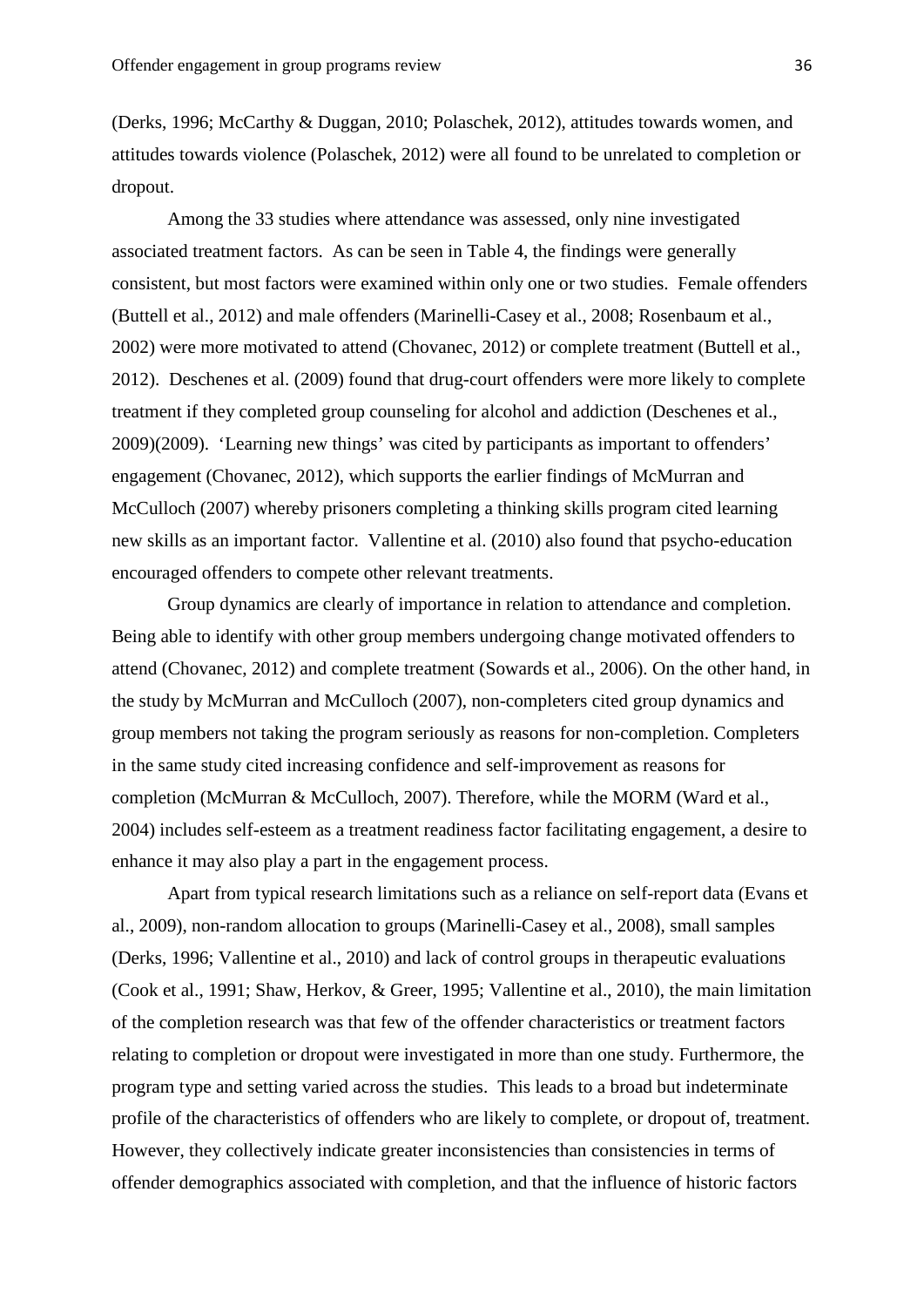on completion appears to be mediated by offenders' environments. Psychosocial factors were generally more consistent, as were treatment factors, but further research is required to support the findings.

# **3.2.2 Offender characteristics and treatment factors associated with**

**participation.** Unlike the attendance, completion and dropout literature, findings from the participation studies in relation to offender demographics appear consistent, although this may well be due to fewer studies investigating this engagement variable. Age and race were not associated with participation (Daly et al., 2001; Jackson & Innes, 2000) but employment (Jackson & Innes, 2000), being female (Staton-Tindall et al., 2007) and education (Jackson & Innes, 2000) were. Education was also the only characteristic consistently related to attendance, indicating this to be an important factor in relation to offenders' engagement. In terms of historic factors, a longer time served predicted greater participation (Jackson & Innes, 2000) but the number of previous offences was not related to participation (Daly et al., 2001; McCarthy & Duggan, 2010), indicating that offenders anticipating release, irrespective of their offence histories, may see greater benefits from participating in treatment.

The findings of associations between psychosocial factors and participation were mixed. In the study by Kalichman, Shealy and Craig (1990) offenders' participation in treatment was positively correlated with being guarded and defensive, but in the study by Macgowan and Levenson (2003) participation was negatively correlated with denial; hence there may be a subtle but important distinction between defensiveness and denial in relation to offenders' participation. Lower levels of depression and anxiety (Simpson et al., 2012; Staton-Tindall et al., 2007) at the treatment phase were associated with participation but not at a later (prior to release) phase (Simpson et al., 2012). There were similar inconsistencies among the findings from the completion studies, indicating that these factors may be prone to fluctuation requiring multiple assessments, but their association with participation may also be moderated by gender. Staton-Tindall et al. (2007) found a stronger negative relationship between depression, anxiety, poor decision-making, hostility and participation among female offenders than male offenders. On the other hand, there was a stronger negative association between participation and cold-heartedness among male offenders than female offenders (Staton-Tindall et al., 2007). Cold-heartedness may reflect antisocial tendencies more common among males (Staton-Tindall et al., 2007: 1153), which were also associated with lower participation (Daly et al., 2001; Pankow & Knight, 2012). However, for both male and female offenders, lower levels of hostility, risk taking and criminal thinking (Simpson et al.,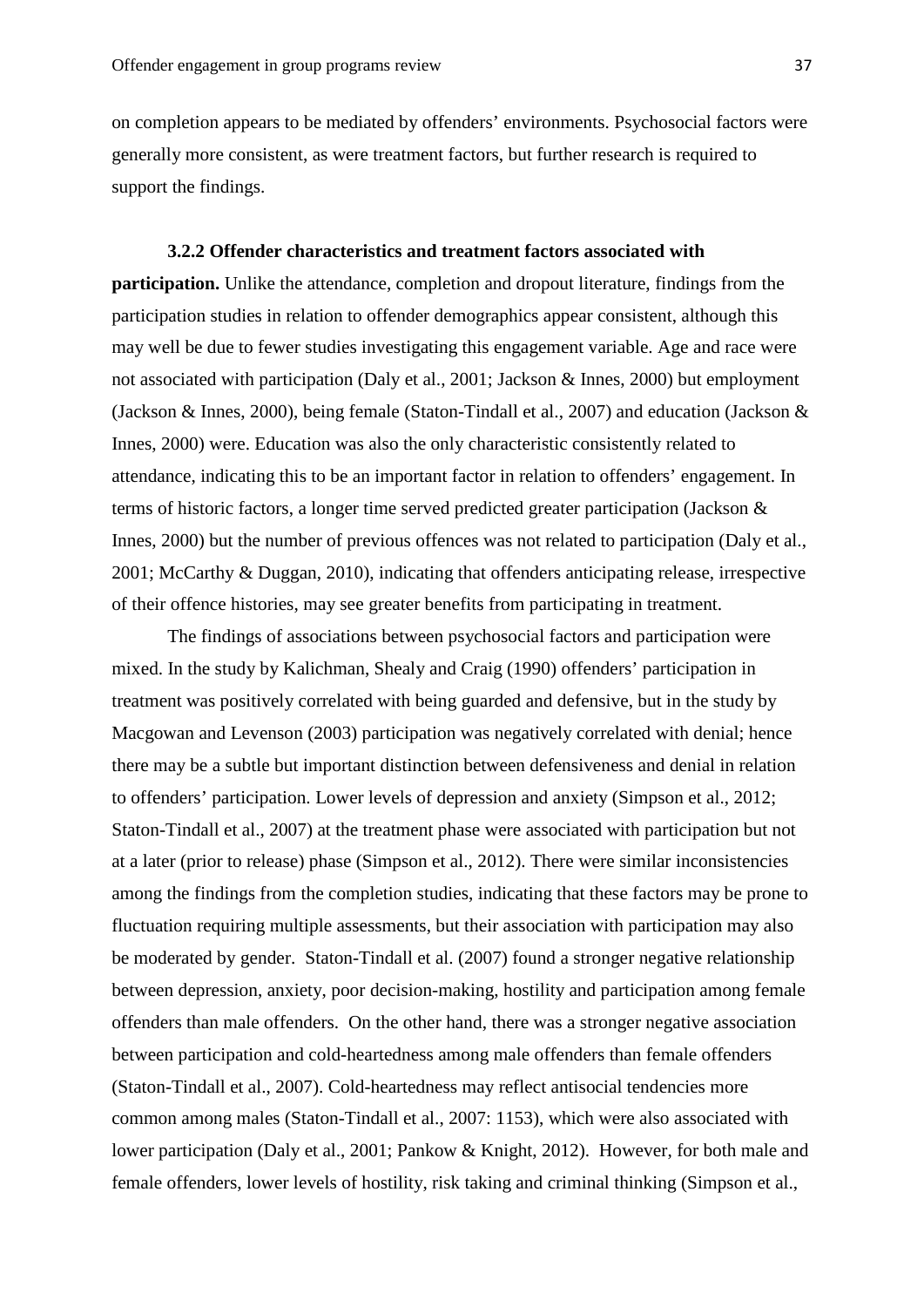2012), and higher levels of self-esteem (Staton-Tindall et al., 2007), expectancy (Simpson et al., 2012), decision making (Simpson et al., 2012; Staton-Tindall et al., 2007), self-efficacy, and motivation to change (Harkins et al., 2011) were associated with participation.

Offenders' motivations to change and perceptions of volition to enter treatment are identified as change readiness factors in the MORM (Ward et al., 2004) but these factors can also be targeted within treatment to enhance participation. Following active participation in a three-day drama-based program to help prisoners address issues related to release, participants evidenced significant improvements in motivation to change, as well as selfefficacy and confidence in skills (Harkins et al., 2011). Participants described the program as enlightening and enjoyable compared to other courses (Harkins et al., 2011: 558), indicating the benefits of active participation over more didactic approaches that can also create problems for offenders with learning difficulties. Offenders' who perceived that they had voluntarily participated in substance abuse treatment were significantly lower in treatment resistance than those who perceived they were forced to participate (Shearer & Ogan, 2002). However in some cases, actual coercion may be needed as Buttell et al. (2012) found that females court ordered to treatment were more likely to complete than those who were not. These findings indicate that perceptions of coercion (or volition) rather than coercion itself are more important to change-readiness, and ultimately treatment participation. Offenders participating in one or more treatment readiness sessions were five times more likely to enter substance abuse treatment than those who did not participate, and were also more likely to complete treatment (Roque & Lurigio, 2009). These findings advocate the use of pretreatment sessions (even just one) to enhance offenders' change readiness, by encouraging offenders' to perceive autonomy in their rehabilitation as a means of enhancing the likelihood of treatment participation.

Participation also depends on offenders' perceptions of other group members. Sowards et al. (2006) interviewed female offenders and found a theme of connecting with peer "role models" for fostering program engagement. Similarly, Chovanec (2012) interviewed male offenders and reported men identifying the importance of learning from other men's stories as relevant to their engagement. Being able to personally identify and connect with others embarking on change was also a motivational factor that doubled the likelihood of female offenders succeeding in treatment (Sowards et al., 2006) and enhanced the overall engagement of male offenders (Roy et al., 2013). Sexual offenders' attitudes towards the group were also associated with participation and treatment progress (Macgowan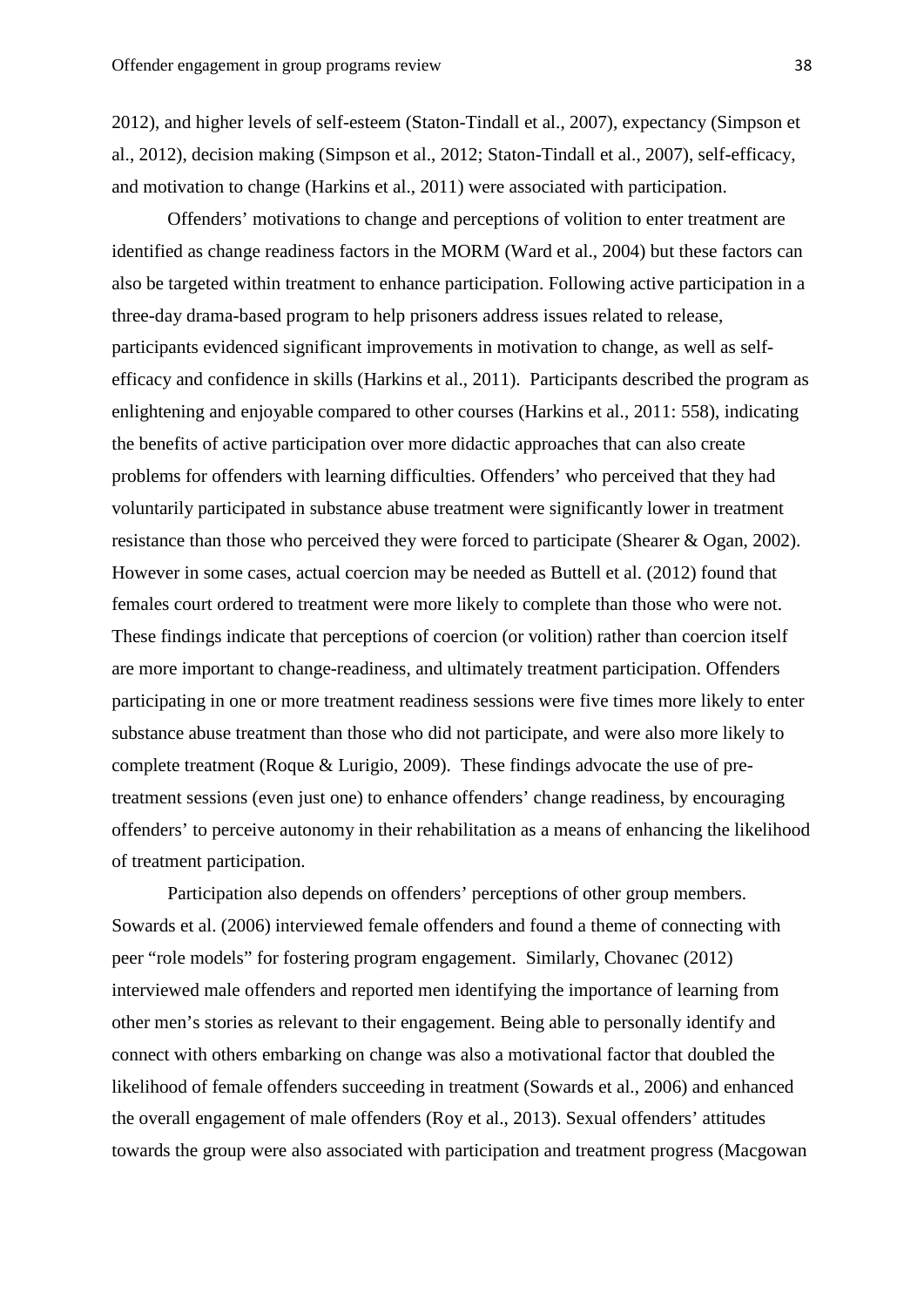& Levenson, 2003), demonstrating the importance of group members' perceptions of one another on both treatment participation and treatment outcomes.

The limitations of the participation studies included small sample sizes (Kalichman et al., 1990), a reliance on self-report assessments of participation (Simpson et al., 2012; Staton-Tindall et al., 2007), quasi-experimental research design (Roque & Lurigio, 2009), a lack of control groups and the selection of already motivated participants (Harkins et al., 2011: 553). Apart from the mixed findings in relation to depression, anxiety, denial, and defensiveness, the findings were less equivocal than in the completion studies, although there were fewer studies investigating participation. Offenders who were educated, previously employed, with lower scores for psychopathy, impulsivity and hostility, and who had served a longer sentence were more likely to participate in treatment. Offenders' motivation and self-esteem were enhanced through active participation in drama and role-play. Perceptions of coercion rather than coercion itself appear to be of greater importance to participation, but can be addressed through pre-treatment change readiness sessions which have a significant, positive impact on participation. Identifying with peer-role models within the group enhanced participation and ultimately treatment progress.

**Offender characteristics and treatment factors associated with homework and out of session behaviors.** Homework completion was associated with lower psychopathy and impulsivity scores (McCarthy & Duggan, 2010) and fewer substance-use problems (Ting et al., 2009), but not with motivation or treatment readiness (Sowards et al., 2006), suggesting that in some cases homework completion may reflect a basic treatment compliance. The remaining findings were in relation to offenders' treatment attitudes and treatment factors. Levesque et al. (2012) found that offenders attending an extra three sessions of treatment matched to their stages of change were more likely to engage in out of session strategies to avoid violence (e.g. talking to friends, family, professionals, attending counseling) than offenders not attending the extra sessions. Talking to other prisoners in the group and reflecting on treatment feedback was an activity undertaken by offenders who were more evasive or ambivalent towards treatment than those who were defensive or opposed to treatment in the study by Frost and Connelly (2004). Their study also revealed that the therapeutic relationship was what progressed offenders through the engagement process (Frost, 2004), indicating the important and pervasive influence this relationship has on offenders' engagement in treatment and change.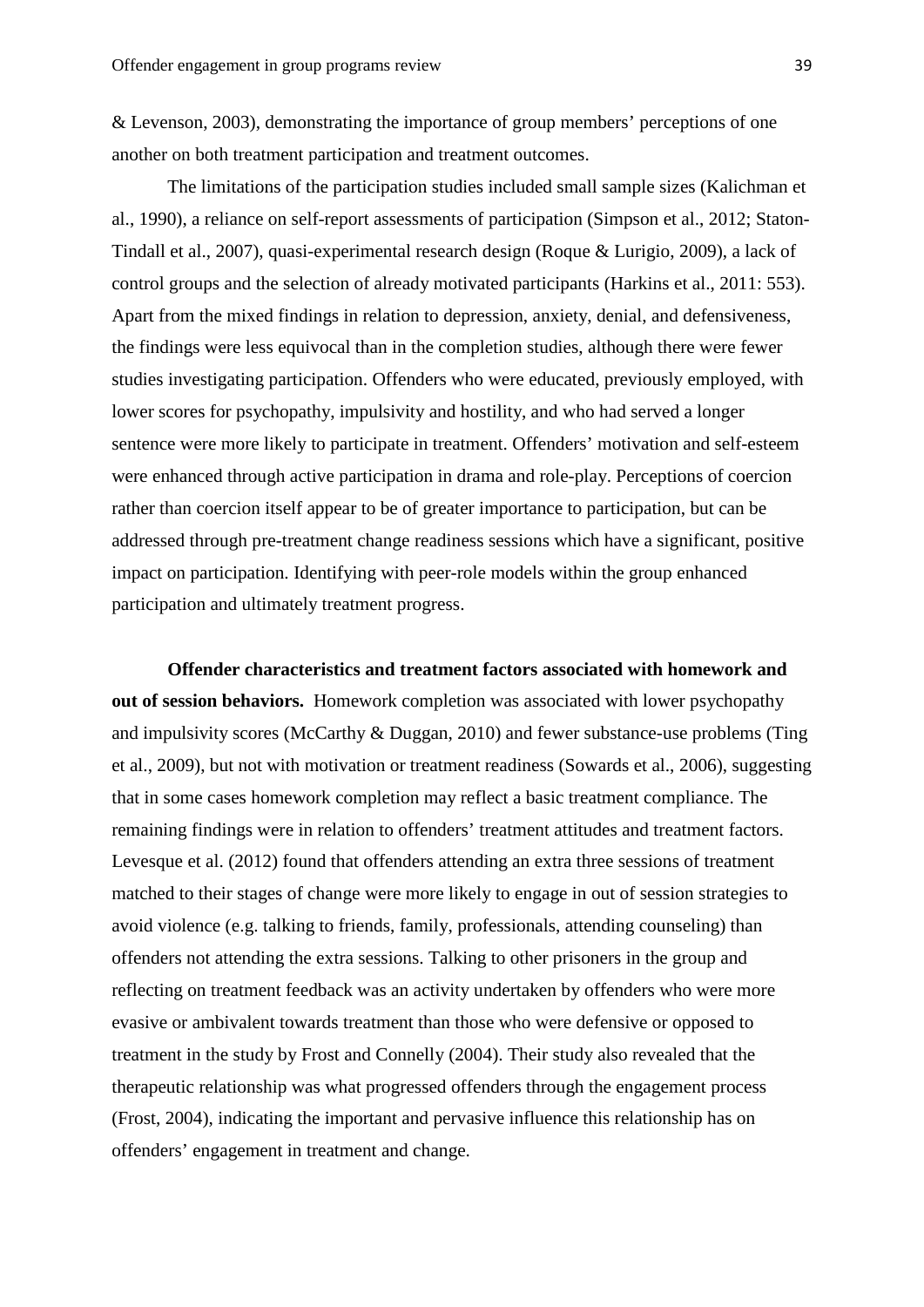Some of the findings might be considered limited by a sample that was either small (Frost, 2004) or limited to treatment completers (Levesque et al., 2012). However, they indicate the importance of matching offenders' change readiness to treatment, ideally with the use of pre-treatment sessions such as motivational interviewing (Miller & Rollnick, 2002). This may help to reduce diversity in offenders' stages of change but there may be an argument for retaining *some* variation in readiness as the findings of McMurran and McCulloch (2007) indicated that being able to identify with group members at a more advanced stage of change was associated with completion. Furthermore, the findings underscore the importance of the therapeutic relationship on engagement in the process of treatment and change.

**Offender characteristics and treatment factors associated with counselor rapport and treatment satisfaction.** The three studies employing the CEST to assess treatment satisfaction and counselor rapport (Rowan-Szal et al., 2009; Simpson et al., 2012; Staton-Tindall et al., 2007) generated similar findings to the psychosocial factors associated with participation as measured by the CEST. Female offenders' higher scores for depression, anxiety, poor decision-making and male offenders' higher scores for criminal thinking and cold heartedness were negatively related to their ratings of counselor rapport (Staton-Tindall et al., 2007). Hostility and risk-taking were also negatively related to both treatment satisfaction and counselor rapport (Simpson et al., 2012). Depression and anxiety related differently to treatment satisfaction compared to counselor rapport in the study by Simpson et al. (2012). Counselor rapport was only related to depression scores at the treatment phase and not the pre-release phase, whereas treatment satisfaction was related to low scores for depression and anxiety at both time points (Simpson et al., 2012). This indicates that treatment satisfaction may be more susceptible to the influence of these psychosocial factors and fluctuate along with them than counselor rapport, which may be more stable although further research would be required to support this. A potential for treatment satisfaction to fluctuate might also be because it takes longer to become established as Raney et al. (2005) found that prisoners who had been in treatment for six months reported significantly higher levels of treatment satisfaction than prisoners who had been in treatment for three months or less.

Although treatment satisfaction may fluctuate during the course of treatment, it is likely to reflect offenders' perception of the therapeutic relationship; therefore, it is not surprising that associations between the two have been established (Levenson et al., 2009;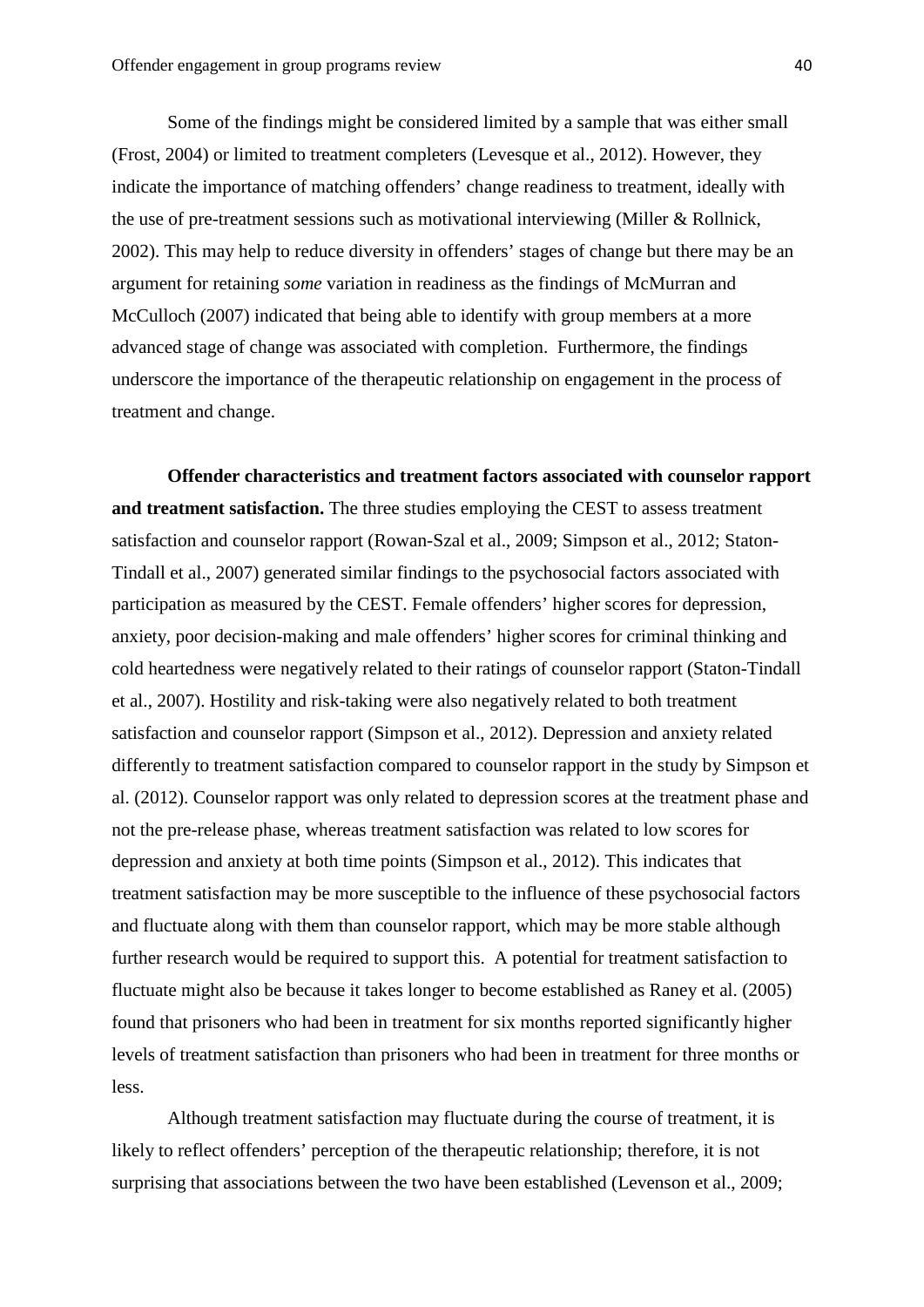Macgowan & Levenson, 2003). However, both treatment satisfaction and counselor rapport appear to be unrelated to the therapeutic environment. Rowan-Szal et al. (2009) found no differences between female prisoners attending either a therapeutic community program or a standard outpatient treatment program in their ratings of treatment satisfaction or counselor rapport. However the ratings for both engagement variables were high, which may reflect the fact that females tend to be more engaged than males (Staton-Tindall et al., 2007).

The findings of the counselor rapport and treatment satisfaction studies might be limited through a reliance on self-reporting evidencing impression management (Levenson et al., 2009; Macgowan & Levenson, 2003), or 'early release participants' (Raney et al.2005, p. 32) that may have resulted in a biased reporting. Limitations notwithstanding, the findings tentatively indicate there are gender-based differences in how treatment satisfaction and counselor rapport are related to psychosocial factors, that treatment satisfaction may be more prone to fluctuation than counselor rapport, and that the therapeutic environment has little impact on either.

**Offender characteristics and treatment factors associated with motivation, peer/social support, and self-disclosure.** The engagement determinants of motivation and peer support were positively correlated (Simpson et al., 2012). Interviews with offenders revealed that pleasing loved ones and receiving their encouragement were significant influences on their motivation and engagement (Greaves et al., 2009; Roy et al., 2013). Although findings may be limited by small opportunistic samples (Greaves et al., 2009), they demonstrate the importance of positive peer influence (or lack of) on engagement. However, the desire to please others or receive encouragement may cause problems for the motivation of offenders who have anti-social tendencies. High anti-social scores predicted low participation in treatment and low peer support (Pankow & Knight, 2012). Pankow and Knight (2012: 381) suggested orientation classes might be beneficial to prepare anti-social offenders for treatment on the basis that their mechanisms for engagement are likely to be different. This certainly warrants further research, but practitioners may in some cases consider one-to-one treatment more suitable for particularly anti-social offenders who may not benefit from group work or who may have a negative influence on other group members.

The way in which offenders self-disclose in groups may reflect the nature of their engagement. Frost (2004) classified the disclosures of sexual offenders into four management styles: exploratory (prefers self-validation and open discussion); oppositional (prefers validation of others and open discussion); evasive (prefers validation of others and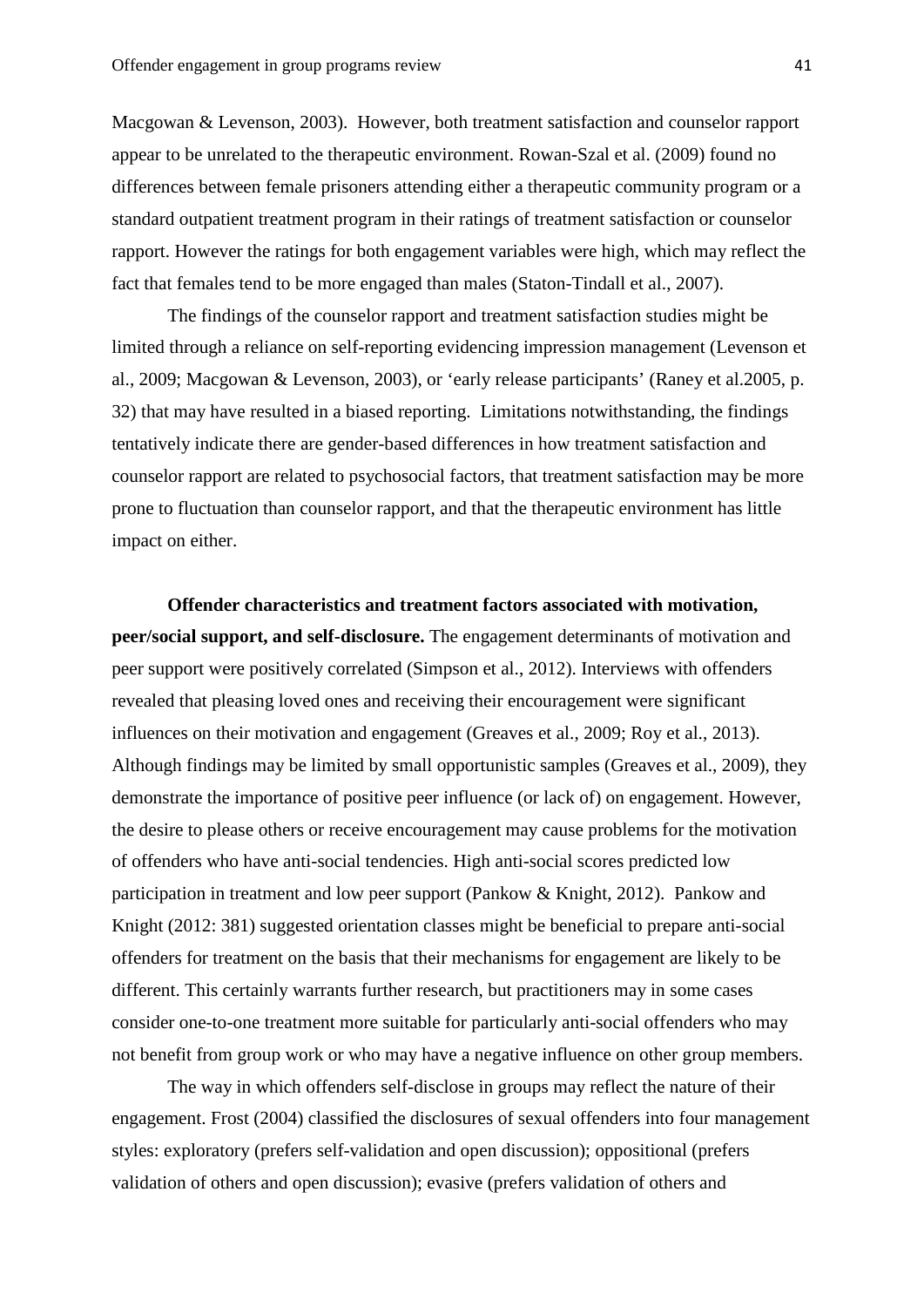circumspection); and, placatory (prefers validation of others and open discussion). Oppositional-style offenders were the most resistant while exploratory-style offenders were considered the most engaged (Frost, 2004: 201). Although the findings are restricted to a small sample of sexual offenders, they provide an insight into how offenders manage uncomfortable situations in treatment. As a certain amount of discomfort may be unavoidable for some offenders to engage in any meaningful change, practitioners may need to consider developing ways of reducing sources of discomfort within treatment (e.g. rolling with resistance: Lee, Uken and Sebold 2007) as a means of enhancing engagement.

### **4. Discussion**

### **4.1 Operational Definitions and Assessments of Offender Engagement**

The various operational definitions and assessments of engagement employed in the studies reviewed reflect a lack of clarity in the role of engagement-related variables. Prior to a discussion of each of these variables, a brief model is proposed (please see Figure 1) that characterizes the role of the engagement variables. Engagement determinant variables comprise inter-related variables that are either cognitively-based (offender motivation), treatment-based (program responsivity, counselor rapport, peer support) or dependent on offenders' living situations (social support, out of session environments). Although offenders' out of session environments were not employed as a proxy for engagement in the studies reviewed, they appeared to differentiate the influence of offenders' historical factors on completion rates. Furthermore, environmental factors are likely to be of significant influence on offenders' out of session behaviors, which potentially represent the most important proxies for engagement in the process of change. The engagement determinant variables influence offenders' engagement within treatment and the process of change, but they do not reflect what offenders 'do' in relation to treatment. In contrast, engagement process variables: attendance; participation; out of session behaviors or homework and self-disclosure are active-based i.e. they represent offenders' efforts within and between sessions towards treatment and change. Attendance facilitates participation and out of session behaviors or homework, which are mutually important as participation infers engagement in the process of treatment, whereas out of session behaviors may infer engagement in the process of treatment *and* change. Offenders' self-disclosures within treatment of the efforts they have made between sessions forms part of their participation within treatment, creating an important link between these two engagement process variables. These engagement process variables lead to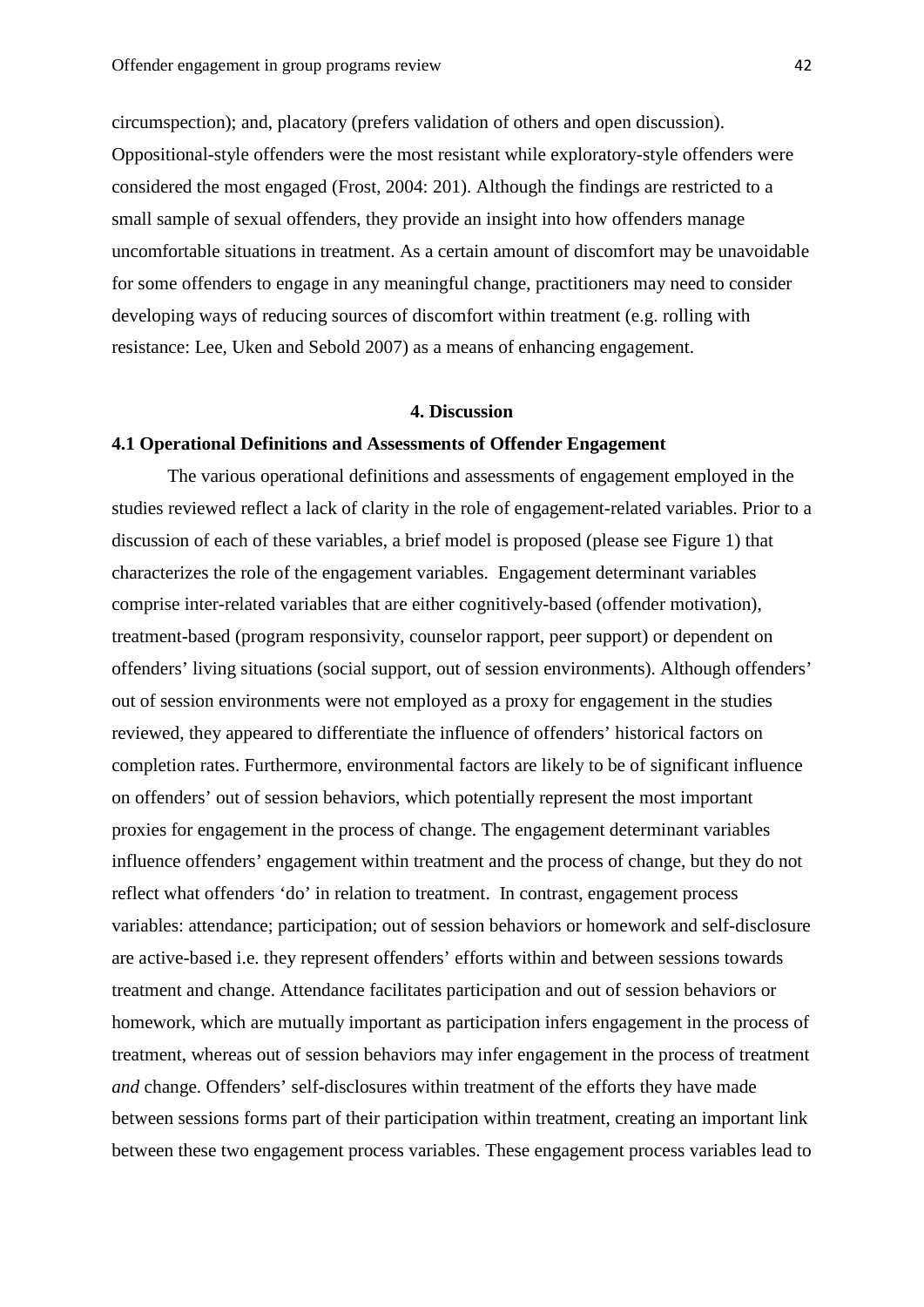engagement outcome variables: completion or dropout; treatment satisfaction; and behavioral change. Future research directions for this model are proposed in section 5.1 (below).



*Figure 1*. Model for offender engagement based on the findings and conclusions from the literature reviewed.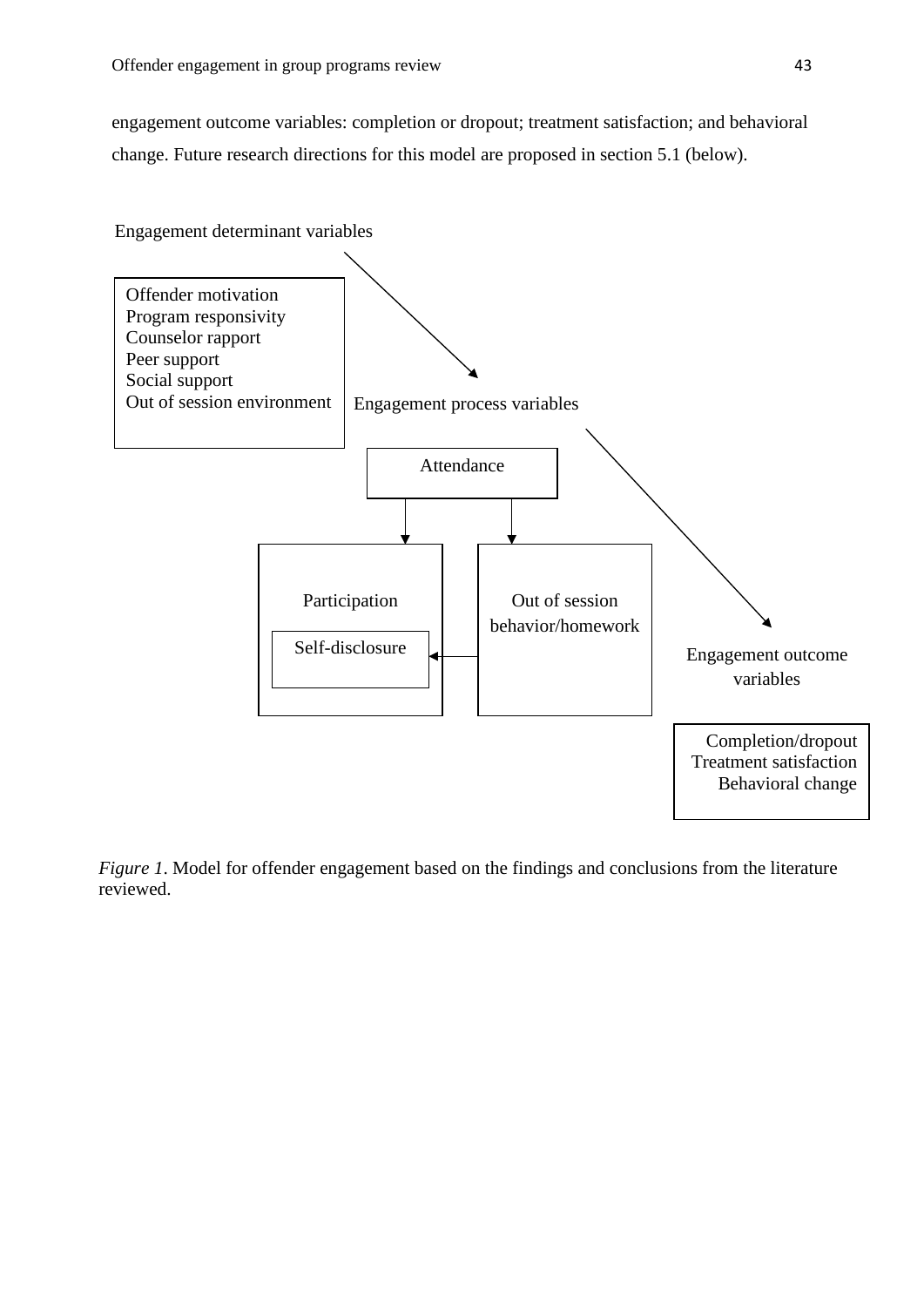Attendance to treatment may represent the minimum amount of effort offenders make towards treatment, and therefore represent an engagement process variable. However, attendance merely provides the opportunity for offenders' active efforts towards treatment to occur; no quantification of treatment attendance can account for these efforts, and therefore cannot reliably infer engagement. Completion may represent an outcome of engagement and hence be assessed to infer engagement, but only if this is a qualitatively assessed in relation to program objectives. Completion criteria that are explicitly linked to the achievement of program objectives allow for the examination of offender characteristics and treatment factors associated with treatment progress, which may in turn reveal the quality of engagement. However completion can still only infer engagement retrospectively; i.e. it is not possible to assess engagement as completion during treatment. This is problematic for practitioners wishing to establish the extent to which participants are engaged during the treatment process, and identify any targets for enhancing engagement. If practitioners need to know what to look for during treatment as an early indication of whether or not group members are engaged, active participation within and between treatment sessions may be of greater use.

In nearly half the engagement-defined studies, participation was referred to or assessed but generally without clear operational definitions for what is arguably a multifarious but treatment-specific construct. The broad range of treatment programs for offenders (Ministry of Justice, 2012) leads to a diverse set of criteria for program participation, but they are likely to generically involve cognitive, discursive, and active participation within treatment-specified tasks. Participation as a proxy for engagement requires operational definitions and taxonomy for assessment that are clearly linked to the objectives of the program. There might be differing emphases placed on different types of participation (e.g. behavior in the study by Harkins et al., 2010) but it might be misleading for practitioners to assume that a lack of more observable types of participation such as undertaking role-play activities, indicates a lack of cognitive participation such as ruminating over issues (e.g. Frost & Connolly, 2004). The group setting and treatment environment may stimulate some group members to participate in some treatment activities but constrain others from doing so. Furthermore, participation can only reflect the efforts offenders make within treatment i.e. it can only represent engagement in the treatment process, not necessarily the process of change. This is a limitation of relying on within session participation to assess engagement that out of session behavior might help to address.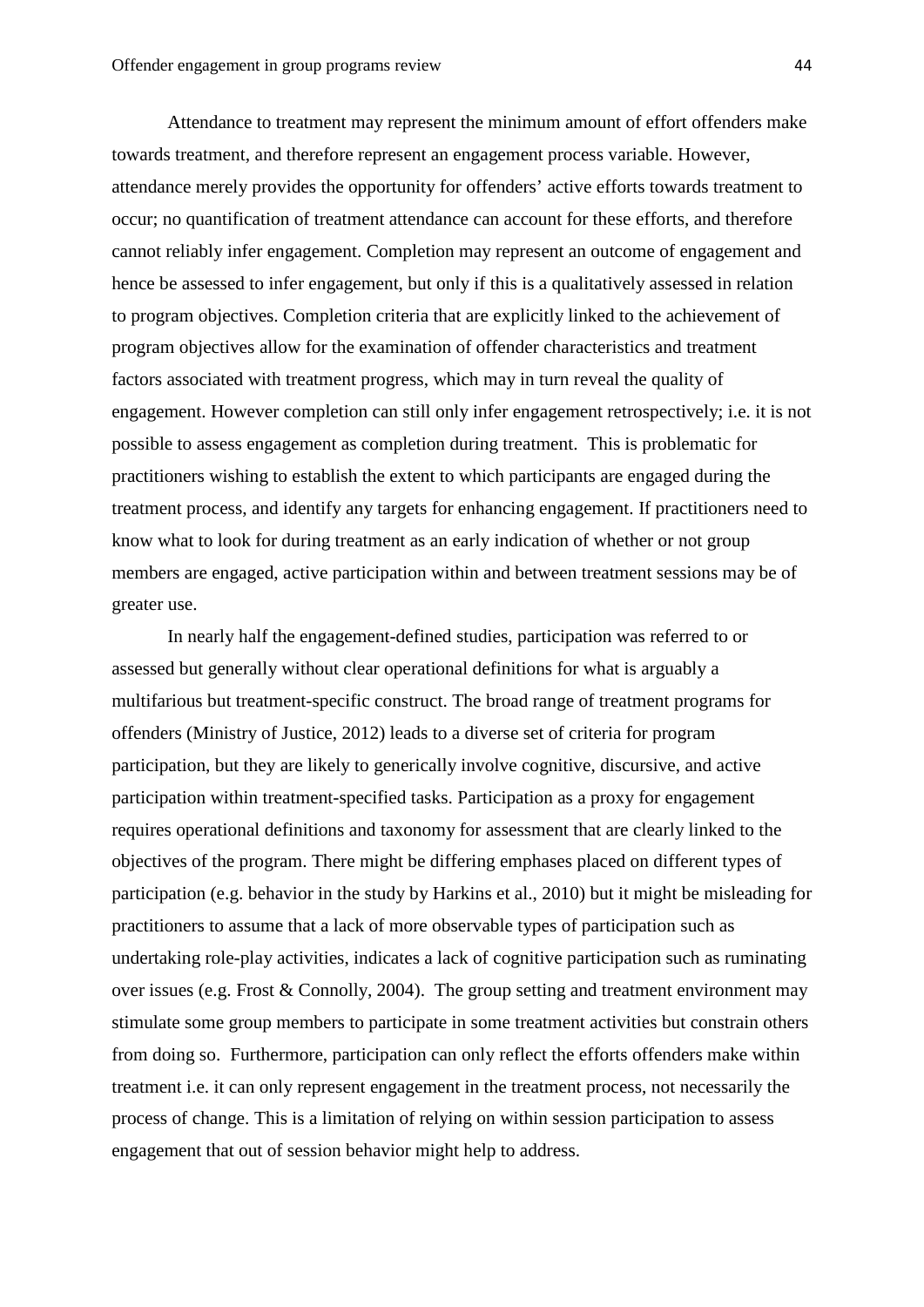Only five studies focused on homework or out of session behaviors, yet these arguably represent the most important proxies for engagement in the process of change. Even though research among non-offender populations (Kazantzis, Whittington, & Dattilio, 2010) as well as offender populations (Morgan & Flora, 2002) have established the importance of homework to treatment outcomes, there has been relatively little research focusing on treatment factors associated with homework and out of session behaviors. Being given a set task in between sessions may generate resistance, compliance or engagement, depending on a variety of factors including: how the task is introduced (Scheel, Hanson, & Razzhavaikina, 2004); offenders' perceptions of the task's relevance to treatment objectives; offenders' environments; and whether the task reflects treatment responsivity (Polaschek, 2012; Taxman & Thanner, 2006). There may be a fine line between compliance and engagement, but not all 'engagement' or change behaviors may fit within the realm of treatment compliance. *Any*  behaviors or strategies employed between sessions that involve moving away from behavioral pathways that previously led to offending, representing a concerted, practical effort towards positive change should be considered as evidence of engagement in treatment and change. These behaviors may to varying degrees be related to treatment objectives, but the objectives should have personal relevance to offenders' need for change, or even be dictated by offenders in the form of a personal goal (Lee et al., 2007). Furthermore, the offenders' environments are likely to have a considerable influence on out of session behaviors, potentially harnessing sources of support as well as obstacles (including dynamic risk factors for reoffending) to engagement in the process of change. It is important, therefore, that practitioners actively seek out, explore, and praise *any* instances of positive change, assisting offenders to progress towards treatment objectives that have been defined by them as relevant. This is likely to not only help establish the extent of their engagement in treatment and change, but it may also enhance it, as well as that of other members of the group. Any out of session treatment-related behaviors and within treatment participation should be assessed in conjunction to make more reliable inferences about engagement in treatment and change.

In eleven of the studies reviewed engagement was measured via the CEST or the GEM. Where the CEST and the GEM differ is on the variables of attendance, contracting, working on issues (GEM), counselor rapport (CEST) and treatment satisfaction (CEST), but both measures include assessments of offenders' active efforts; i.e. participation (CEST) or contributing (GEM) and working on issues (GEM). These are arguably of the most relevance to the *process* of engagement, with other subscales measuring determining or outcome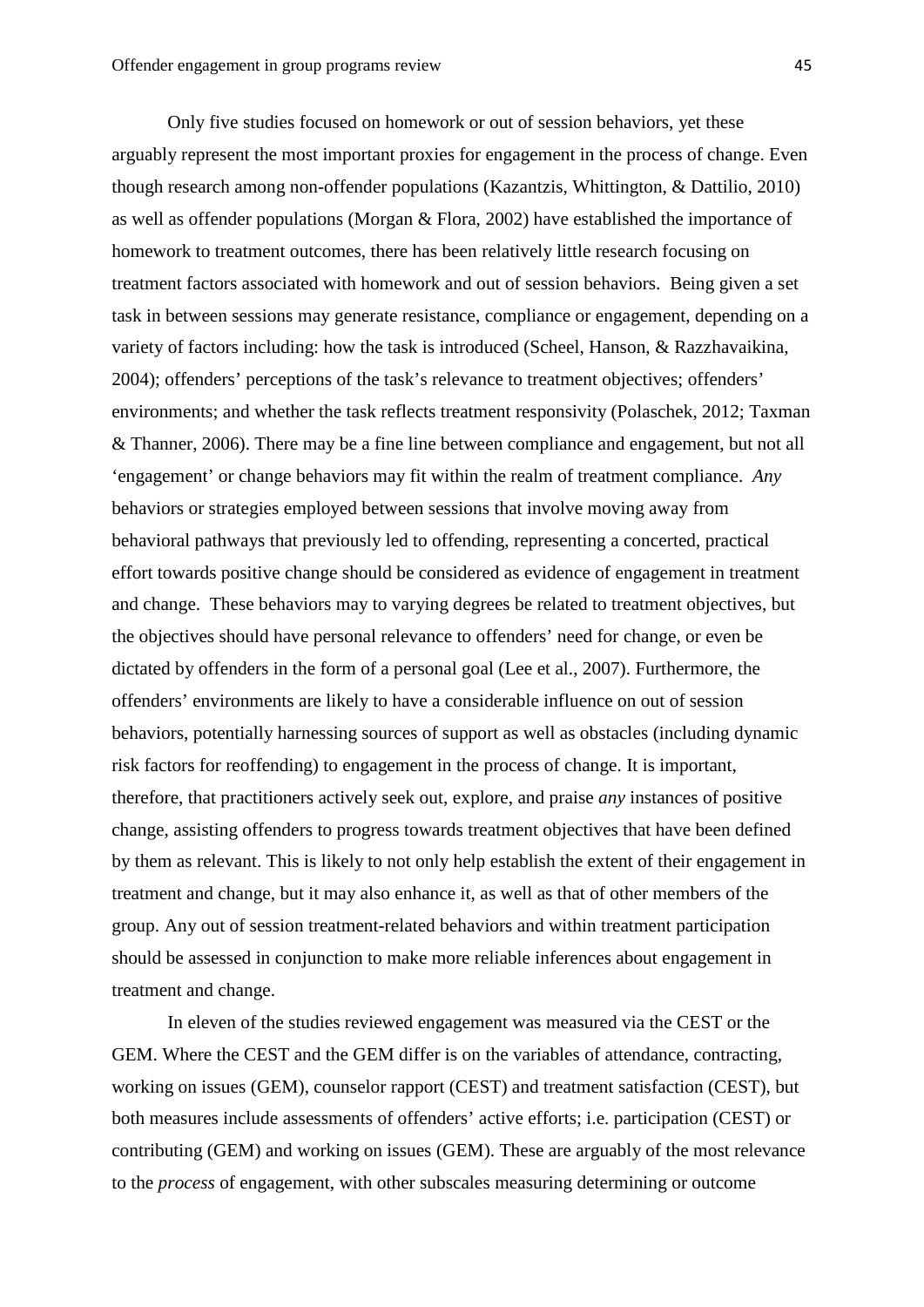factors. The inconsistent use of subscales to assess engagement without adherence to the original model parameters contributes to a merging of what have been described elsewhere as determinant variables such as motivation and treatment readiness (Drieschner et al., 2004; Ward et al., 2004) with engagement process variables. The outcome is that engagement has become a conglomerate of disparate variables that are probably related to engagement, but which do not characterize the treatment and change processes offenders enter into.

Only three studies employed a purely qualitative methodology (Frost, 2004; Frost  $\&$ Connolly, 2004; Roy et al., 2013) revealing a bias for pre-defining engagement as opposed to exploring it, but each offered a unique contribution to an understanding of engagement. The findings of Roy et al. (2013) supported associations between engagement conceptualized along the seven dimensions of the GEM and factors such as group cohesion and peer/social support. The study by Frost (2004) presented the only process-based conceptualization of engagement, yet the concept that engagement is on-going and evolving seems intuitive when engagement is directly associated with the process of change. Frost and Connelly (2004) viewed engagement through self-disclosure management styles. Arguably self-disclosure (and other such treatment requirements) may only provide an insight into compliance rather than engagement, but asking offenders to volunteer the most relevant treatment content and link these treatment details to offence details (or potentially change details for a more strengths-based approach) helps practitioners to determine which program components are most relevant to offenders' engagement, and potentially, behavioral change. The type of engagement that leads to, or represents, positive change may depend on developing strong connections within treatment between treatment concepts, the issues that bring offenders to treatment, and the positive cognitive and behavioral changes offenders are making.

# **4.2 Associated Offender characteristics and Treatment Factors**

Offender demographics may frequently be relied upon to evaluate programs and differentiate those likely to engage in treatment, but nearly every offender demographic assessed produced equivocal findings in terms of how they were associated with the engagement variables. In turn, and further complicating matters, particular demographics seemed to interact (e.g. married male offenders were more likely to complete treatment than unmarried offenders, but only if they were court-referred and not self-referred: Rosenbaum et al., 2002). Further still, each variable was examined by few studies, investigating different interventions, resulting in few replicated findings. Therefore, the findings offer little clear and direct guidance for practitioners and may be of little use in predicting engagement. However,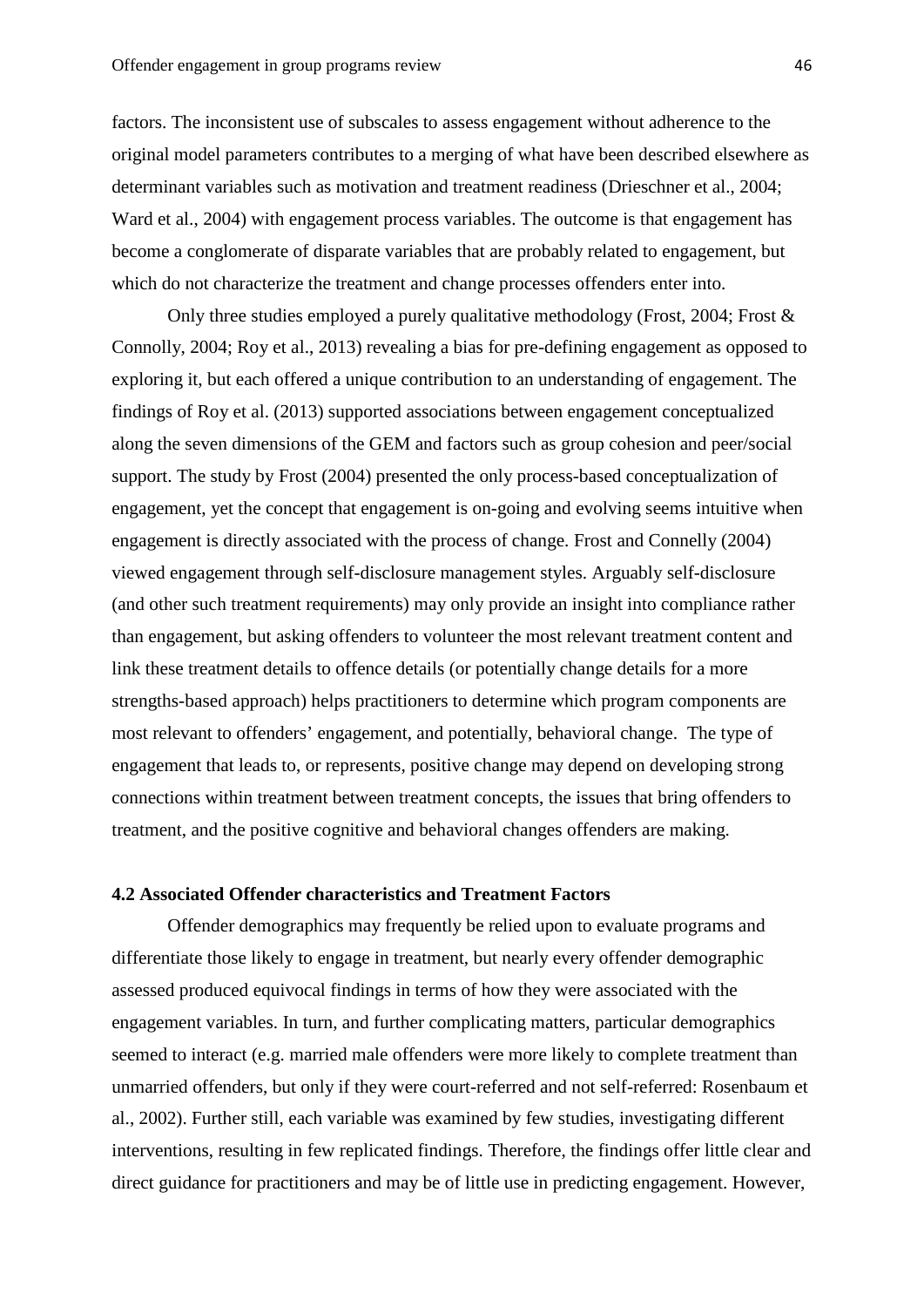there were consistent findings of an association between higher levels of education and completion and participation that has important implications. In a review by the Prison Reform Trust it was reported that 20% to 30% of offenders have learning difficulties or learning disabilities and are unlikely to benefit from conventional programs (Loucks, 2006). Furthermore, because they are time consuming and costly, adequate screening tests for learning disabilities are unlikely to be routinely used (McKenzie, Michie, Murray, & Hales, 2012). Thus a learning disability or difficulty (particularly if it is undetected) may represent an important obstacle to engagement.

The findings in relation to historic factors were also equivocal but there was a clear picture that they tended to distinguish between completers and non-completers of programs in the community rather than offenders within prison or treatment facilities, possibly due to the mediating influence of environmental factors which for community offenders may still harness dynamic risk factors for offending behavior. For example, young offenders with a greater history of violence who are still exposed to the same environment and social networks may be more likely to drop out of treatment, whereas in prison these factors may have less of an influence. It may be for this reason that a longer time served in prison was positively associated with participation (Jackson & Innes, 2000), whilst the number of previous convictions was not (McCarthy & Duggan, 2010). Environmental factors may potentially be of greater relevance to practitioners and the treatment process than historic factors, as they may be susceptible to change (e.g. moving away from negative peer influence) and addressed within treatment as a means of enhancing completion rates. Similarly to historic factors, offence-related factors, such as risk of reoffending, may not reliably predict completion, but might reflect the important environment factors they are embedded within, and varying levels of psychosocial factors more capable of discriminating completers and non-completers.

Unlike the demographic and historical factors, there was greater consistency among the psychosocial factors and attitudes to treatment relating to the engagement variables. There were equivocal findings in relation to: depression; confidence; anxiety; and risk-taking, but anger; use of substances; addiction severity; attitudes towards women and violence; and intelligence appear to be of little relevance to the engagement variables. Of greater relevance were lower scores in hostility, impulsivity, risk-taking, psychopathy, antisocial behavior, impulsive social problem solving, denial and criminal thinking, but higher scores in rational or passive problem solving, decision making, and a positive outlook were all associated with engagement. It must be noted that most of these psychosocial factors were investigated by only one, two, or three studies (with the exception of antisocial behavior which was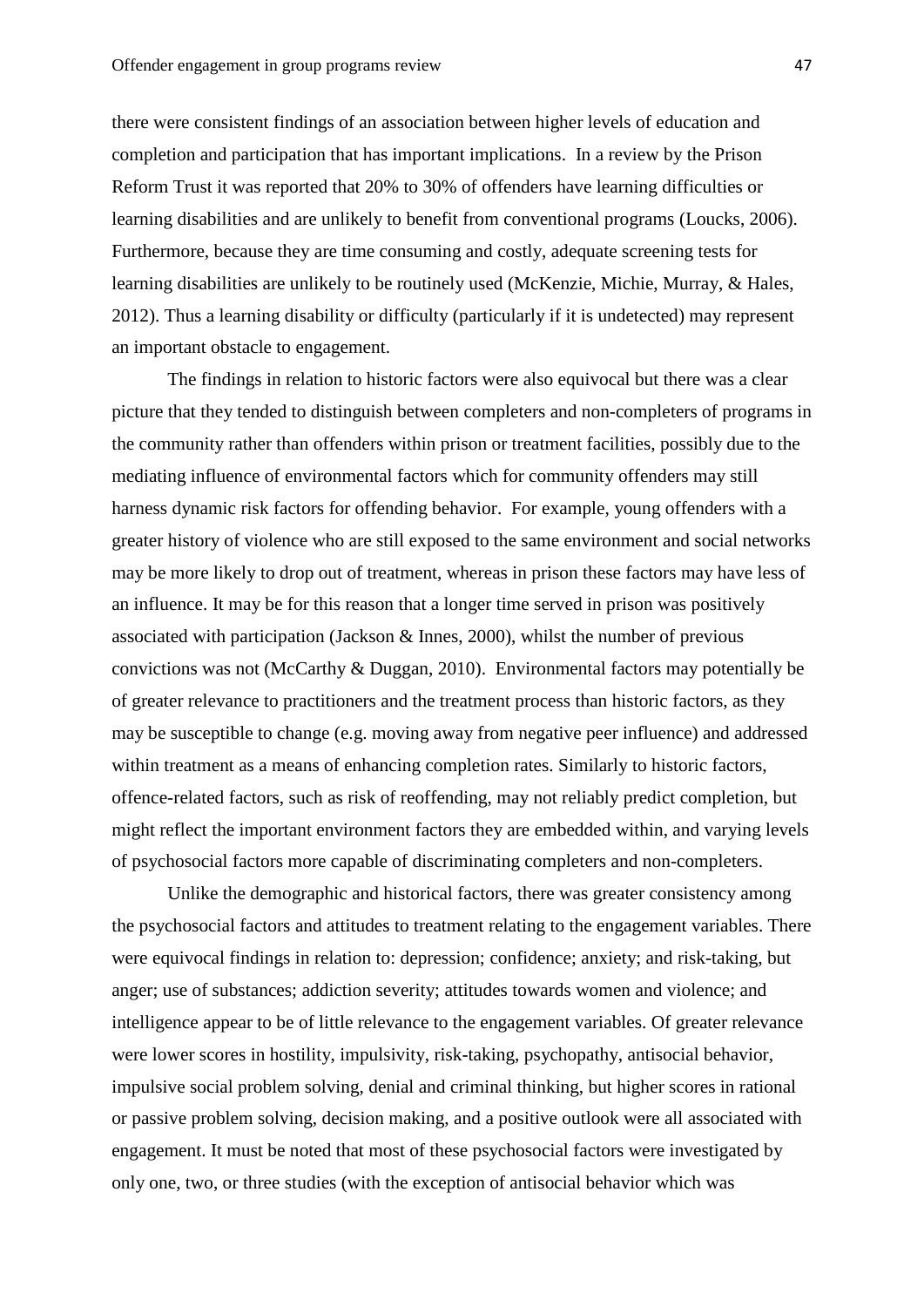investigated by five studies), making it difficult to draw conclusions as to why certain psychosocial factors were relevant to engagement variables while others were not. However, a tentative conclusion is that it is the relevance of psychosocial factors to offenders' abilities to work in group settings that contributes to the differences.

Irrespective of how well a program is facilitated, factors such as hostility, impulsivity, anti-social tendencies and psychopathy may be more stable and produce behaviors difficult to control or subdue in a group setting, even in personality disorder treatment, and may therefore warrant the incorporation of drug treatments such as serotonin reuptake inhibitors (Butler et al., 2010) within a broader treatment program. Furthermore, these factors are likely to influence offenders' abilities to work on treatment-related tasks or apply learned skills or strategies in between sessions. Equally the tendency towards rational thinking and to perceive positive outcomes from treatment may remain stable and facilitate the engagement process, regardless, to some extent, of the influence of treatment factors. However, anger, anxiety or attitudes towards violence may be less stable and therefore more susceptible to fluctuation as a function of treatment factors, and therefore represent important treatment targets. A further possible explanation is that in some settings, the presence of traits such as hostility or impulsivity may lead practitioners to make negative estimations of the treatment outcomes for these offenders, further confounding a general lack of engagement. As there is currently scant research investigating facilitators' perceptions of engagement in group programs and what influences it, research would need to establish whether and to what extent this might be the case.

Focusing on offenders' approaches to treatment and treatment factors associated with engagement variables puts greater control in the hands of practitioners, yet out of all the studies reviewed, only six studies included a focus on approaches to treatment and only 14 included a focus on treatment factors. A nuanced picture emerged as to how treatment attitudes related to engagement variables. A positive outlook was associated with participating and cooperating with treatment requirements, while treatment readiness was not (Sowards et al., 2006). In turn, the findings in relation to treatment motivation were highly equivocal; hence offenders' baseline scores for motivation and treatment readiness may be unreliable predictors of treatment participation or completion. These factors should be considered as treatment targets susceptible to change and therefore assessed both before and during the course of treatment as a measure of engagement and treatment effectiveness. Personality-related attitudes towards treatment such as defensiveness were associated positively with participation (Kalichman et al., 1990), while ambiguity or evasiveness was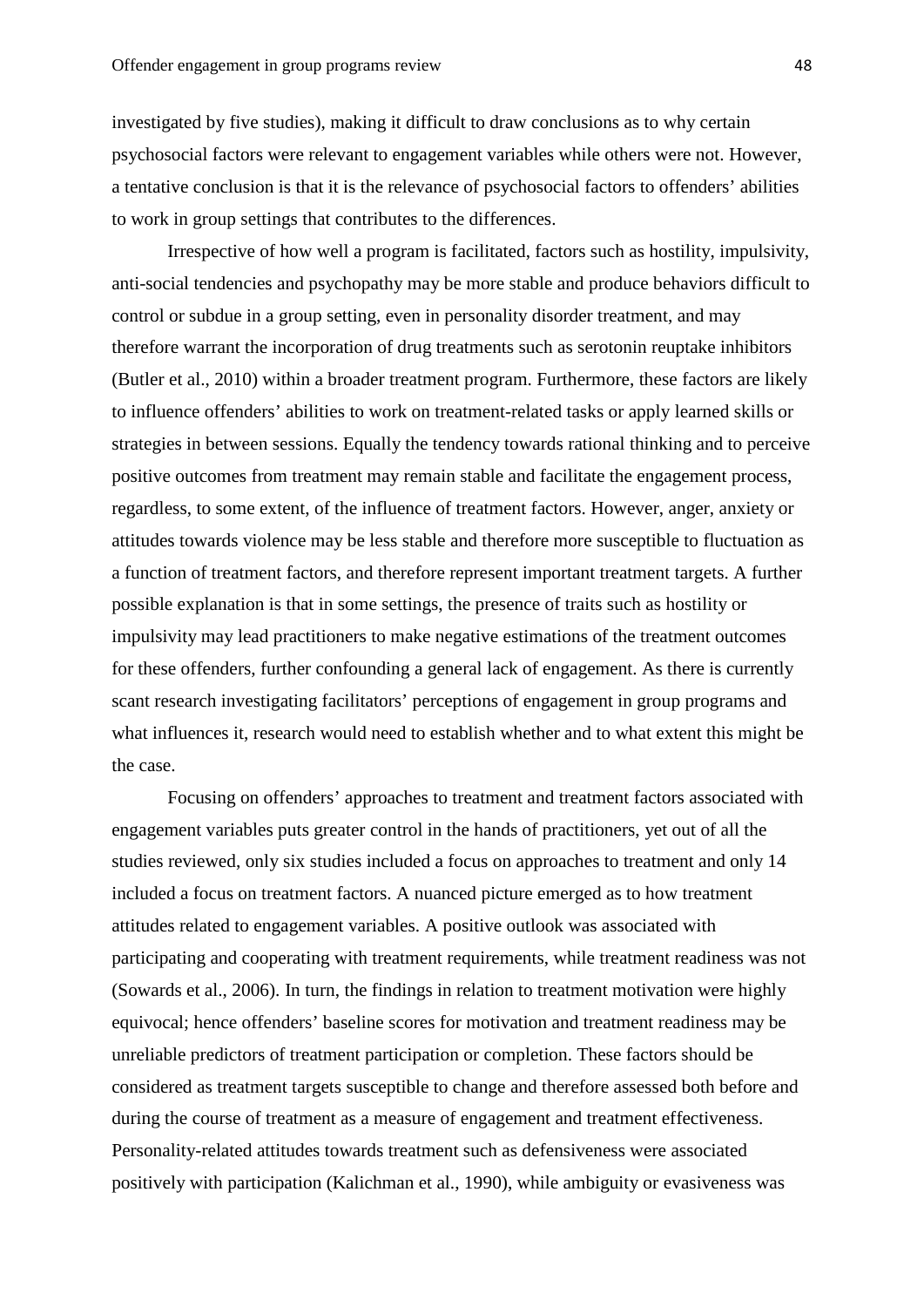associated with disengagement (Frost, 2004). Ruminating on issues affected offenders' treatment engagement in either direction by preventing the recall of issues (e.g. earlier abuse), or enhancing treatment engagement through affective engagement (Frost, 2004). The findings suggest that the influence of offenders' approaches to treatment on engagement is dependent on treatment factors, particularly the therapeutic relationship which was argued by Frost and Connelly (2004) to promote the successfulness of each stage of engagement. However, the issues offenders ruminate about may also prevent the development of a therapeutic alliance (Lysaker, Davis, Outcalt, Gelkopf, & Roe, 2011).

The majority of findings in relation to the treatment factors investigated were consistent. Treatment community programs versus outpatient programs within prison do not appear to differentiate engagement, at least among female offenders. However, acquiring knowledge and learning new skills, learning how to control anger and aggression (particularly when the delivery of content is matched to offenders' stage of change), the use of role-play and being able to identify with other group members at a more advanced stage of change were all associated with completion, participation or homework. However, each factor was examined by only one or two studies. Some of the research findings may be unreplicated because their aims were specifically evaluative, focusing on particular factors expected to be associated with the program under investigation (e.g. Deschenes et al., 2009; Harkins et al., 2011) or exploratory, focusing on idiosyncratic factor associated with engagement (e.g. McMurran & McCulloch, 2007; Sowards et al., 2006). In both cases, research findings may not always be replicable.

### **4.3 General limitations**

There are two main limitations to this review. Firstly, the review has only captured research where the variables employed in 21 engagement-defined studies were investigated. Therefore, other variables investigated in this area of literature such as the therapeutic or working alliance (Horvath & Greenberg, 1994) that arguably relate to engagement but not defined as such, were not included. The second limitation to this review was that the engagement definitions and associated offender characteristics and treatment factors were not always exclusively related to group work. For instance in much of the substance abuse there are treatment programs that encompass a range of treatment modules including group work (e.g. Ghodse et al., 2002). It is not possible in these studies to separate out what is only relevant to group-work, meaning a conflation of individual and group engagement proxies and the associated factors is inevitable. However, a broader view that takes advantage of the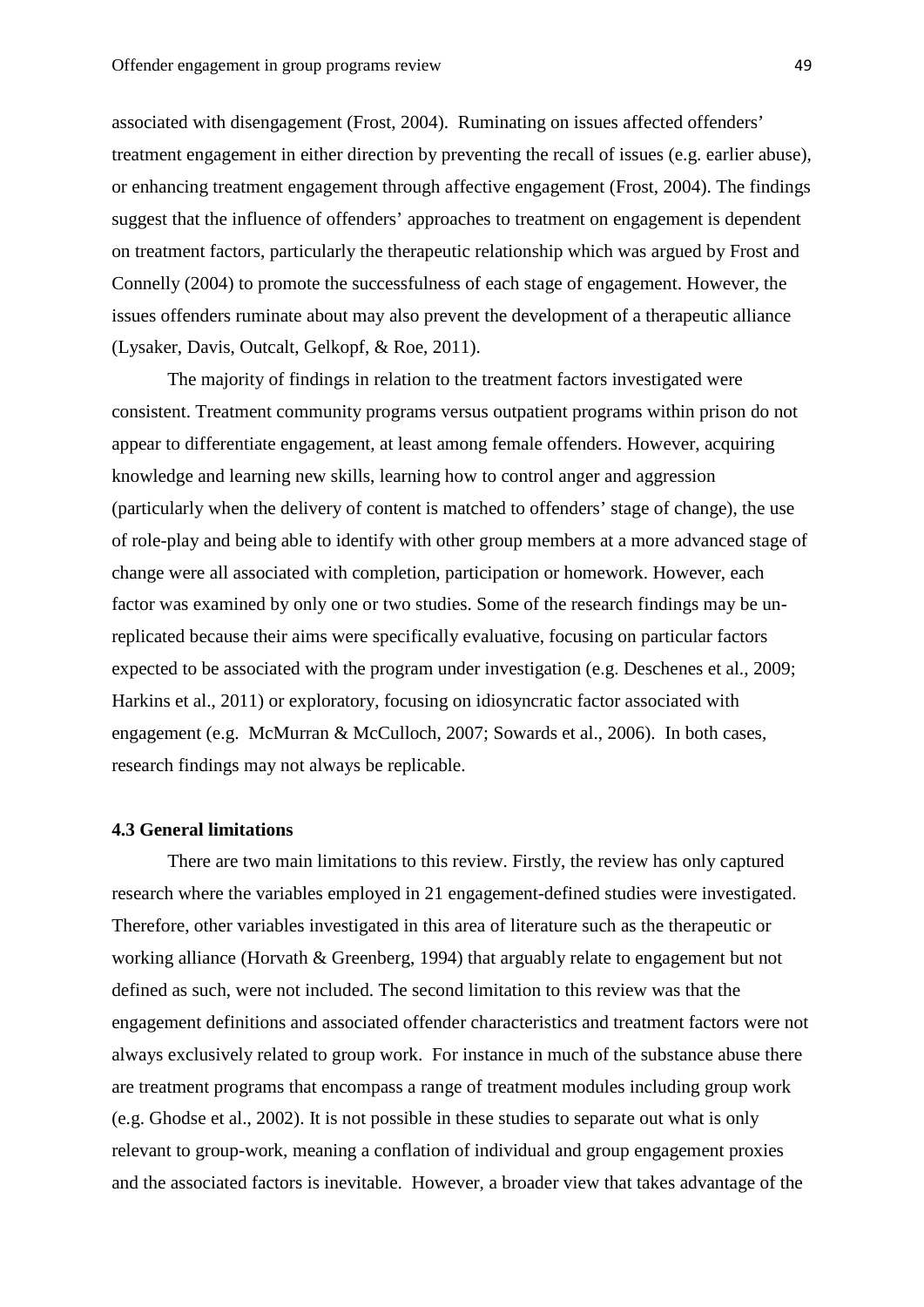considerable research on offender interventions, particularly in the area of substance abuse, is appropriate to synthesizing existing knowledge of engagement and establishing a useful direction for future research.

# **5. Conclusion**

### **5.1 Future Research Directions**

It appears that offender engagement in programs is a multifaceted construct determined by a number of inter-related offender and treatment variables, but inconsistent definitions and assessments generate confusion as to exactly what the scope and nature of the engagement process is and reflect the lack of theory. Researchers are likely to assess particular proxies that are theoretically linked to components of an intervention they are evaluating, but referring to them as 'engagement' contributes towards the confusion of what determines engagement, and what constitutes the process of engagement. There appears to be a similar issue in the motivation literature, observed by Drieschner et al. (2004) whereby many variables considered as relevant may not necessarily represent components of the construct itself. A problem with assessing engagement determinants (e.g. motivation, counselor rapport) is that this measures only a likelihood of offenders engaging, not whether they actually do. Even if engagement determinants are assessed in relation to treatment outcomes (e.g. reoffending rates) the important link of what happens during treatment (i.e. engagement in treatment and change) remains unexplained. The model for offender engagement proposed (Figure 1, section 4.1) seeks to clarify the role of engagement-related variables. Future research might explore further how this conceptualization of offender engagement in treatment and change links offender readiness to change, with desistance from offending behavior.

The influence of environmental factors on the engagement process may be of greater relevance to practitioners than the demographic or historic factors, yet this appears to have been largely overlooked. A focus on the extent to which psychosocial factors influence not only how offenders work in group settings, but also the extent to which they influence how practitioners facilitate sessions may enable a greater understanding as to the influence of psychosocial factors on engagement. Moreover, a focus on treatment factors relating to engagement is generally lacking, which would generate more practically relevant information for developing programs and training facilitators in order to enhance engagement.

### **5.2 Implications for Practice**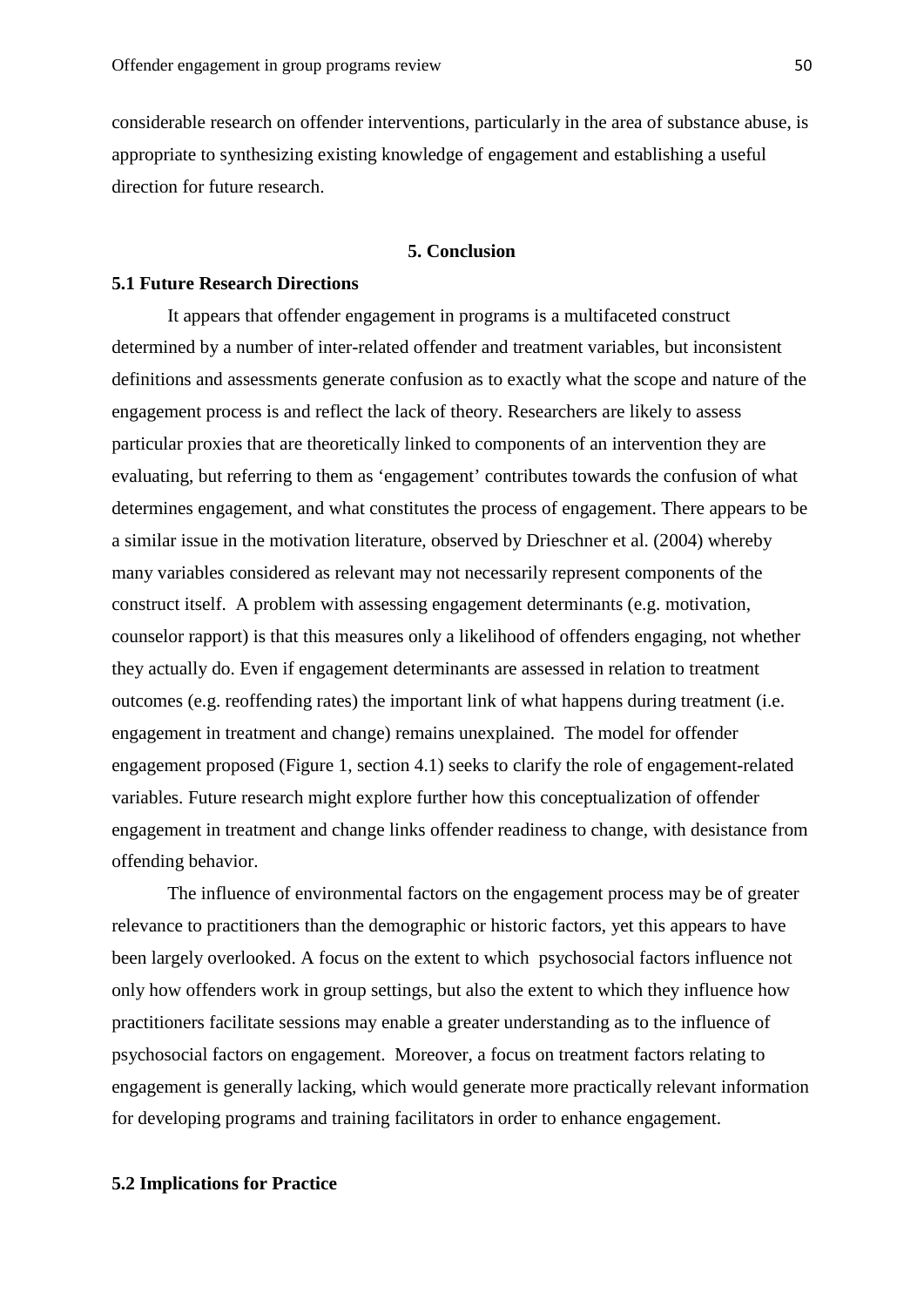Demographic factors are of little relevance to engagement, but learning disabilities or difficulties (particularly those undetected) are likely to present obstacles to engagement. In conjunction with the potential for homework (depending on how it is introduced) to generate treatment resistance, it may be more practicable and effective for programs to move away from an over-reliance on conventional approaches that depend on the learning abilities of the group. In terms of psychosocial factors, as denial and participation appear to be negatively related and that greater treatment gains can be established through non-confrontational approaches (Lee et al., 2007; Ware & Bright, 2008; Ware & Marshall, 2008), program facilitators might concentrate therapeutic efforts on tackling denial indirectly by enhancing engagement, which will incidentally reduce denial. Active participation is likely to be reciprocally related to self-efficacy and motivation, and therefore encouraged as a means of enhancing these factors. Offenders evidencing hostility or anti-social tendencies may be treatment resistant and either benefit from pre-treatment work (Pankow & Knight, 2012), or one-to-one interventions as an alternative to group work.

Regardless of whether offenders are mandated to programs, strategies at the referral stage or pre-treatment sessions such as motivational interviewing (Burke, Arkowitz, & Menchola, 2003; Miller, Moyers, Ernst, & Amrhein, 2003; Neighbors, Walker, Roffman, Mbilinyi, & Edleson, 2008) and encouraging offenders to perceive volition (Ward et al., 2004), autonomy and choice in treatment (Lee et al., 2007; McMurran, 2002) as part of the referral process, may lead to greater participation. Pre-treatment preparation may also represent an opportunity to introduce offenders to the benefits of some of the program tasks that sometimes trigger resistance in treatment. Role-play or the use of drama may initially be met with reservations by some offenders but may stimulate active participation and is not dependent on the learning abilities of the group, providing a useful alternative to didactic approaches. Developing means of minimizing the anxieties associated with role-play are likely to be crucial to maximizing its therapeutic benefits, such as a less 'staged' approach involving group members in a discussion of how role-play should be performed. The influence of group dynamics on participation also indicates that practitioners should actively develop the role of group members who are motivated to change, or have experience of change, to inspire other less motivated group members to initiate positive change behaviors.

In between sessions, environmental factors including peers who have negative or positive influences are important considerations for practitioners in relation to out of session behaviors (Frost & Connolly, 2004) that apply to both prison and community settings. In both cases practitioners need to explore and praise within treatment, *any* out of session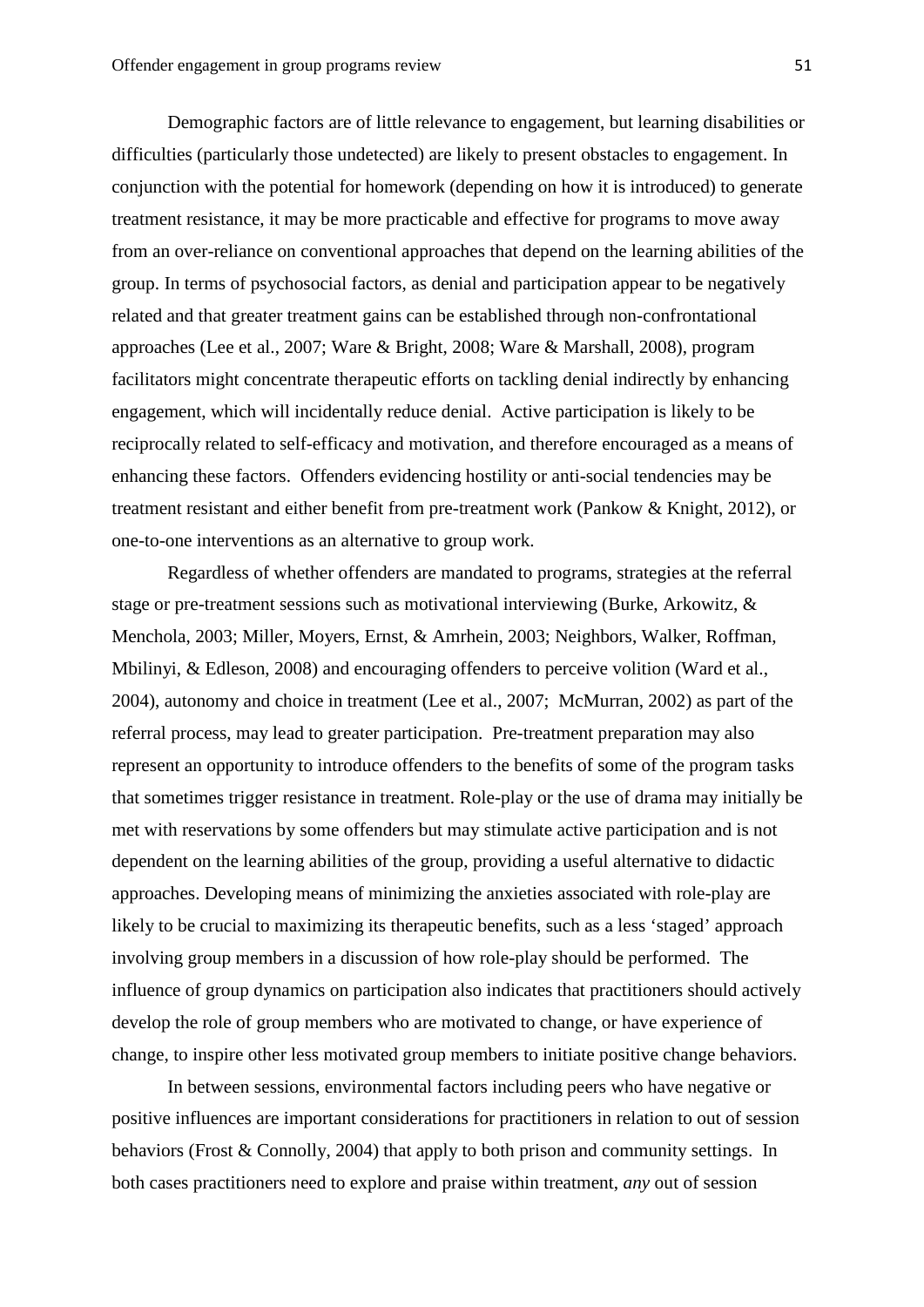behaviors that indicate change is taking place that are relevant to offenders' personal treatment objectives, and deal with any emotive issues that may arise (Frost & Connolly, 2004). This relies on the therapeutic relationship that not only enhances engagement within treatment, but also encourages offenders to make efforts to apply treatment concepts and make behavioral changes between sessions. Practitioners should therefore consider the therapeutic relationship as an important basis for engagement in both treatment and change, and that important engagement events occur between, not just within, treatment sessions. In conclusion, the maximization of offenders' engagement in treatment and change largely depends on the therapeutic skills of facilitators, requiring the appropriate training and support from treatment providers.

### **References**

- Anderson, R. D., Gibeau, D., & D'Amora, D. A. (1995). The sex offender treatment rating scale: Initial reliability data. *Sexual Abuse: Journal of Research and Treatment, 7*(3), 221-227. doi:10.1007/BF02258506
- Baim, C., Brookes, S., & Mountford, A. (Eds.). (2002). *The geese theatre handbook*. Winchester, UK: Waterside Press.
- Broome, K. M., Simpson, D. D., & Joe, G. W. (2002). The role of social support following short-term inpatient treatment. *American Journal on Addictions, 11*(1), 57-65. doi:10.1080/10550490252801648
- Brown, S., Harkins, L., & Beech, A. R. (2012). General and victim-specific empathy: Associations with actuarial risk, treatment outcome, and sexual recidivism. *Sexual Abuse: A Journal of Research and Treatment, 24*(5), 411-430. doi:10.1177/1079063211423944
- Bryant, M. J., Simons, A. D., & Thase, M. E. (1999). Therapist skill and patient variables in homework compliance: Controlling an uncontrolled variable in cognitive therapy outcome research. *Cognitive Therapy & Research, 23*(4), 381.
- Burke, B. L., Arkowitz, H., & Menchola, M. (2003). The efficacy of motivational interviewing: A meta-analysis of controlled clinical trials. *Journal of Consulting & Clinical Psychology, 71*(5), 843-861.
- Butler, T., Schofield, P. W., Greenberg, D., Allnutt, S. H., Indig, D., Carr, V., . . . Ellis, A. (2010). Reducing impulsivity in repeat violent offenders: An open label trial of a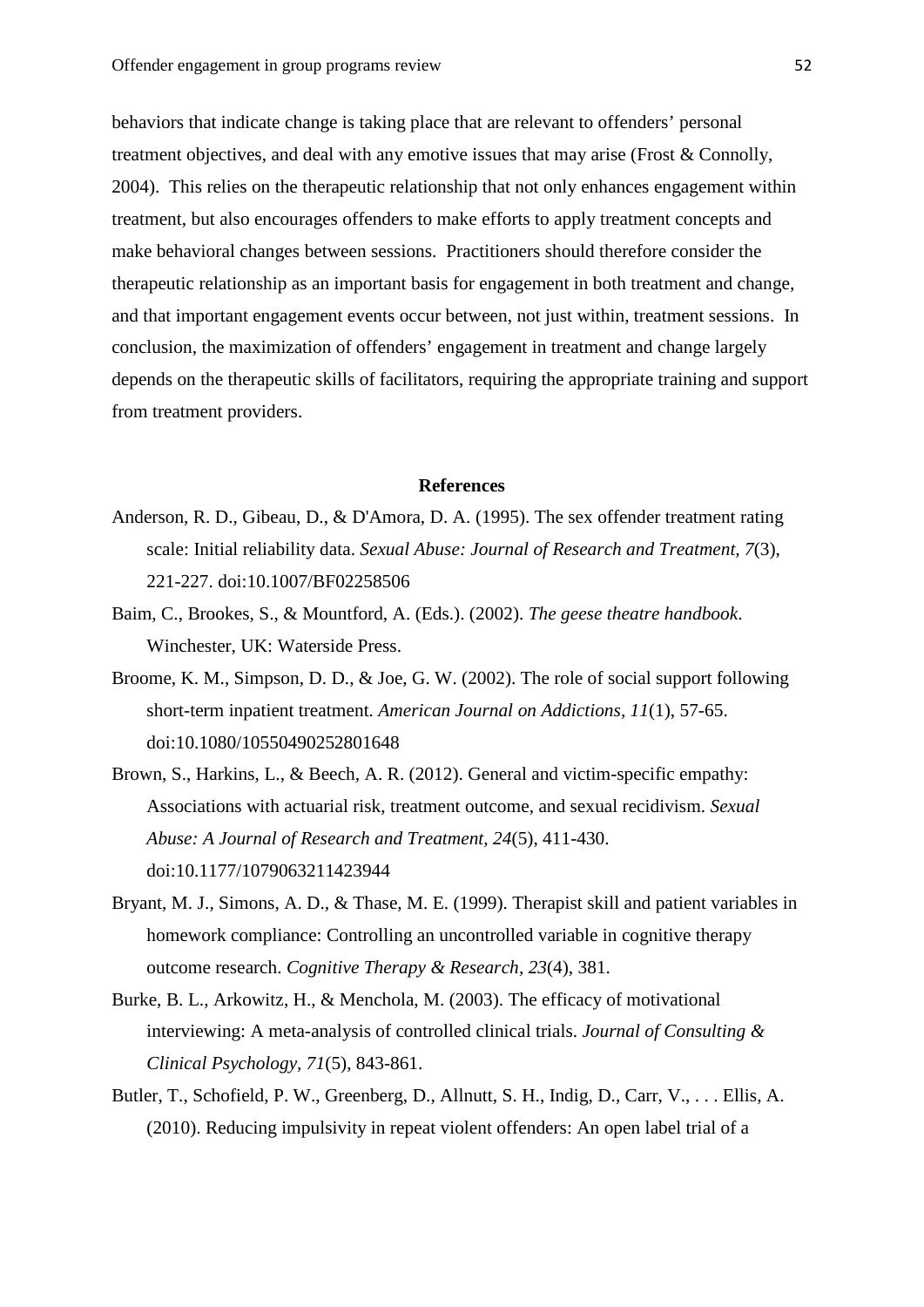selective serotonin reuptake inhibitor. *Australian and New Zealand Journal of Psychiatry, 44*(12), 1137-1143. doi:10.3109/00048674.2010.525216

- Buttell, F. P., Powers, D., & Wong, A. (2012). Evaluating predictors of program attrition among women mandated into batterer intervention treatment. *Research on Social Work Practice, 22*(1), 20-28. doi:10.1177/1049731511413473
- Chovanec, M. G. (2012). Examining engagement of men in a domestic abuse program from three perspectives: An exploratory multimethod study. *Social Work with Groups, 35*(4), 362-378. doi:10.1080/01609513.2012.669351
- Clegg, C., Fremouw, W., Horacek, T., Cole, A., & Schwartz, R. (2011). Factors associated with treatment acceptance and compliance among incarcerated male sex offenders. *International Journal of Offender Therapy and Comparative Criminology, 55*(6), 880- 897. doi:10.1177/0306624X10376160
- Contrino, K. M., Dermen, K. H., Nochajski, T. H., Wieczorek, W. F., & Navratil, P. K. (2007). Compliance and learning in an intervention program for partner-violent men. *Journal of Interpersonal Violence, 22*(12), 1555-1566. doi:10.1177/0886260507306485
- Cook, D. A., Fox, C. A., Weaver, C. M., & Rooth, F. G. (1991). The berkeley group: Ten years' experience of a group for non-violent sex offenders. *The British Journal of Psychiatry, 158*, 238-243. doi:10.1192/bjp.158.2.238
- Daly, J. E., Power, T. G., & Gondolf, E. W. (2001). Predictors of batterer program attendance. *Journal of Interpersonal Violence, 16*(10), 971-991. doi:10.1177/088626001016010001
- Daly, J. E., & Pelowski, S. (2000). Predictors of dropout among men who batter: A review of studies with implications for research and practice. *Violence and Victims, 15*(2), 137- 160.
- Derks, F. C. H. (1996). A forensic day treatment program for personality-disordered criminal offenders. *International Journal of Offender Therapy and Comparative Criminology, 40*(2), 123-134. doi:10.1177/0306624X96402005
- Deschenes, E. P., Ireland, C., & Kleinpeter, C. B. (2009). *Enhancing drug court success*. United Kingdom: Taylor & Francis. doi:10.1080/10509670802577473
- DeVall, K. E., & Lanier, C. L. (2012). Successful completion: An examination of factors influencing drug court completion for white and non-white male participants. *Substance use & Misuse, 47*(10), 1106-1116. doi:10.3109/10826084.2012.680171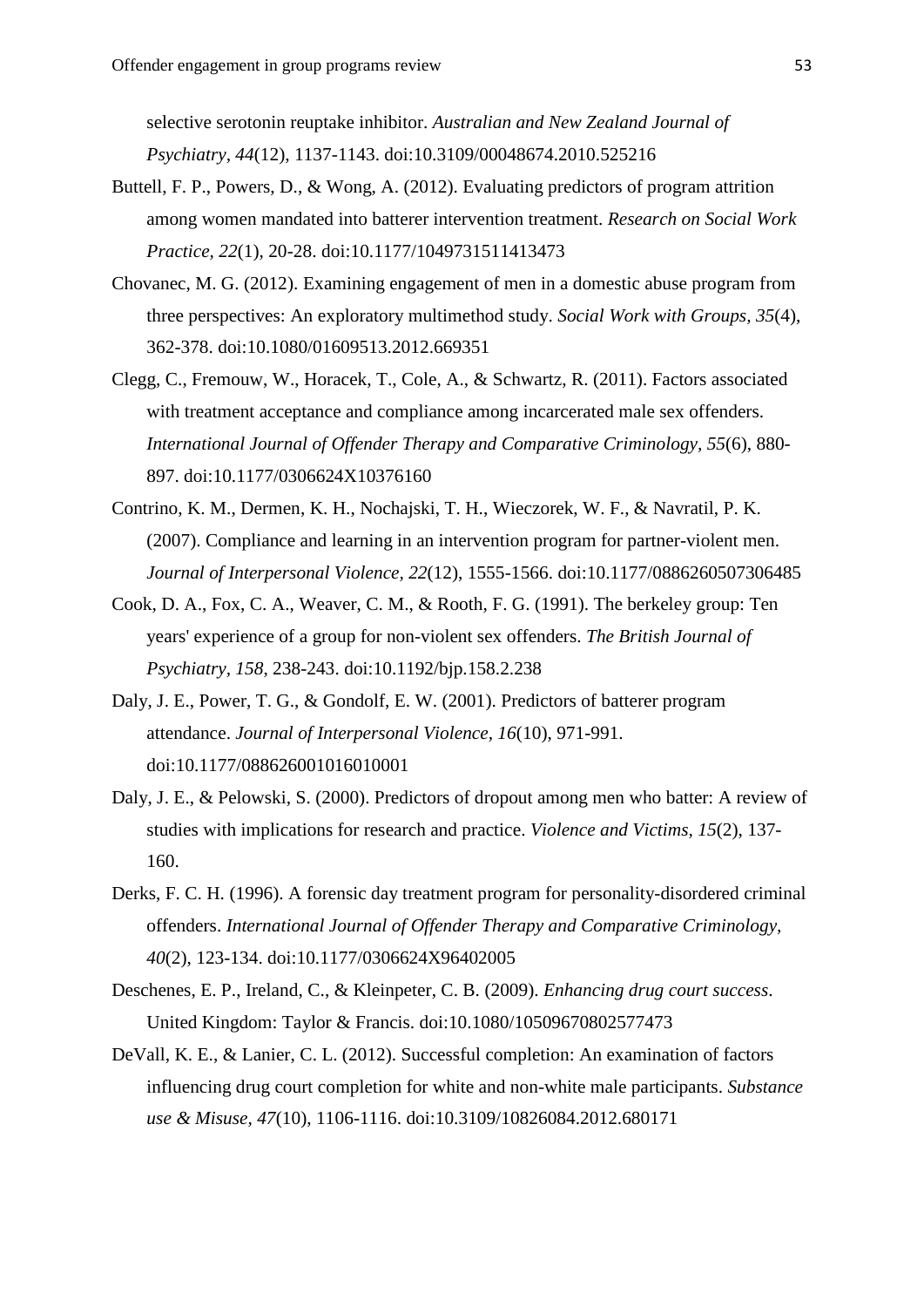- Drieschner, K. H., Lammers, S. M. M., & van der Staak, C.,P.F. (2004). Treatment motivation: An attempt for clarification of an ambiguous concept. *Clinical Psychology Review, 23*(8), 1115-1137.
- Drieschner, K. H., & Verschuur, J. (2010). *Treatment engagement as a predictor of premature treatment termination and treatment outcome in a correctional outpatient sample* John Wiley & Sons, Inc. doi:10.1002/cbm.757
- Drieschner, K. H., & Boomsma, A. (2008). The treatment engagement rating scale (TER) for forensic outpatient treatment: Description, psychometric properties, and norms. *Psychology, Crime & Law, 14*(4), 299-315. doi:10.1080/10683160701858206
- Duncan, B. L., Miller, S. D., Wampold, B. E., & Hubble, M. A. (2010). In Duncan B. L., Miller S. D., Wampold B. E. and Hubble M. A. (Eds.), *The heart and soul of change: Delivering what works in therapy (2nd ed.)*. Washington, DC US: American Psychological Association. doi:10.1037/12075-000
- Evans, E., Li, L., & Hser, Y. (2009). Client and program factors associated with dropout from court mandated drug treatment. *Evaluation and Program Planning, 32*(3), 204-212. doi:10.1016/j.evalprogplan.2008.12.003
- Evans, N. J., Jarvis, P. A., & Dawson, C. (1986). The group attitude scale: A measure of attraction to group. *Small Group Behavior, 17*(2), 203-216. doi:10.1177/104649648601700205
- Frost, A. (2004). Therapeutic engagement styles of child sexual offenders in a group treatment program: A grounded theory study. *Sexual Abuse: Journal of Research and Treatment, 16*(3), 191-208. doi:10.1177/107906320401600302
- Frost, A., & Connolly, M. (2004). Reflexivity, reflection, and the change process in offender work. *Sexual Abuse: Journal of Research and Treatment, 16*(4), 365-380. doi:10.1177/107906320401600408
- Frost, A., Daniels, K., & Hudson, S. M. (2006). Disclosure strategies among sex offenders: A model for understanding the engagement process in groupwork. *Journal of Sexual Aggression, 12*(3), 227-244. doi:10.1080/13552600601009881
- Ghodse, A. H., Reynolds, M., Baldacchino, A. M., Dunmore, E., Byrne, S., Oyefeso, A., . . . Crawford, V. (2002). Treating an opiate-dependent inpatient population: A one-year follow-up study of treatment completers and noncompleters. *Addictive Behaviors, 27*(5), 765-778. doi:10.1016/S0306-4603(01)00208-8
- Gondolf, E. W. (2002). *Batterer intervention systems: Issues, outcomes, and recommendations.* . Thousand Oaks, CA: Sage.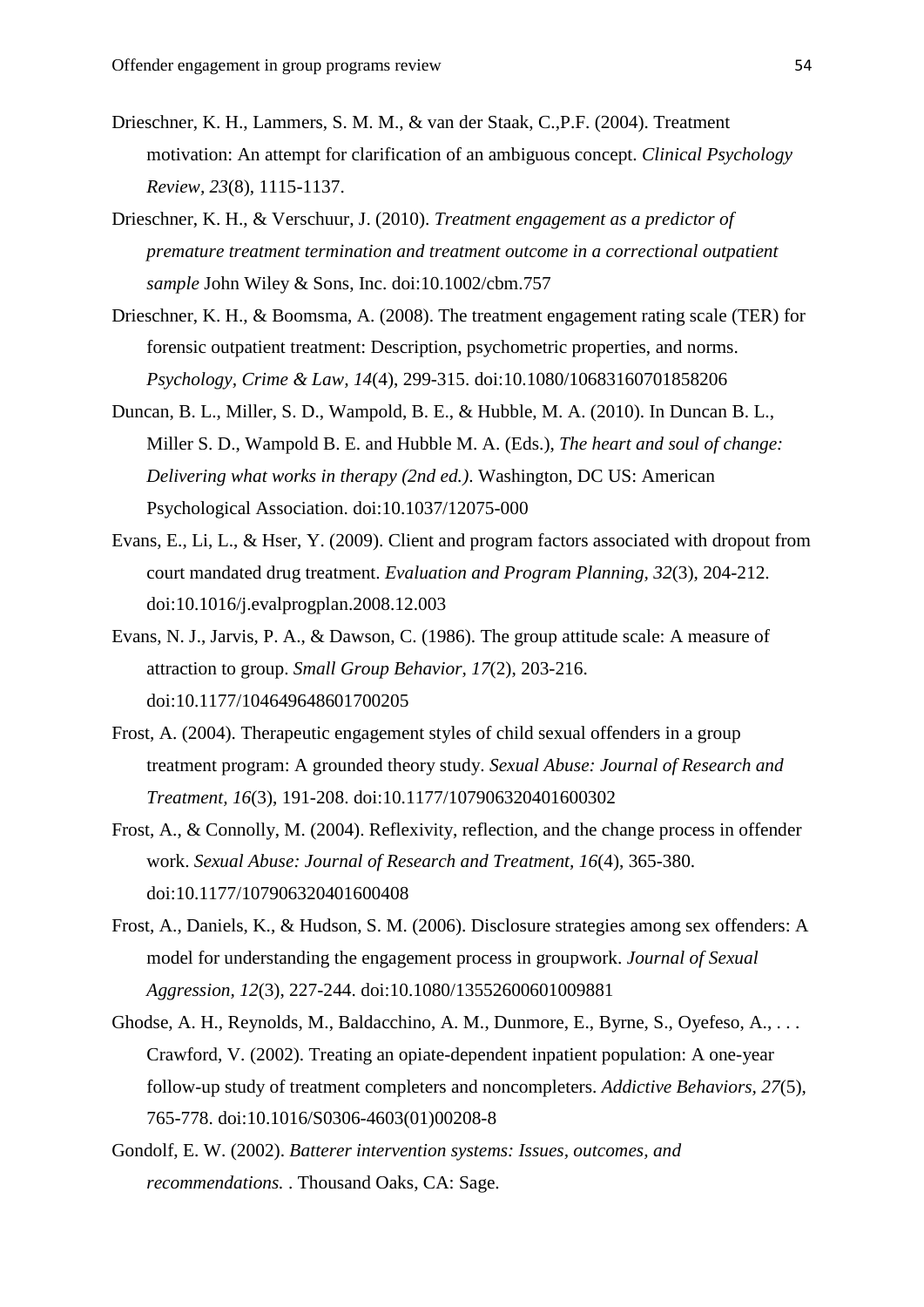- Greaves, A., Best, D., Day, E. D., & Foster, A. (2009). Young people in coerced drug treatment: Does the UK drug intervention programme provide a useful and effective service to young offenders? *Addiction Research & Theory, 17*(1), 17-29. doi:10.1080/16066350802008686
- Hadley, D. C., Reddon, J. R., & Reddick, R. D. (2001). Age, gender, and treatment attendance among forensic psychiatric outpatients. *Journal of Offender Rehabilitation, 32*(4), 55-66. doi:10.1300/J076v32n04\_04
- Hansen, N. B., Lambert, M. J., & Forman, E. M. (2002). The psychotherapy dose-response effect and its implications for treatment delivery services. *Clinical Psychology: Science and Practice, 9*(3), 329-343. doi:10.1093/clipsy/9.3.329
- Harder, J. (2005). Prevention of child abuse and neglect: An evaluation of a home visitation parent aide program using recidivism data. *Research on Social Work Practice, 15*(4), 246-256. doi:10.1177/1049731505275062
- Harkins, L., Pritchard, C., Haskayne, D., Watson, A., & Beech, A. R. (2011). Evaluation of geese Theatre's re-connect program: Addressing resettlement issues in prison. *International Journal of Offender Therapy & Comparative Criminology, 55*(4), 546-566. doi:10.1177/0306624X10370452
- Hollin, C. R., McGuire, J., Hounsome, J. C., Hatcher, R. M., Bilby, C. A. L., & Palmer, E. J. (2008). Cognitive skills behavior programs for offenders in the community: A reconviction analysis. *Criminal Justice and Behavior, 35*(3), 269-283. doi:10.1177/0093854807312234
- Horvath, A. O., & Greenberg, L. S. (1989). Development and validation of the working alliance inventory. *Journal of Counseling Psychology, 36*(2), 223-233. doi:10.1037/0022-0167.36.2.223
- Horvath, A. O., & Greenberg, L. S. (1994). In Horvath A. O., Greenberg L. S. (Eds.), *The working alliance: Theory, research, and practice*. Oxford England: John Wiley & Sons.
- Jackson, K. L., & Innes, C. A. (2000). Affective predictors of voluntary inmate program participation. *Journal of Offender Rehabilitation, 30*(3-4), 1-20. doi:10.1300/J076v30n03\_01
- Joe, G. W., Broome, K. M., Rowan-Szal, G., & Simpson, D. D. (2002). Measuring patient attributes and engagement in treatment. *Journal of Substance Abuse Treatment, 22*(4), 183-196. doi:10.1016/S0740-5472(02)00232-5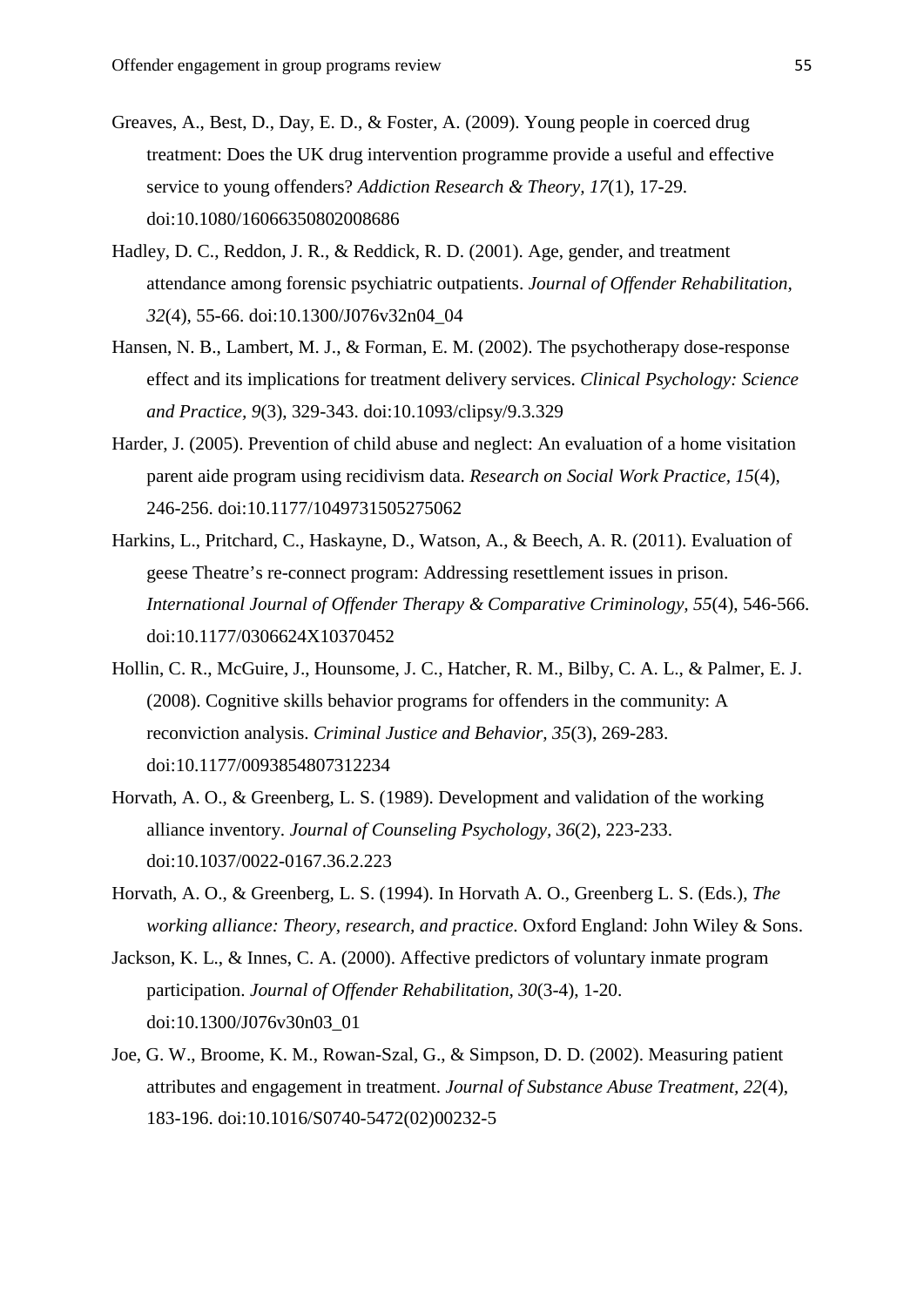- Kalichman, S. C., Shealy, L., & Craig, M. E. (1990). The use of the MMPI in predicting treatment participation among incarcerated adult rapists. *Journal of Psychology & Human Sexuality, 3*(2), 105-119. doi:10.1300/J056v03n02\_08
- Kazantzis, N., Whittington, C., & Dattilio, F. (2010). Meta-analysis of homework effects in cognitive and behavioral therapy: A replication and extension. *Clinical Psychology: Science & Practice, 17*(2), 144-156. doi:10.1111/j.1468-2850.2010.01204.x
- Lambert, M. J., & Barley, D. E. (2001). Research summary on the therapeutic relationship and psychotherapy outcome. *Psychotherapy: Theory, Research, Practice, Training, 38*(4), 357-361. doi:10.1037/0033-3204.38.4.357
- Lee, M. Y., Uken, A., & Sebold, J. (2007). Role of self-determined goals in predicting recidivism in domestic violence offenders. *Research on Social Work Practice, 17*(1), 30- 41.
- Levenson, J. S., & Macgowan, M. J. (2004). Engagement, denial, and treatment progress among sex offenders in group therapy. *Sexual Abuse: Journal of Research and Treatment, 16*(1), 49-63. doi:10.1177/107906320401600104
- Levenson, J. S., Macgowan, M. J., Morin, J. W., & Cotter, L. P. (2009). Perceptions of sex offenders about treatment: Satisfaction and engagement in group therapy. *Sexual Abuse: Journal of Research and Treatment, 21*(1), 35-56. doi:10.1177/1079063208326072
- Levenson, J. S., Prescott, D. S., & D'Amora, D. A. (2010). Sex offender treatment: Consumer satisfaction and engagement in therapy. *International Journal of Offender Therapy and Comparative Criminology, 54*(3), 307-326. doi:10.1177/0306624X08328752
- Levesque, D. A., Ciavatta, M. M., Castle, P. H., Prochaska, J. M., & Prochaska, J. O. (2012). Evaluation of a stage-based, computer-tailored adjunct to usual care for domestic violence offenders. *Psychology of Violence, 2*(4), 368-384. doi:10.1037/a0027501
- Loucks, N. (2006). *No-one knows: Offenders with learning difficulties and learning disabilities. review of prevalence and associated needs.* (). London: Prison Reform Trust.
- Lysaker, P. H., Davis, L., Outcalt, S. D., Gelkopf, M., & Roe, D. (2011). Therapeutic alliance in cognitive behavior therapy for schizophrenia: Association with history of sexual assault. *Cognitive Therapy and Research, 35*(5), 456-462. doi:10.1007/s10608-010- 9328-9
- Macgowan, M. J. (1997). A measure of engagement for social group work: The groupwork engagement measure (GEM). *Journal of Social Service Research, 23*(2), 17-37. doi:10.1300/J079v23n02\_02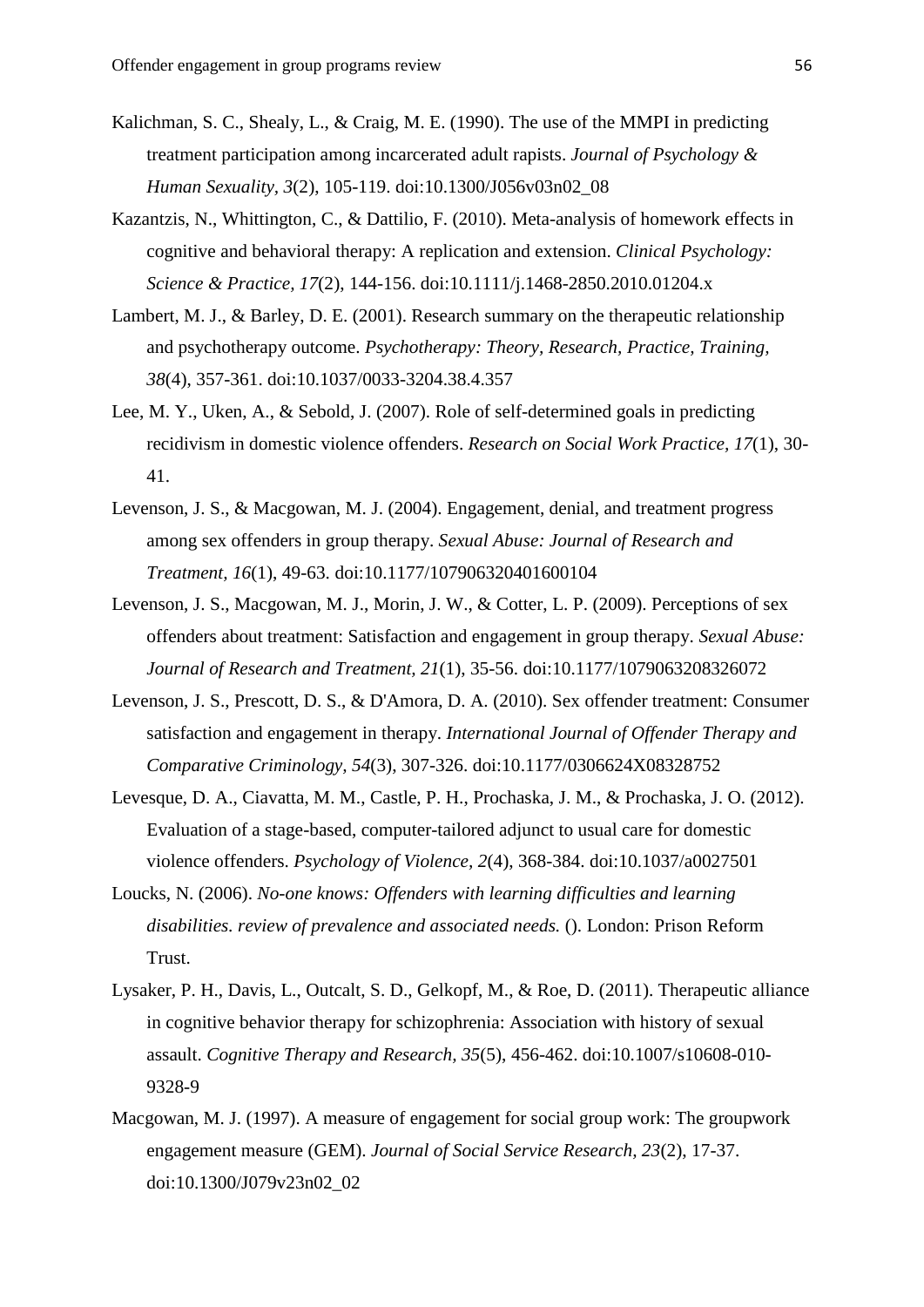- Macgowan, M. J. (2000). Evaluation of a measure of engagement for group work. *Research on Social Work Practice, 10*(3), 348-361.
- Macgowan, M. J., & Levenson, J. S. (2003). Psychometrics of the group engagement measure with male sex offenders. *Small Group Research, 34*(2), 155-169. doi:10.1177/1046496402250498
- Mallery, B., & Navas, M. (1982). Engagement of preadolescent boys in group therapy: Videotape as a tool. *International Journal of Group Psychotherapy, 32*(4), 453-467.
- Marinelli-Casey, P., Gonzales, R., Hillhouse, M., Ang, A., Zweben, J., Cohen, J., . . . Rawson, R. A. (2008). Drug court treatment for methamphetamine dependence: Treatment response and posttreatment outcomes. *Journal of Substance Abuse Treatment, 34*(2), 242-248. doi:10.1016/j.jsat.2007.04.005
- McCarthy, L., & Duggan, C. (2010). Engagement in a medium secure personality disorder service: A comparative study of psychological functioning and offending outcomes. *Criminal Behaviour and Mental Health, 20*(2), 112-128. doi:10.1002/cbm.758
- McGuire, J., Bilby, C. A. L., Hatcher, R. M., Hollin, C. R., Hounsome, J., & Palmer, E. J. (2008). Evaluation of structured cognitive-behavioural treatment programmes in reducing criminal recidivism. *Journal of Experimental Criminology, 4*(1), 21-40.
- McKenzie, K., Michie, A., Murray, A., & Hales, C. (2012). *Screening for offenders with an intellectual disability: The validity of the learning disability screening questionnaire* doi:10.1016/j.ridd.2011.12.006
- McMurran, M. (Ed.). (2002). *Motivating offenders to change. A guide to enhancing engagement in therapy*. Chichester: John Wiley & Sons Ltd.
- McMurran, M., Huband, N., & Duggan, C. (2008). A comparison of treatment completers and non-completers of an in-patient treatment programme for male personalitydisordered offenders. *Psychology and Psychotherapy: Theory, Research and Practice, 81*(2), 193-198. doi:10.1348/147608308X288762
- McMurran, M., & McCulloch, A. (2007). Why don't offenders complete treatment? prisoners' reasons for non-completion of a cognitive skills programme. *Psychology, Crime & Law, 13*(4), 345-354. doi:10.1080/10683160601060424
- McMurran, M., & Ward, T. (2010). Treatment readiness, treatment engagement and behaviour change. *Criminal Behaviour and Mental Health, 20*(2), 75-85. doi:10.1002/cbm.762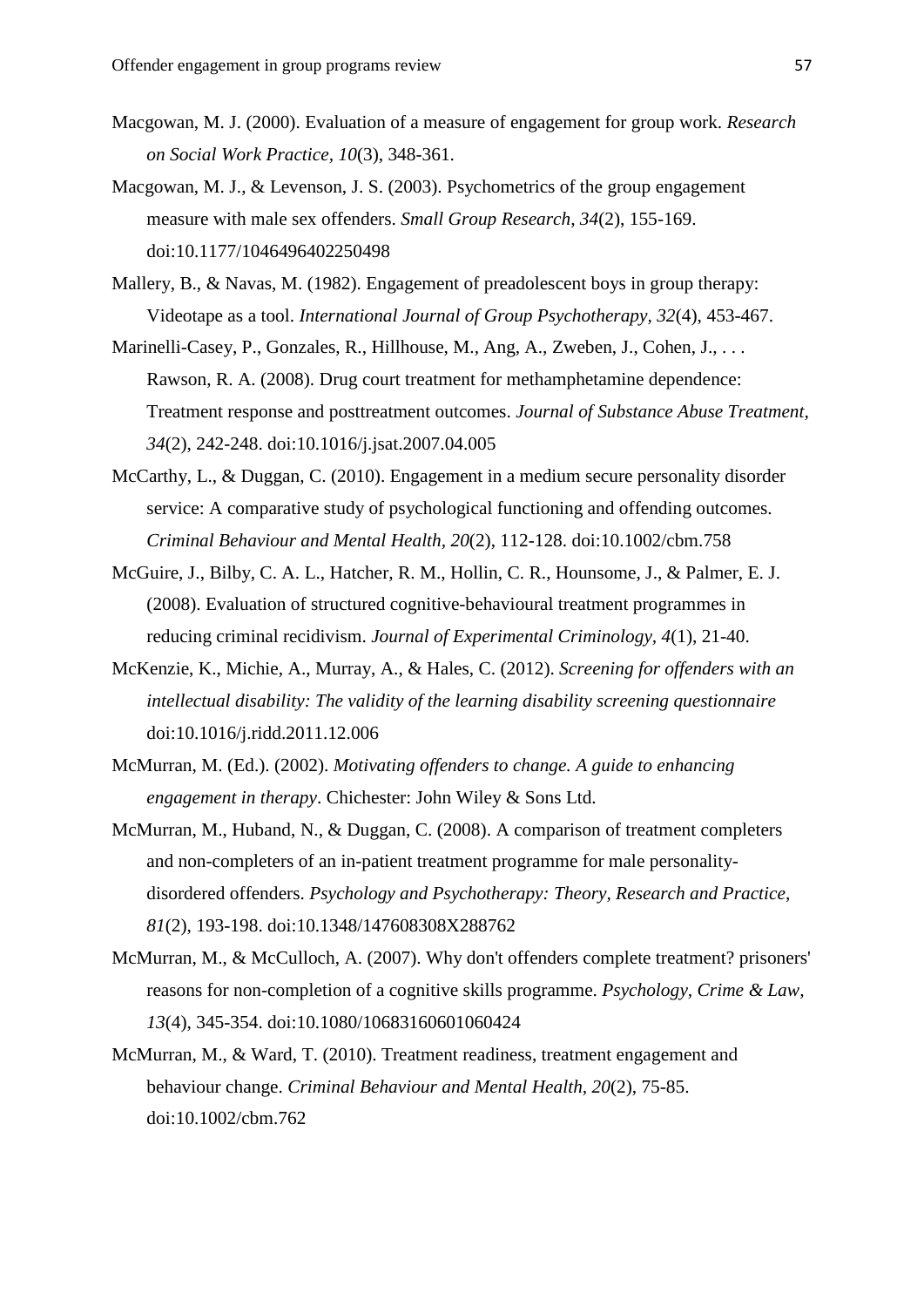- Miller, W. R., Moyers, T. B., Ernst, D., & Amrhein, P. (2003). *Manual for the motivational interviewing skills code (MISC) v. 2.0. retrieved, 2003,from<http://casaa.unm.edu/codinginst.html.>* Unpublished manuscript.
- Miller, W. R., & Rollnick, S. (2002). *Motivational interviewing: Preparing people for change (2nd ed.)*. New York, NY US: Guilford Press.
- Miner, M. H., & Dwyer, S. M. (1995). Analysis of dropouts from outpatient sex offender treatment. *Journal of Psychology & Human Sexuality, 7*(3), 77-93. doi:10.1300/J056v07n03\_06
- Ministry of Justice. (2012). Offender behaviour programmes. Retrieved 04/15, 2013, from<http://www.justice.gov.uk/offenders/before-after-release/obp>
- Morgan, R. D., & Flora, D. B. (2002). Group psychotherapy with incarcerated offenders: A research synthesis. *Group Dynamics: Theory, Research, and Practice, 6*(3), 203-218. doi:10.1037/1089-2699.6.3.203
- Neighbors, C., Walker, D. D., Roffman, R. A., Mbilinyi, L. F., & Edleson, J. L. (2008). Selfdetermination theory and motivational interviewing: Complementary models to elicit voluntary engagement by partner-abusive men. *American Journal of Family Therapy, 36*(2), 126-136.
- Nunes, K. L., & Cortoni, F. (2008). Dropout from sex-offender treatment and dimensions of risk of sexual recidivism. *Criminal Justice and Behavior, 35*(1), 24-33. doi:10.1177/0093854807309037
- Olver, M. E., Stockdale, K. C., & Wormith, J. S. (2011). A meta-analysis of predictors of offender treatment attrition and its relationship to recidivism. *Journal of Consulting and Clinical Psychology, 79*(1), 6-21. doi:10.1037/a0022200
- Pankow, J., & Knight, K. (2012). Asociality and engagement in adult offenders in substance abuse treatment. *Behavioral Sciences & the Law, 30*(4), 371-383. doi:10.1002/bsl.2020
- Polaschek, D. L. L. (2012). An appraisal of the risk-need-responsivity (RNR) model of offender rehabilitation and its application in correctional treatment. *Legal & Criminological Psychology, 17*(1), 1-17. doi:10.1111/j.2044-8333.2011.02038.x
- Prochaska, J. O., & DiClemente, C. (2002). Transtheoretical therapy. In F. W. Kaslow (Ed.), (pp. 165-183). Hoboken, NJ US: John Wiley & Sons Inc.
- Prochaska, J. O., & DiClemente, C. C. (1982). Transtheoretical therapy: Toward a more integrative model of change. *Psychotherapy: Theory, Research & Practice, 19*(3), 276- 288. doi:10.1037/h0088437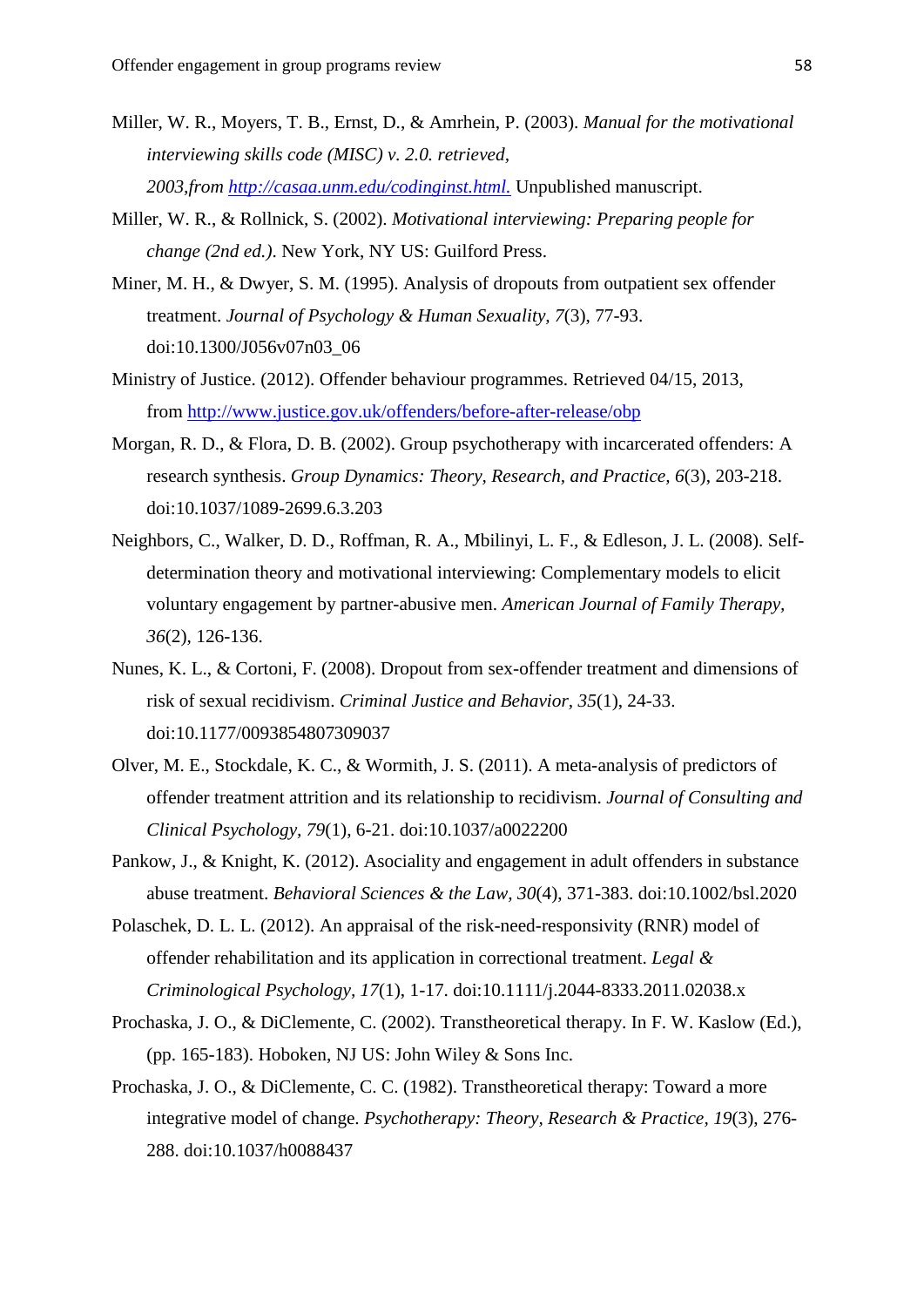- Raney, V. K., Magaletta, P., & Hubbert, T. A. (2005). Perception of helpfulness among participants in a prison-based residential substance abuse treatment program. *Journal of Offender Rehabilitation, 42*(2), 25-34. doi:10.1300/J076v42n02\_02
- Reimer, W. L., & Mathieu, T. (2006). Therapeutic factors in group treatment as perceived by sex offenders: A 'consumers' report'. *Journal of Offender Rehabilitation, 42*(4), 59-73. doi:10.1300/J076v42n04\_04
- Roque, L., & Lurigio, A. J. (2009). An outcome evaluation of a treatment readiness group program for probationers with substance use problems. *Journal of Offender Rehabilitation, 48*(8), 744-757. doi:10.1080/10509670903288046
- Rosenbaum, A., Gearan, P. J., & Ondovic, C. (2002). Completion and recidivism among court- and self-referred batterers in a psychoeducational group treatment program: Implications for intervention and public policy. *Journal of Aggression, Maltreatment & Trauma, 5*(2), 199-220. doi:10.1300/J146v05n02\_12
- Rowan-Szal, G., Joe, G. W., Simpson, D. D., Greener, J. M., & Vance, J. (2009). Duringtreatment outcomes among female methamphetamine-using offenders in prison-based treatments. *Journal of Offender Rehabilitation, 48*(5), 388-401. doi:10.1080/10509670902979496
- Roy, V., Châteauvert, J., & Richard, M. (2013). An ecological examination of factors influencing Men's engagement in intimate partner violence groups. *Journal of Interpersonal Violence, 28*(9), 1798-1816. doi:10.1177/0886260512469110
- Scheel, M. J., Hanson, W. E., & Razzhavaikina, T. I. (2004). The process of recommending homework in psychotherapy: A review of therapist delivery methods, client acceptability, and factors that affect compliance. *Psychotherapy: Theory, Research, Practice, Training, 41*(1), 38-55. doi:10.1037/0033-3204.41.1.38
- Schneider, S. L., & Wright, R. C. (2001). The FoSOD: A measurement tool for reconceptualizing the role of denial in child molesters. *Journal of Interpersonal Violence, 16*(6), 545.
- Schweitzer, R., & Dwyer, J. (2003). Sex crime recidivism: Evaluation of a sexual offender treatment program. *Journal of Interpersonal Violence, 18*(11), 1292-1310. doi:10.1177/0886260503256658
- Scott, K. L., & King, C. B. (2007). Resistance, reluctance, and readiness in perpetrators of abuse against women and children. *Trauma, Violence & Abuse, 8*(4), 401-417.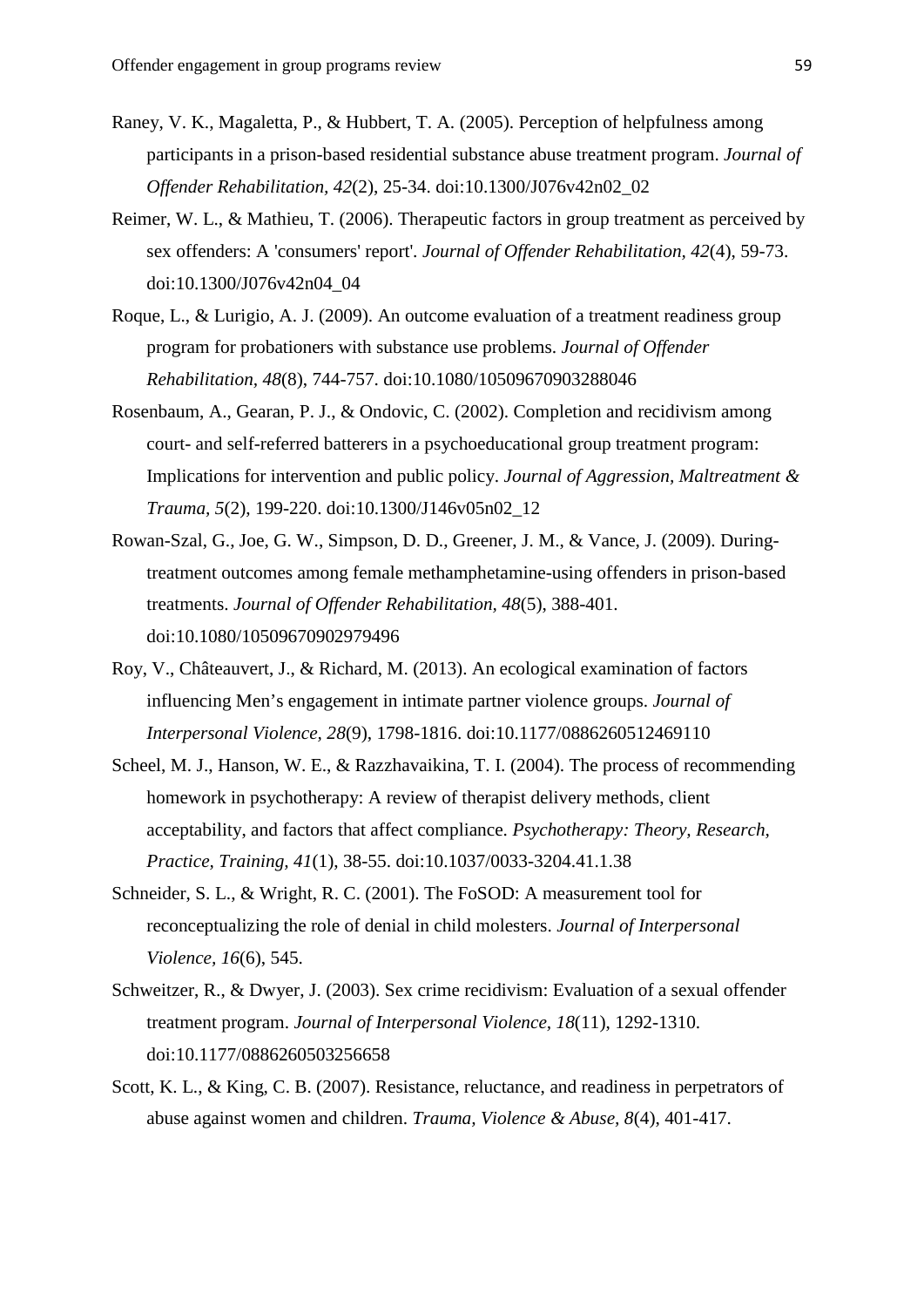- Serran, G. A., & Marshall, W. L. (2010). Therapeutic process in the treatment of sexual offenders: A review article. *The British Journal of Forensic Practice, 12*(3), 4-16. doi:10.5042/bjfp.2010.0421
- Shaw, T. A., Herkov, M. J., & Greer, R. A. (1995a). Examination of treatment completion and predicted outcome among incarcerated sex offenders. *Bulletin of the American Academy of Psychiatry & the Law, 23*(1), 35-41.
- Shaw, T. A., Herkov, M. J., & Greer, R. A. (1995b). Examination of treatment completion and predicted outcome among incarcerated sex offenders. *Bulletin of the American Academy of Psychiatry & the Law, 23*(1), 35-41.
- Shearer, R. A., & Ogun, G. D. (2002). Measuing treatment resistance in offender counseling. [null] *Journal of Addictions and Offender Counseling, 22*(2), 72-82.
- Shearer, R. A., & Ogan, G. D. (2002). Voluntary participation and treatment resistance in substance abuse treatment programs. *Journal of Offender Rehabilitation, 34*(3), 31-45. doi:10.1300/J076v34n03\_03
- Simpson, D. D. (2001). *Modeling treatment process and outcomes* Wiley-Blackwell. doi:10.1080/09652140020020937
- Simpson, D. D., Joe, G. W., Dansereau, D. F., & Chatham, L. R. (1997). Strategies for improving methadone treatment process and outcomes. *Journal of Drug Issues, 27*(2), 239-260.
- Simpson, D. D., Joe, G. W., Knight, K., Rowan-Szal, G., & Gray, J. S. (2012). Texas christian university (TCU) short forms for assessing client needs and functioning in addiction treatment. *Journal of Offender Rehabilitation, 51*(1-2), 34-56. doi:10.1080/10509674.2012.633024
- Smallbone, S., Crissman, B., & Rayment-McHugh, S. (2009). Improving therapeutic engagement with adolescent sexual offenders. *Behavioral Sciences & the Law, 27*(6), 862-877. doi:10.1002/bsl.905
- Sowards, K. A., O'Boyle, K., & Weissman, M. (2006). Inspiring hope, envisioning alternatives: The importance of peer role models in a mandated treatment program for women. *Journal of Social Work Practice in the Addictions, 6*(4), 55-70.
- Staton-Tindall, M., Garner, B. R., Morey, J. T., Leukefeld, C., Krietemeyer, J., Saum, C. A., & Oser, C. B. (2007). Gender differences in treatment engagement among a sample of incarcerated substance abusers. *Criminal Justice and Behavior, 34*(9), 1143-1156. doi:10.1177/0093854807304347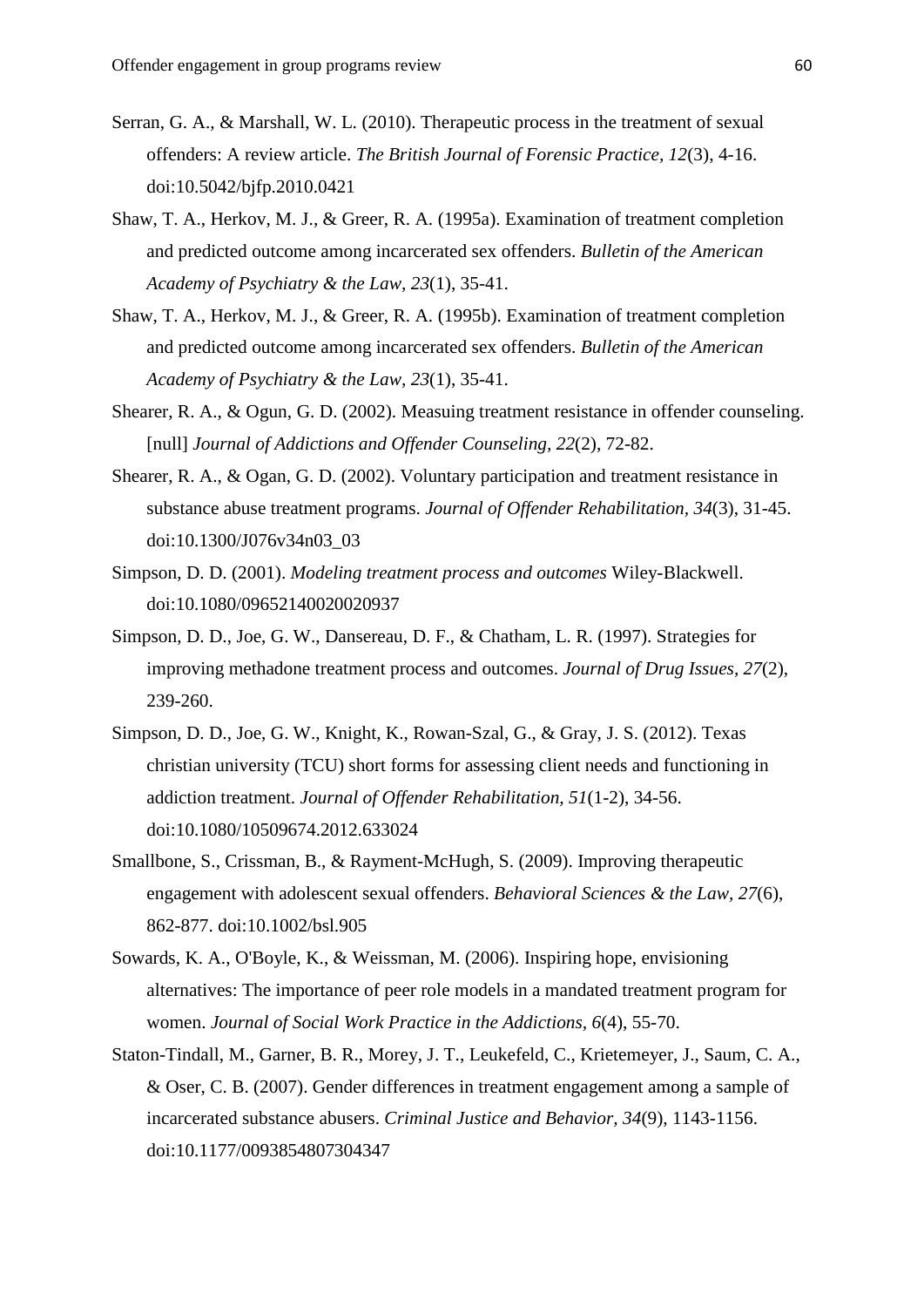- Tapp, J., Fellowes, E., Wallis, N., Blud, L., & Moore, E. (2009). An evaluation of the enhanced thinking skills (ETS) programme with mentally disordered offenders in a high security hospital. *Legal and Criminological Psychology, 14*(2), 201-212. doi:10.1348/135532508X336178
- Taxman, F. S., & Ainsworth, S. (2009). Correctional milieu: The key to quality outcomes. *Victims & Offenders, 4*(4), 334-340. doi:10.1080/15564880903227347
- Taxman, F. S., & Thanner, M. (2006). Risk, need, and responsivity (RNR): It all depends. *Crime & Delinquency, 52*(1), 28-51. doi:10.1177/0011128705281754
- Ting, L., Jordan-Green, L., Murphy, C. M., & Pitts, S. C. (2009). Substance use problems, treatment engagement, and outcomes in partner violent men. *Research on Social Work Practice, 19*(4), 395-406. doi:10.1177/1049731508329418
- Tryon, G. S. (1985). The engagement quotient: One index of a basic counseling task. *Journal of College Student Personnel, 26*(4), 351-354.
- Valentine, T., & Maras, K. (2011). The effect of cross-examination on the accuracy of adult eyewitness testimony. *Applied Cognitive Psychology, 25*(4), 554-561. doi:10.1002/acp.1768
- Vallentine, V., Tapp, J., Dudley, A., Wilson, C., & Moore, E. (2010). Psycho-educational groupwork for detained offender patients: Understanding mental illness. *Journal of Forensic Psychiatry & Psychology, 21*(3), 393-406. doi:10.1080/14789940903402191
- Ward, T., Day, A., Howells, K., & Birgden, A. (2004). The multifactor offender readiness model. *Aggression & Violent Behavior, 9*(6), 645-673. doi:10.1016/j.avb.2003.08.001
- Ware, J., & Bright, D. A. (2008). Evolution of a treatment programme for sex offenders: Changes to the NSW custody-based intensive treatment (CUBIT). *Psychiatry, Psychology & Law, 15*(2), 340-349. doi:10.1080/13218710802014543
- Ware, J., & Marshall, W. L. (2008). Treatment engagement with a sexual offender who denies committing the offense. *Clinical Case Studies, 7*(6), 592-603. doi:10.1177/1534650108319913
- Wilson, P. A., Hansen, N. B., Tarakeshwar, N., Neufeld, S., Kochman, A., & Sikkema, K. J. (2008). Scale development of a measure to assess community-based and clinical intervention group environments. *Journal of Community Psychology, 36*(3), 271-288. doi:10.1002/jcop.20193
- Wormith, J. S., & Olver, M. E. (2002). Offender treatment attrition and its relationship with risk, responsivity and recidivism. *Criminal Justice and Behavior, 29*(4), 447-471. doi:10.1177/0093854802029004006